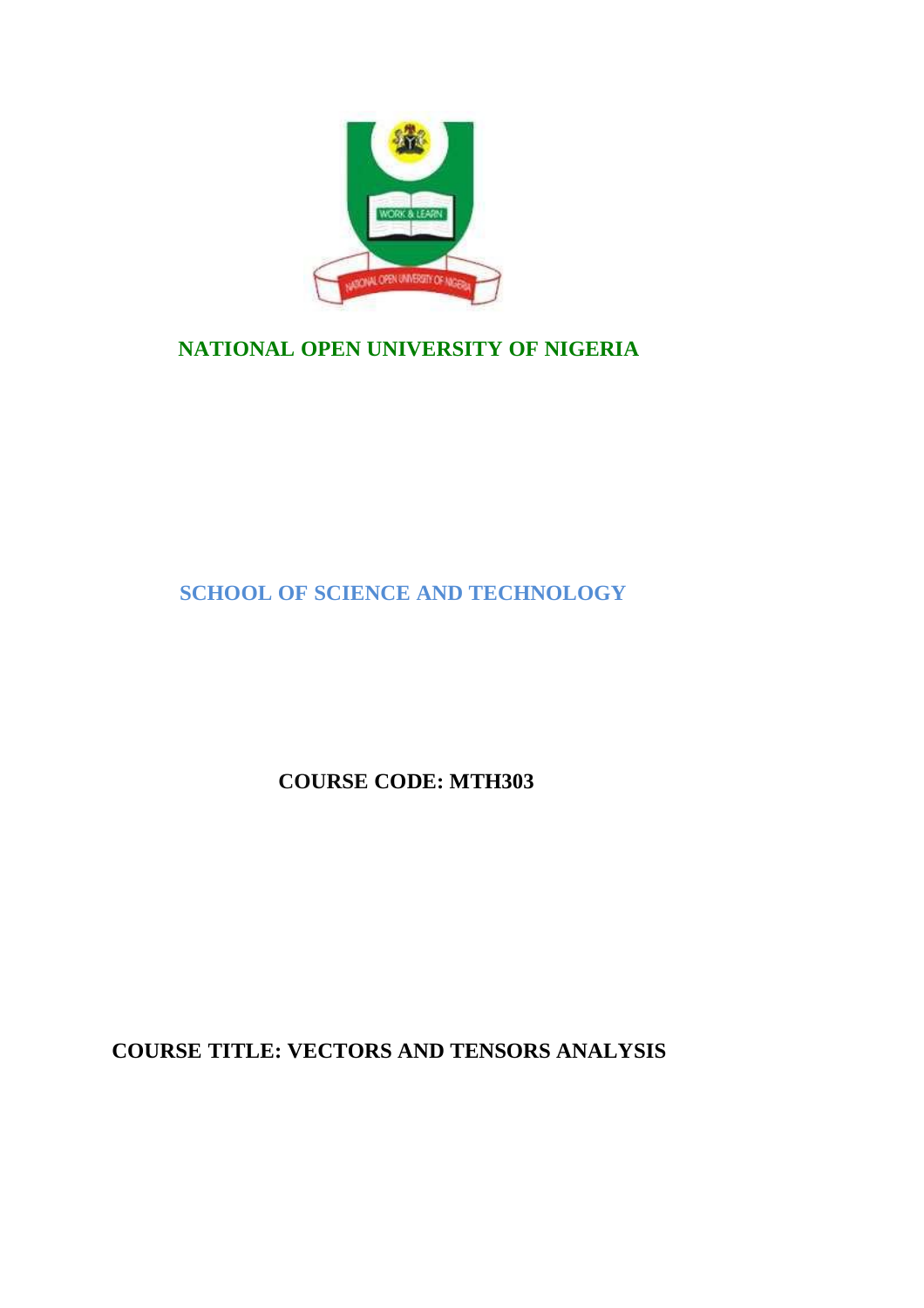**COURSE GUIDE**

# **MTH303 VECTORS AND TENSORS ANALYSIS**

| Course Team | Dr. Bankole Abiola (Developer/Editor) - NOUN |
|-------------|----------------------------------------------|
|             | Dr. J. O. Adeniran (Writer) - FUNAAB         |

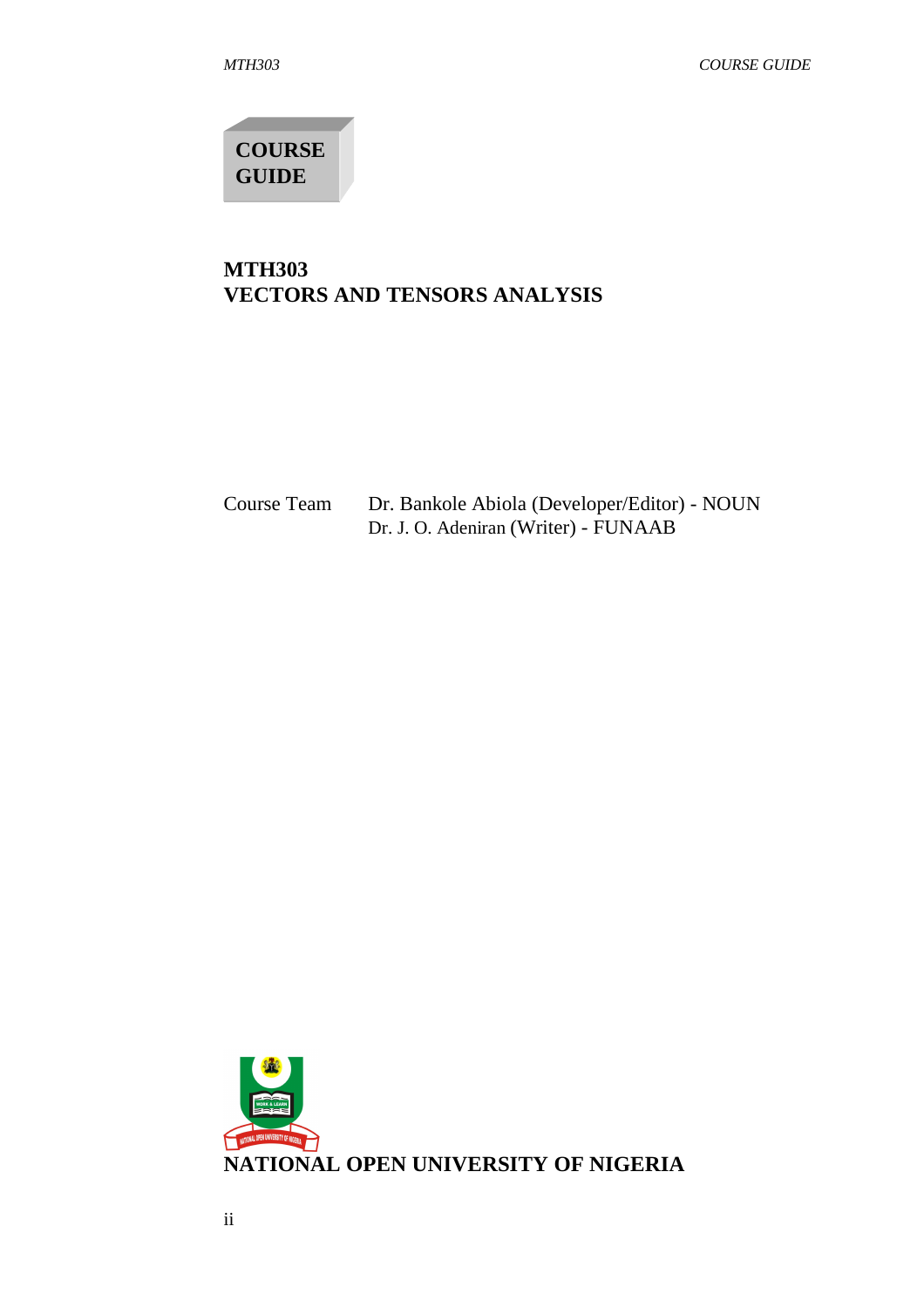National Open University of Nigeria **Headquarters** 14/16 Ahmadu Bello Way Victoria Island Lagos

Abuja Office No. 5 Dar es Salaam Street Off Aminu Kano Crescent Wuse II, Abuja

e-mail: centralinfo@nou.edu.ng URL: www.nou.edu.ng

Published By: National Open University of Nigeria

First Printed 2012

ISBN: 978-058-395-5

All Rights Reserved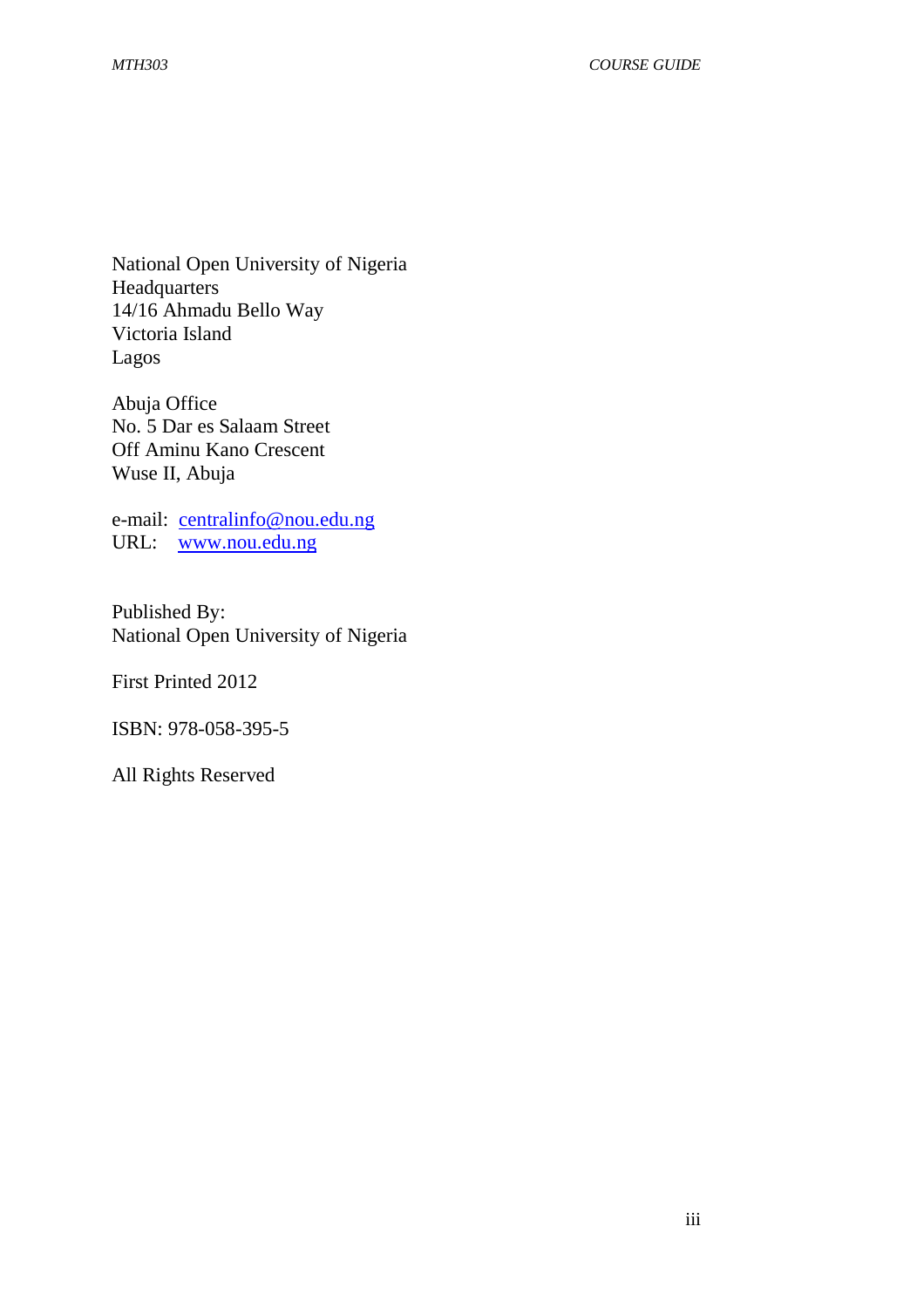# **CONTENTS PAGE**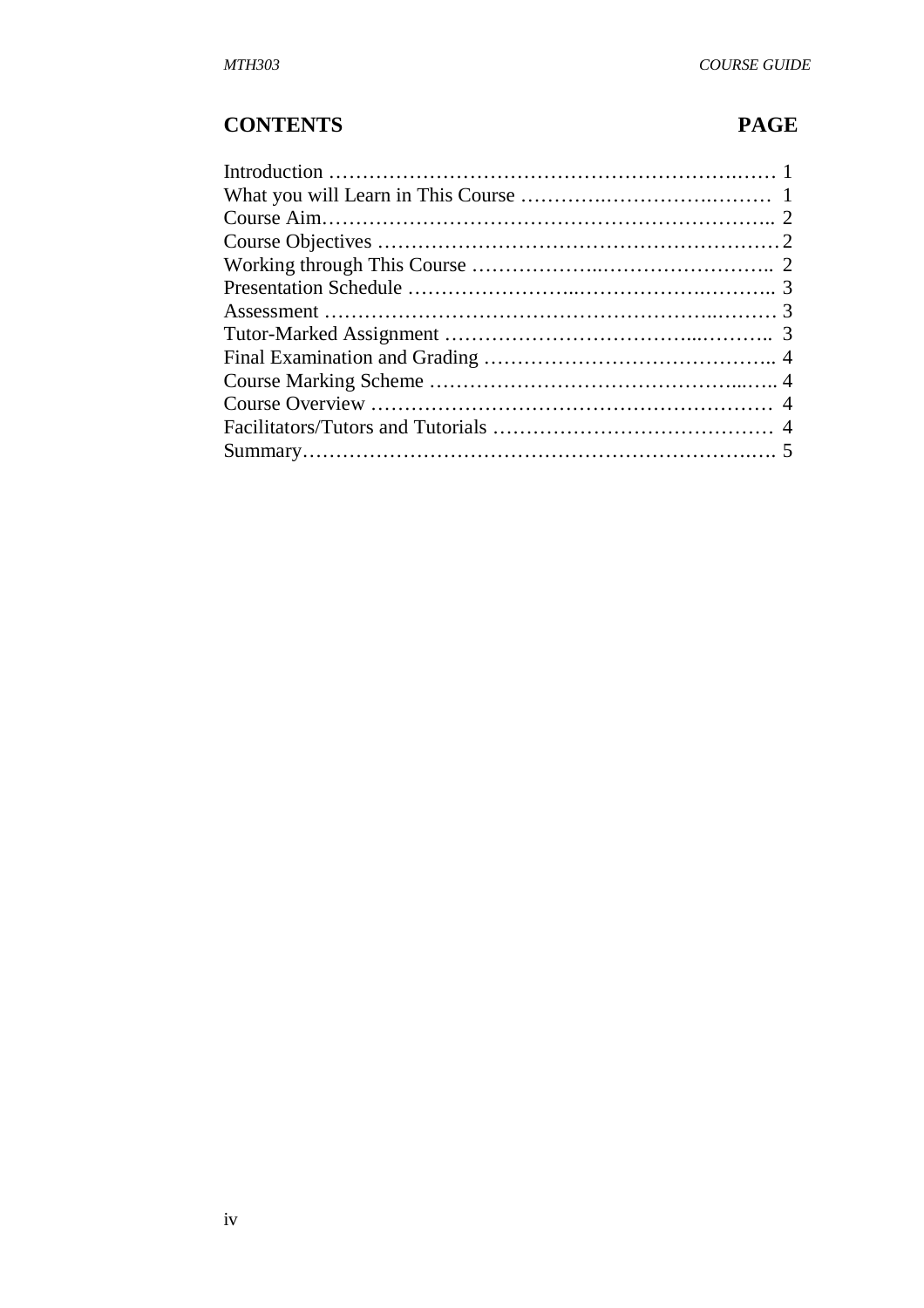## **Introduction**

Vector and Tensors (MTH303), requires the knowledge acquired in (MTH142-Vector and Geometry) which you studied at the 100-Level. A good mastery of the course content in Mathematical Methods 1 (MTH281) will be helpful in learning this course successfully.

This is a three-credit unit course. It is a compulsory course for all students majoring in mathematics at undergraduate level or B.Sc. (Education) Mathematics. It is also available to students offering the Bachelor of Science (B.Sc.) Computer and Information & Communication Technology. Any student with sufficient background in mathematics can also offer the course if he/she so wish though it may not count as credit towards graduation if it is not a required course in his/her field of study.

The course is divided into two modules as enumerated below:

## **Module 1**

| Unit 1 | Elementary Vector Algebra                              |
|--------|--------------------------------------------------------|
| Unit 2 | Vector Differentiation (Gradient, Divergence and Curl) |
| Unit 3 | The Line Integral                                      |

## **Module 2**

| Unit 1 | Green's Theorem, Divergence Theorem and Stokes's |  |  |
|--------|--------------------------------------------------|--|--|
|        | <b>Theorem</b>                                   |  |  |
| Unit 2 | <b>Tensor Analysis</b>                           |  |  |

## **What You Will Learn in This Course**

This course guide tells you briefly what the course is about, what course materials you will be using and how you can work with these materials. In addition, it advocates some general guidelines for the amount of time you are likely to spend on each unit of the course in order to complete it successfully.

It gives you guidance in respect of the Tutor-Marked Assignment which will be made available in the assignment file. There will be regular tutorial classes that are related to the course. It is advisable that you attend these tutorial sessions. The course will prepare you for the challenges you will meet in Vectors and Tensors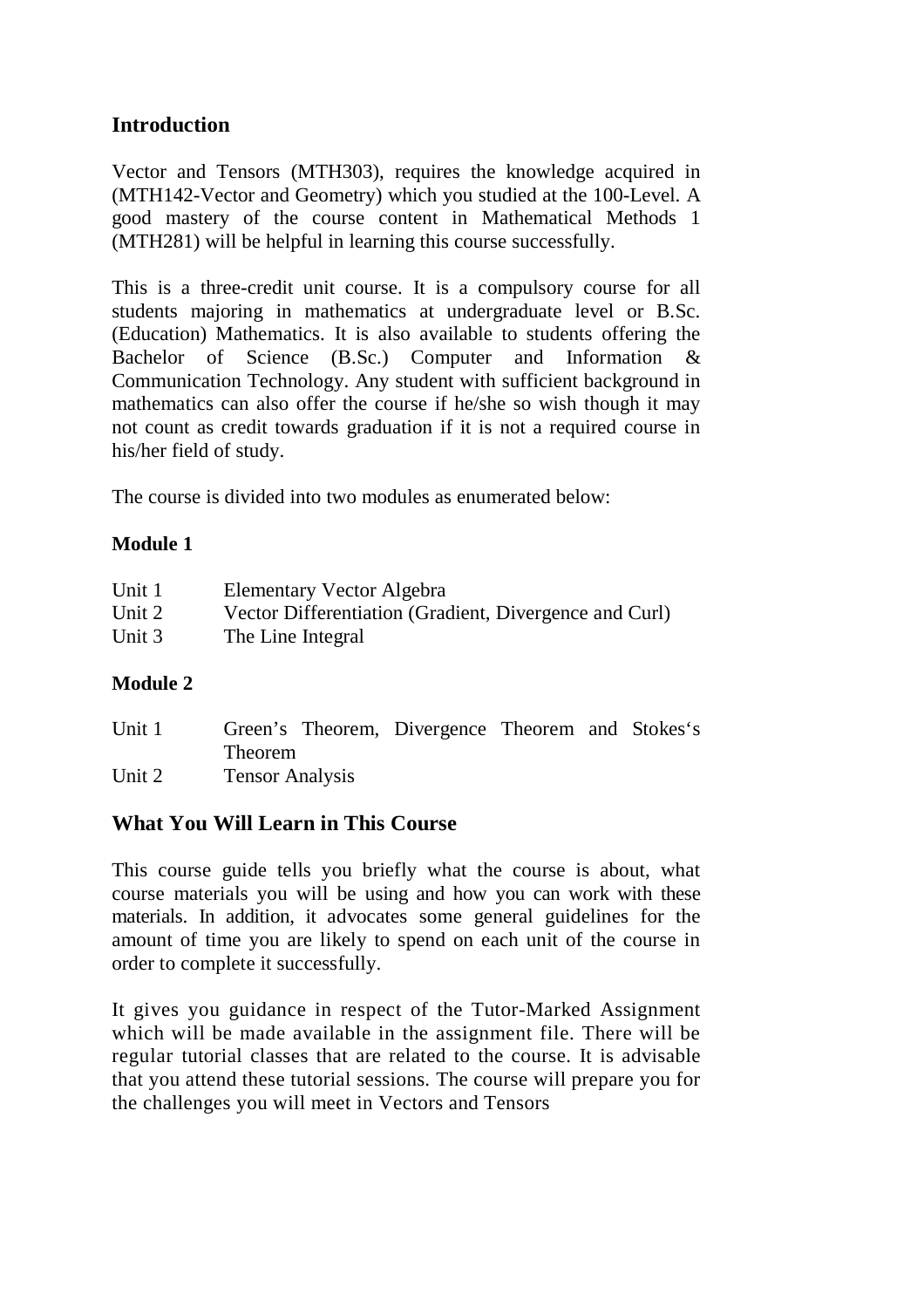## **Course Aim**

The main aim of the course is to provide you with an understanding of Vectors and Tensors. It also aims to make clear distinctions between the ways we handle problems in higher dimensional spaces, and provide solutions to some problems that may arise in engineering, physics, and other areas of human endeavour, where the knowledge of advance vector is required.

## **Course Objectives**

To achieve the aims set out, the course has a set of objectives. Each unit has specific objectives which are included at the beginning of the unit. You should read these objectives before you study the unit. You may wish to refer to them during your study to check on your progress. You should always look at the unit objectives at the completion of each unit. By doing so, you would have followed the instructions in the unit.

Below are comprehensive objectives of the course as a whole. By meeting these objectives, you should have achieved the aims of the course as a whole. In addition to the aims above, this course sets to achieve some objectives. Thus, after going through the course, you should be able to:

- prove continuity and establish limit functions in Vectors and Tensors
- define Divergence, Gradient of Scalar Functions, and Curl of Vectors
- establish Green's Theorem, Stokes's Theorems and Divergence Theorem
- work out answers to simple problems in Tensor Analysis.

## **Working through This Course**

To complete this course you are required to read each study unit, read the textbooks and read other materials which may be provided by the National Open University of Nigeria.

Each unit contains self-assessment exercises and at certain points in the course you would be required to submit assignments for assessment purposes. At the end of the course there is a final examination. The course should take you about a total of 16 weeks to complete. Below you will find listed all the components of the course, what you have to do and how you should allocate your time to each unit in order to complete the course in time and successfully.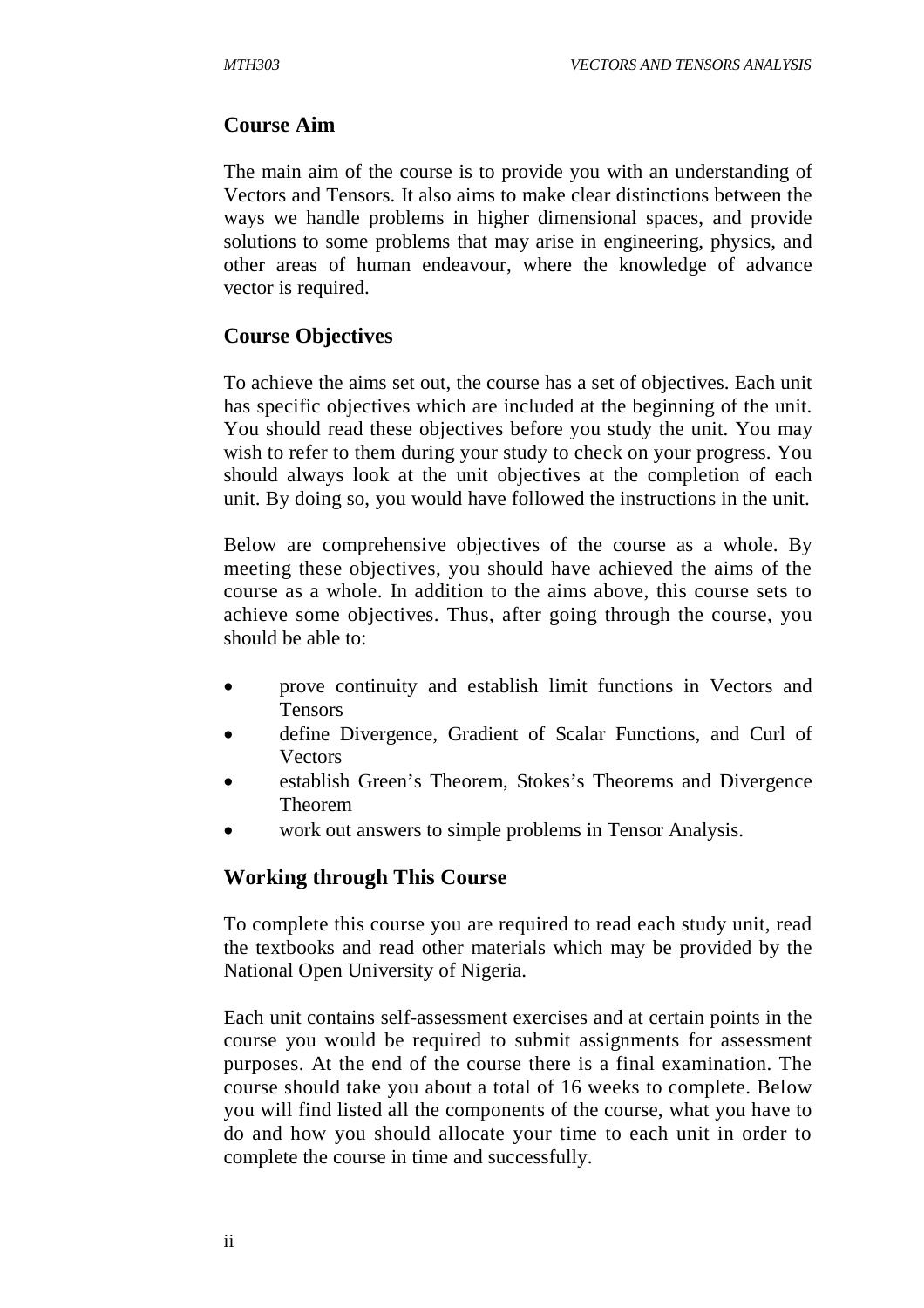This course entails that you spend a lot of time to read and practice all related exercises. I will advise that you avail yourself of the opportunities of the tutorial classes provided by the university.

## **Presentation Schedule**

Your course materials have important dates for the early and timely completion and submission of your TMAs and attending tutorials. You should remember that you are required to submit all your assignments by the stipulated time and date. You should guard against falling behind in your work.

## **Assessment**

There are three aspects to the assessment of the course. The first is made up of self-assessment exercises, second consists of the Tutor-Marked Assignments and third is the written examination/end of course examination.

You are advised to do the exercises. In tackling the assignments, you are expected to apply information, knowledge and technique you gathered during the course. The assignments must be submitted to your facilitator for formal assessment in accordance with the deadlines stated in the presentation schedule and the assignment file. The work you submit to your tutor for assessment will count for 30% of your total course work. At the end of the course you will need to sit for a final or end of course examination of about three hour duration. This examination will count for 70% of your total course mark.

## **Tutor-Marked Assignment**

The TMA is a continuous assessment component of your course. It accounts for 30% of the total score. You will be given 4 TMAs to answer. Three of these must be answered before you are allowed to sit for the end of course examination. The TMAs would be given to you by your facilitator and returned after you have done the assignment. Assignment questions for the units in this course are contained in the assignment file. You will be able to complete your assignment from the information and material contained in your reading, references and study units. However, it is desirable in all Degree level of education to demonstrate that you have read and researched more into your references, which will give you a wider view point and may provide you with a deeper understanding of the subject.

Make sure that each assignment reaches your facilitator on or before the deadline given in the presentation schedule and assignment file. If for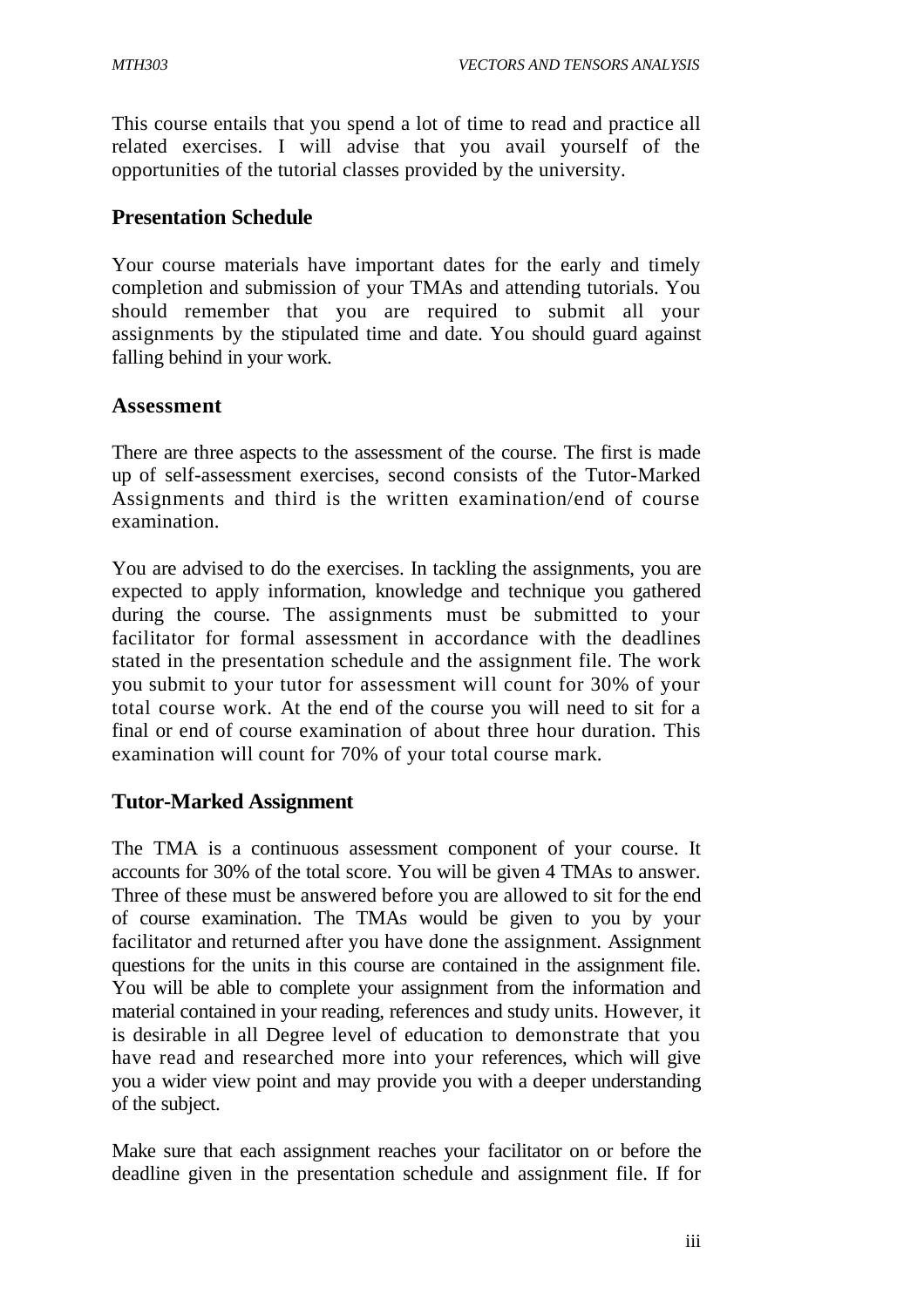any reason you cannot complete your work on time, contact your facilitator before the assignment is due to discuss the possibility of an extension. Extension will not be granted after the due date.

## **Final Examination and Grading**

The end of course examination for MTH303 (Vectors and Tensors) will be for about 3 hours and it has a value of 70% of the total course work. The examination will consist of questions, which will reflect the type of self-testing, practice exercise and tutor-marked assignment problems you have previously encountered. All areas of the course will be assessed.

Use the time between finishing the last unit and sitting for the examination to revise the whole course. You might find it useful to review your self-test, TMAs and comments on them before the examination. The end of course examination covers information from all parts of the course.

# **Course Marking Scheme**

| <b>Assignment</b>         | <b>Marks</b>                          |  |  |  |  |
|---------------------------|---------------------------------------|--|--|--|--|
| Assignments 1-4           | Four assignments, best three marks of |  |  |  |  |
|                           | the four count at 10% each -30% of    |  |  |  |  |
|                           | course marks.                         |  |  |  |  |
| End of course examination | 70% of overall course marks.          |  |  |  |  |
| Total                     | 100% of course materials.             |  |  |  |  |

## **Facilitators/Tutors and Tutorials**

There are 16 hours of tutorials provided in support of this course. You will be notified of the dates, times and location of these tutorials as well as the name and phone number of your facilitator, as soon as you are allocated a tutorial group.

Your facilitator will mark and comment on your assignments, keep a close watch on your progress and any difficulties you might face and provide assistance to you during the course. You are expected to send your Tutor-Marked Assignment to your facilitator before the schedule date (at least two working days are required). They will be marked by your tutor and returned to you as soon as possible.

Do not delay to contact your facilitator by telephone or e-mail if you need assistance.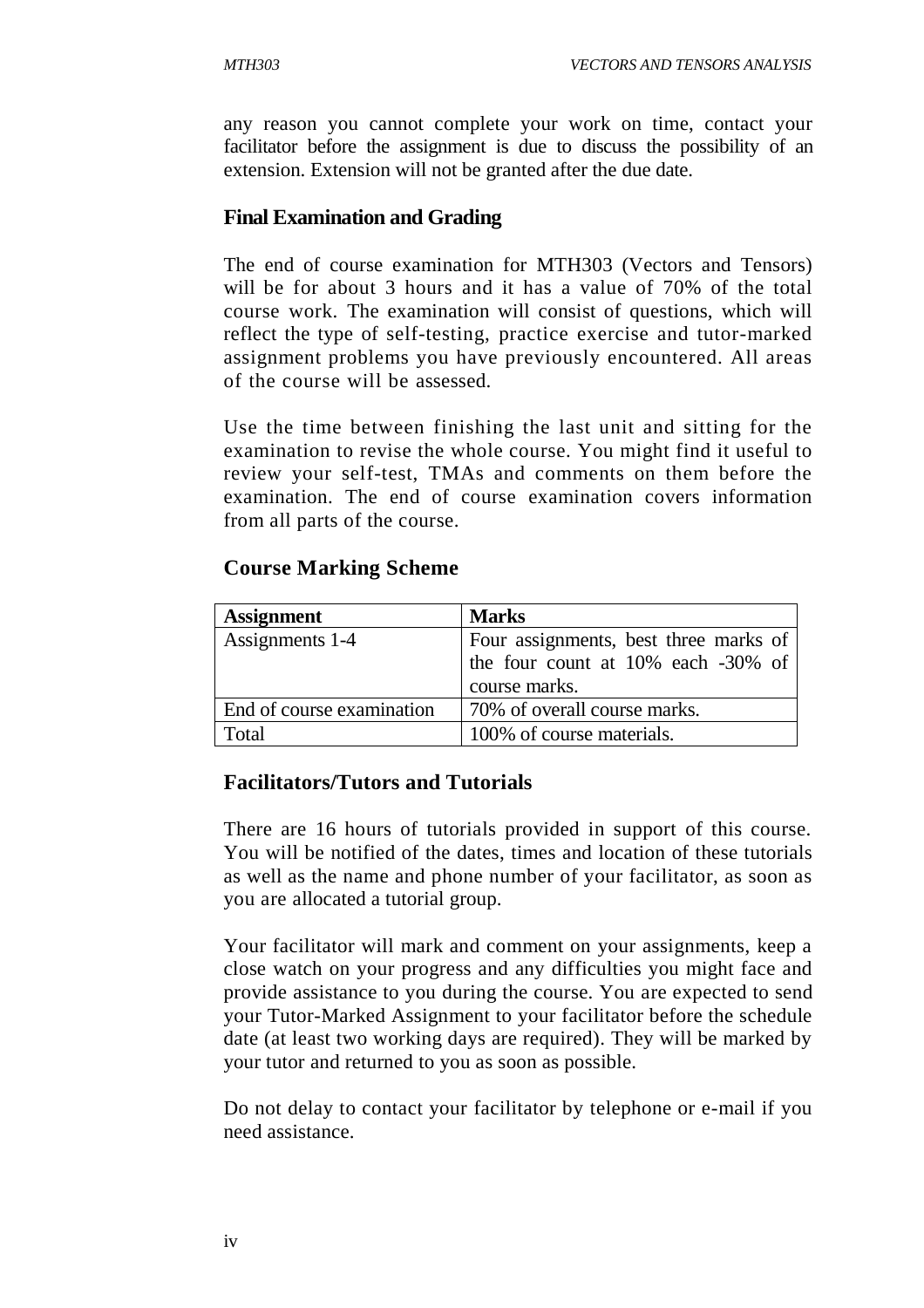The following might be circumstances in which you would find assistance necessary, hence you would have to contact your facilitator if:

- you do not understand any part of the study or the assigned readings
- you have difficulty with the self-tests
- you have a question or problem with an assignment or with the grading of an assignment.

You should endeavour to attend the tutorials. This is the only chance to have face to face contact with your course facilitator and to ask questions which are answered instantly. You can raise any problem encountered in the course of your study.

To gain much benefit from course tutorials, prepare a question list before attending them. You will learn a lot from participating actively in discussions.

## **Summary**

MTH303 (Vectors and Tensors) is a course that intends to provide solutions to problems normally encountered by engineers, physicists and mathematicians in the course of doing their normal jobs. It also serves as a tool which often enables the mathematicians to widen the frontiers of their analytical, concerns to issues that have significant mathematical implications. Nevertheless, do not forget to apply the principles you have learnt to your understanding of Vectors and Tensors.

I wish you success in the course and I hope that you will find it comprehensive and interesting.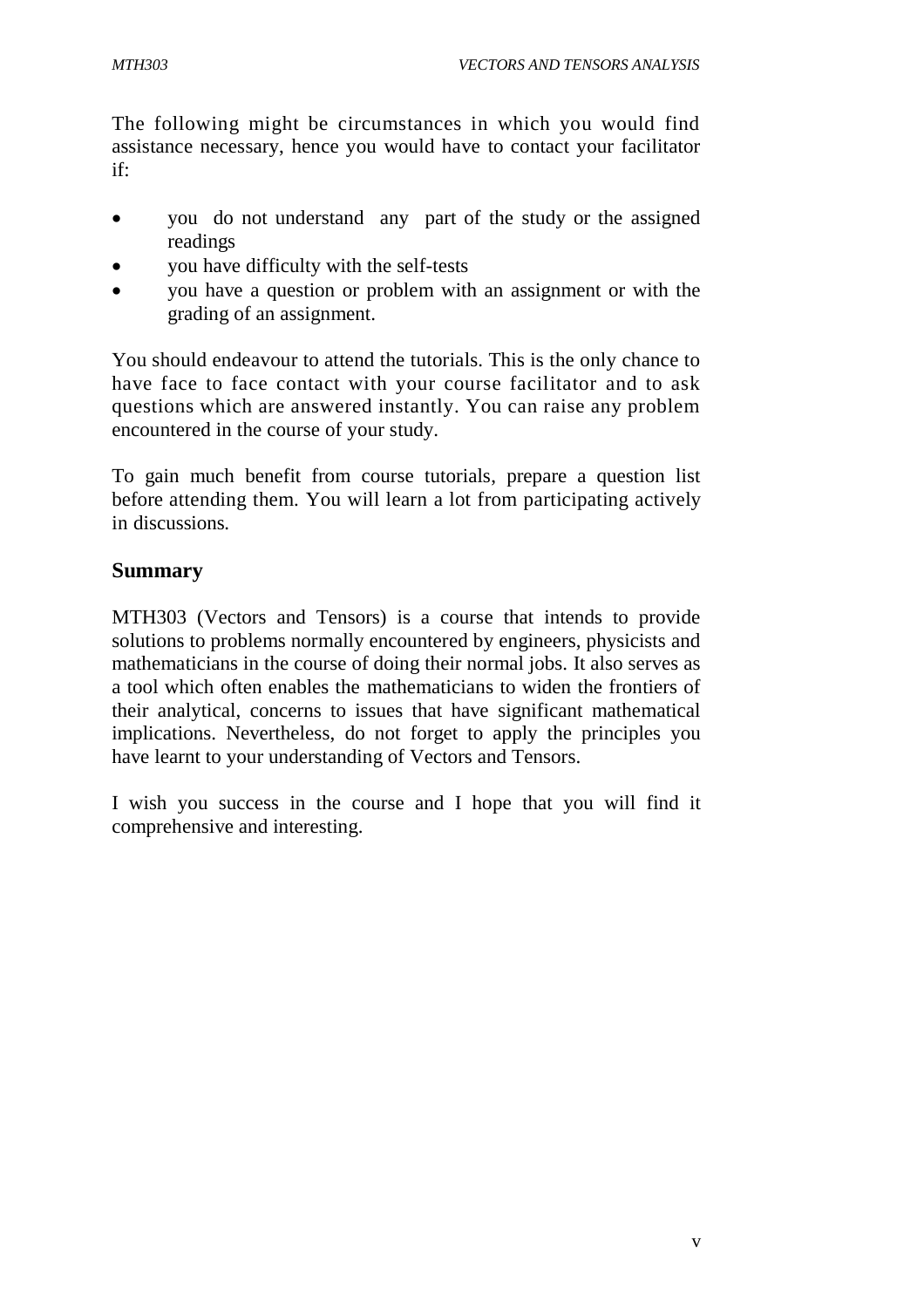Course Code MTH303 Course Title Vectors and Tensors Analysis

Course Team Dr. Bankole Abiola (Developer/Editor) - NOUN Dr. J. O. Adeniran (Writer) - FUNAAB

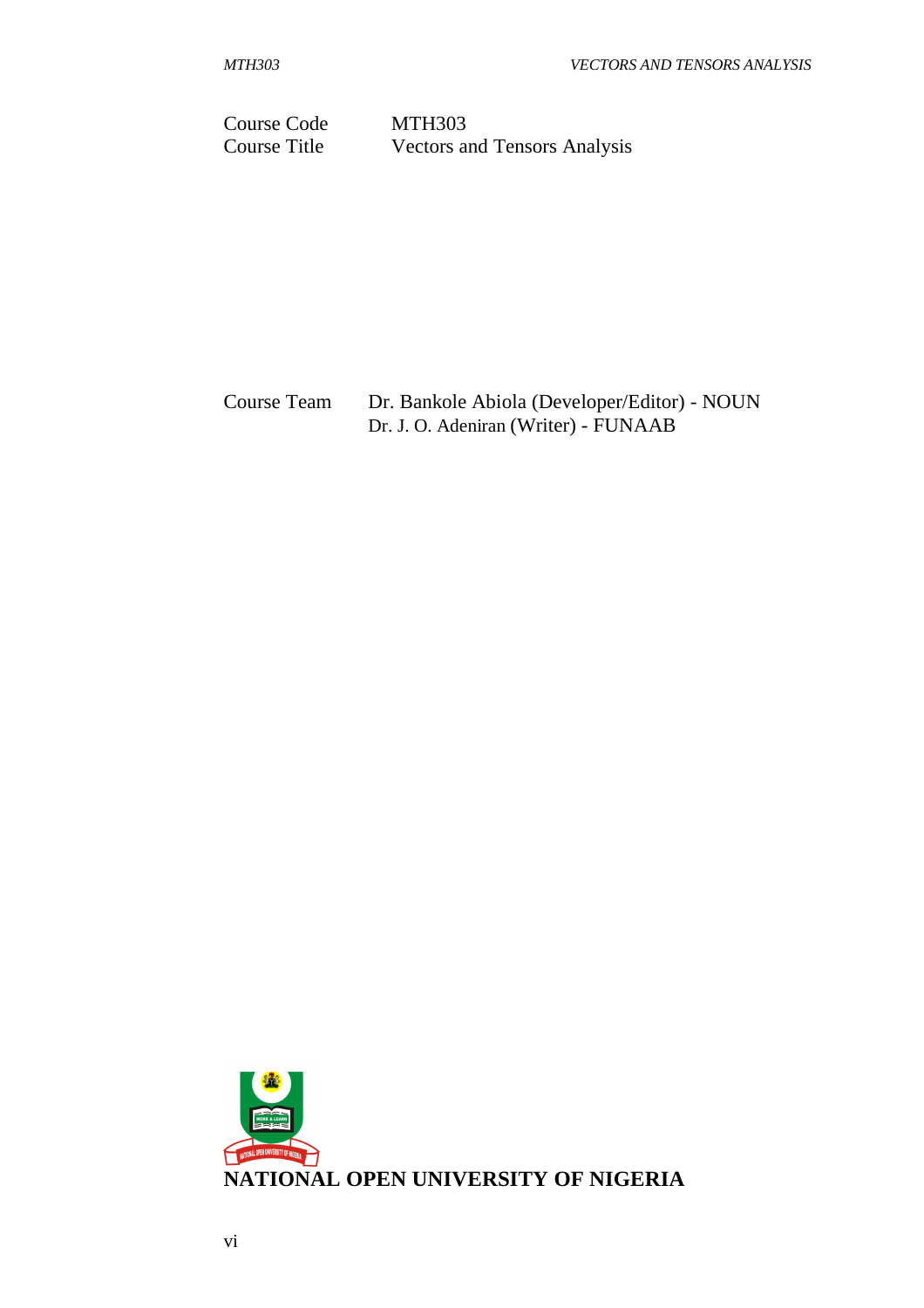National Open University of Nigeria **Headquarters** 14/16 Ahmadu Bello Way Victoria Island Lagos

Abuja Office No. 5 Dar es Salaam Street Off Aminu Kano Crescent Wuse II, Abuja

e-mail: centralinfo@nou.edu.ng URL: www.nou.edu.ng

Published By: National Open University of Nigeria

First Printed 2012

ISBN: 978-058-395-5

All Rights Reserved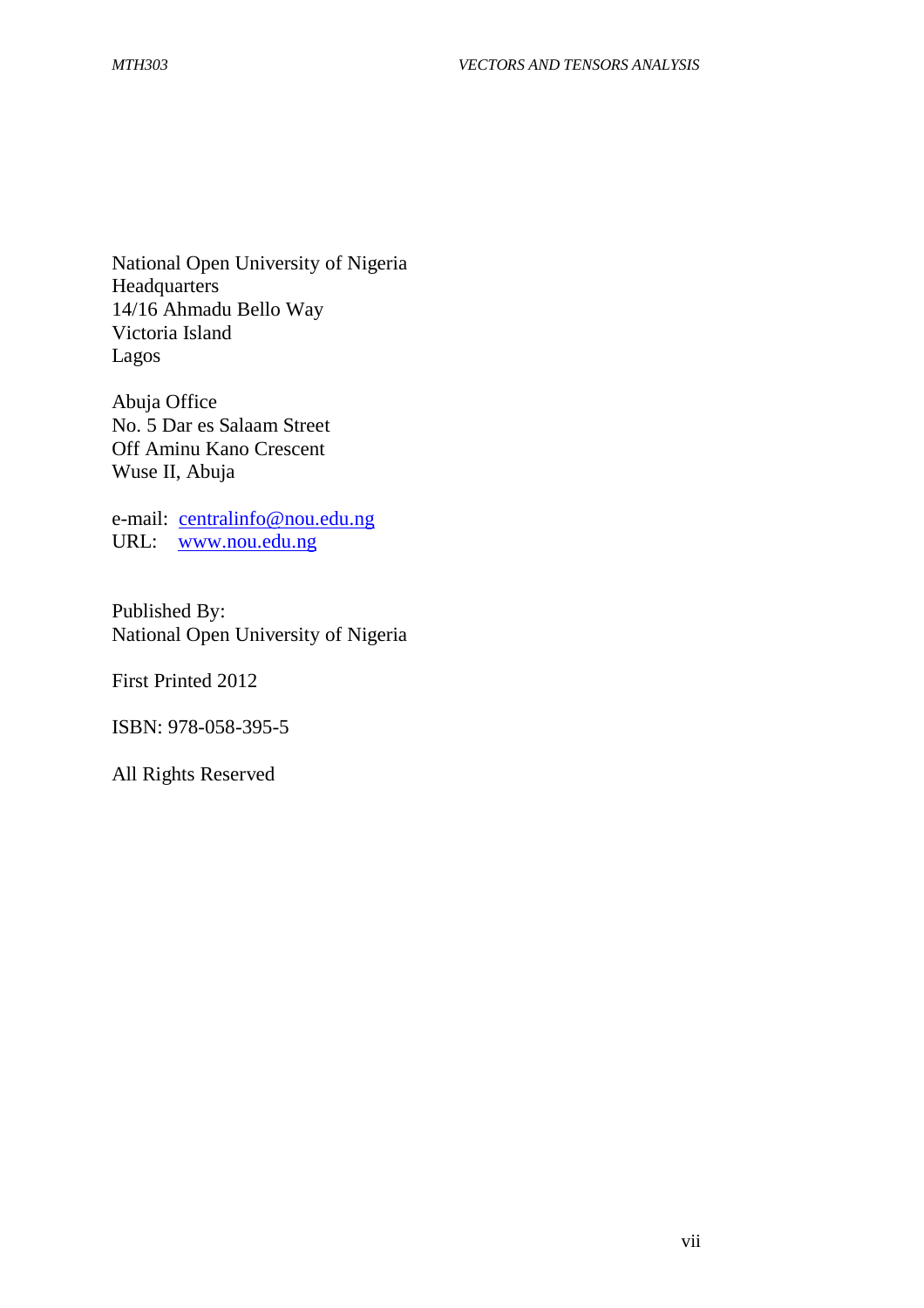# **CONTENTS PAGE**

| <b>Module 1</b>  |                                                  |  |
|------------------|--------------------------------------------------|--|
| Unit 1<br>Unit 2 | Vector Differentiation (Gradient, Divergence and |  |
|                  |                                                  |  |
| Unit 3           |                                                  |  |
| <b>Module 2</b>  |                                                  |  |
| Unit 1           | Green's Theorem, Divergence Theorem and Stokes's |  |
|                  |                                                  |  |
| Unit 2           |                                                  |  |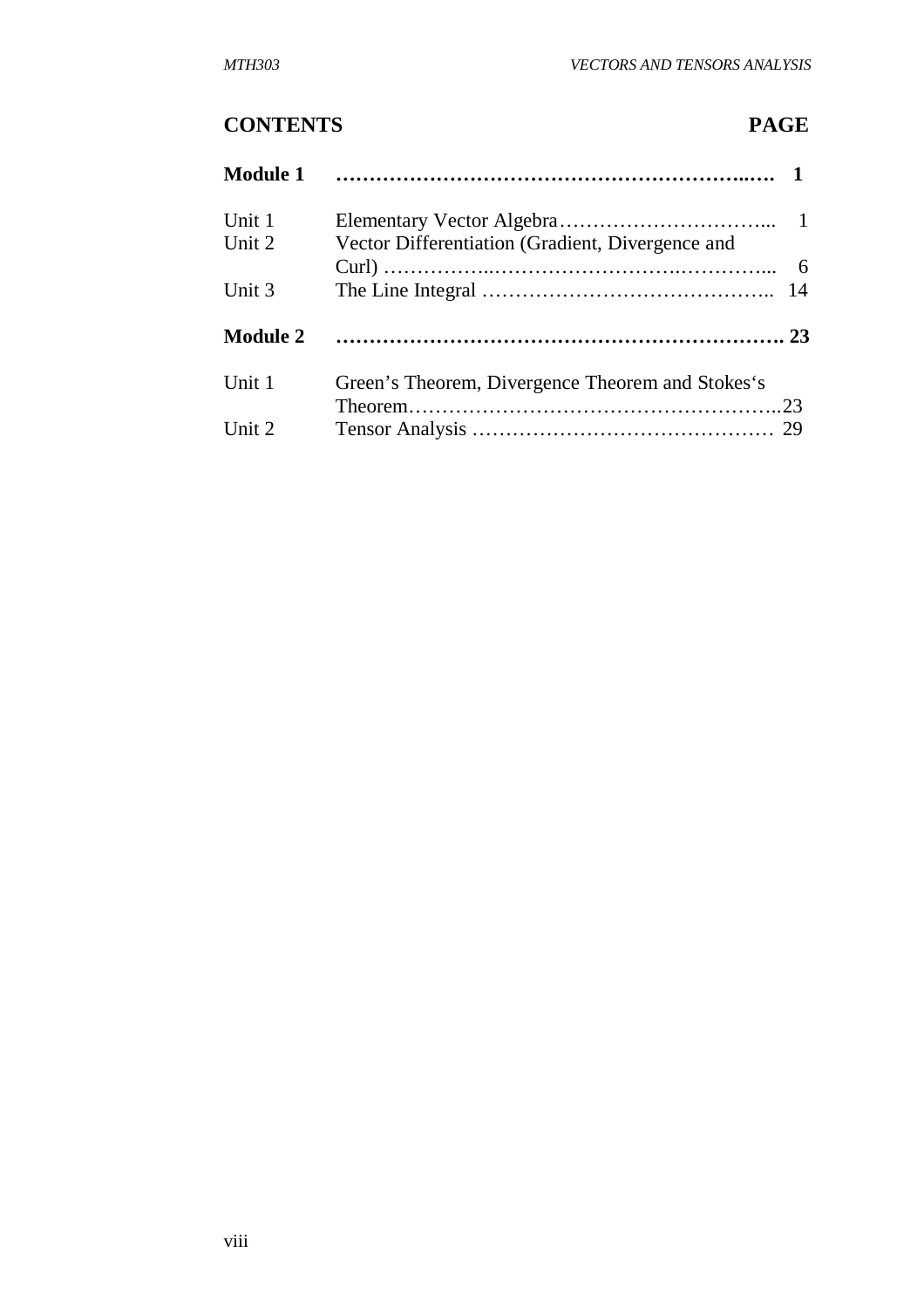# **MODULE 1**

| Unit 1 | Elementary Vector Algebra                              |
|--------|--------------------------------------------------------|
| Unit 2 | Vector Differentiation (Gradient, Divergence and Curl) |
| Unit 3 | The Line Integral                                      |

# **UNIT 1 ELEMENTARY VECTOR ALGEBRA**

# **CONTENTS**

- 1.0 Introduction
- 2.0 Objectives
- 3.0 Main Content
	- 3.1 Revision of Elementary Vector Algebra
		- 3.1.1 Scalar Product of Two Vectors
		- 3.1.2 Law of Scalar Product
		- 3.1.4 Triple Products
- 4.0 Conclusion
- 5.0 Summary
- 6.0 Tutor-Marked Assignment
- 7.0 Reference/Further Reading

# **1.0 INTRODUCTION**

This course is an introductory work to Vectors and Tensors. In this unit, an attempt will be made to revise some elements of vector algebra.

You should note that a vector quantity is distinguished from a scalar quantity by the fact that a scalar quantity possesses only magnitude, whereas a vector quantity possesses both magnitude and directions.

It is convenient to represent a vector geometrically as an arrow, pointing in the direction associated with the ones having length proportional to the associated magnitude. These and other properties of vector will be explained in this unit. You should read this unit carefully before proceeding to other unit.

## **2.0 OBJECTIVES**

At the end this unit, you should be able to:

- describe vectors and scalar quantities
- list scalar product of two vectors
- state the Law of scalar product
- explain vector products
- solve problems on vector algebra.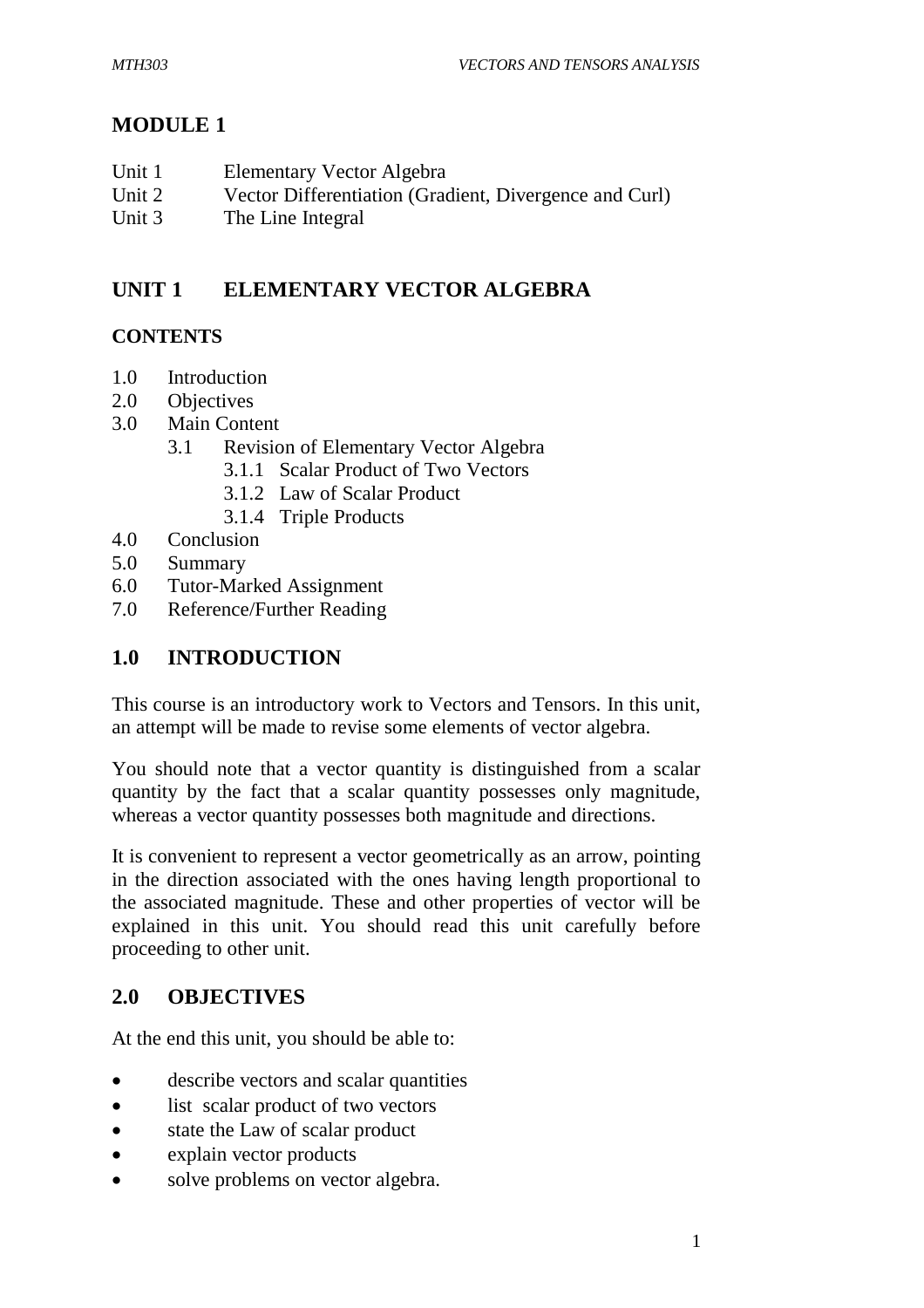#### **3.0 MAIN CONTENT**

#### **3.1 Revision of Elementary Vector Algebra**

**Definition:** A scalar quantity has only magnitude while a vector quantity has both magnitude and direction.

Angle between two vectors.

Let *a* and *b* be two vectors such that *a* and *b* can be represented in the diagram below



Then the angle 9 between the two vector in such that  $0 \le \theta \le \pi$ 

#### **3.1.1 Scalar Product of Two Vectors**

Let *a* and *b* be any two vectors (of the same dimension). The scalar production of *a* and *b* denoted by  $a \cdot b$  is defined by  $a \cdot b = |a| |b| \text{Cos } a$ 9 where  $|a|$  and  $|b|$  are the magnitude of vectors  $a$  and  $b$  respectively and  $\theta$  is the angle between *a* and *b* 

$$
\underline{a} = (a_1, a_2, a_3)
$$
 and  $\underline{b} = (b_1, b_2, b_3)$  then  $\underline{a} \cdot \underline{b} = a_1 b_1 + a_2 b_2 + a_3 b_3$ 

 $\therefore$  The angle between <u>a</u> and <u>b</u> is given by  $9 = Cos^{-1} \left| \frac{a_1b_1 + a_2b_2 + a_3b_3}{|a||b|} \right|$  $\bigg)$  $\setminus$  $\overline{\phantom{a}}$  $\setminus$  $= \cos^{-1} \left( \frac{a_1b_1 + a_2b_2 + b_1}{1 + b_1} \right)$ *a b*  $\theta = Cos^{-1} \left( \frac{a_1b_1 + a_2b_2 + a_3b_3}{1 + b_1} \right)$ 

Provided *a* and *b* are non-zero vectors.

If  $i, j, k$  are the usual unit vectors along the  $x, y, z$  axis respectively then  $\underline{a} = (a_1, a_2, a_3) = a_1 i + a_2 j + a_3 k$  $\underline{b} = (b_b, b_b, b_3) = b_1 i + b_2 j + b_3 k$ 

Where  $i \cdot j = j \cdot i = k \cdot i = i \cdot k = j \cdot k = k \cdot j = 0$  and  $i \cdot i = j \cdot j = k \cdot k = 1$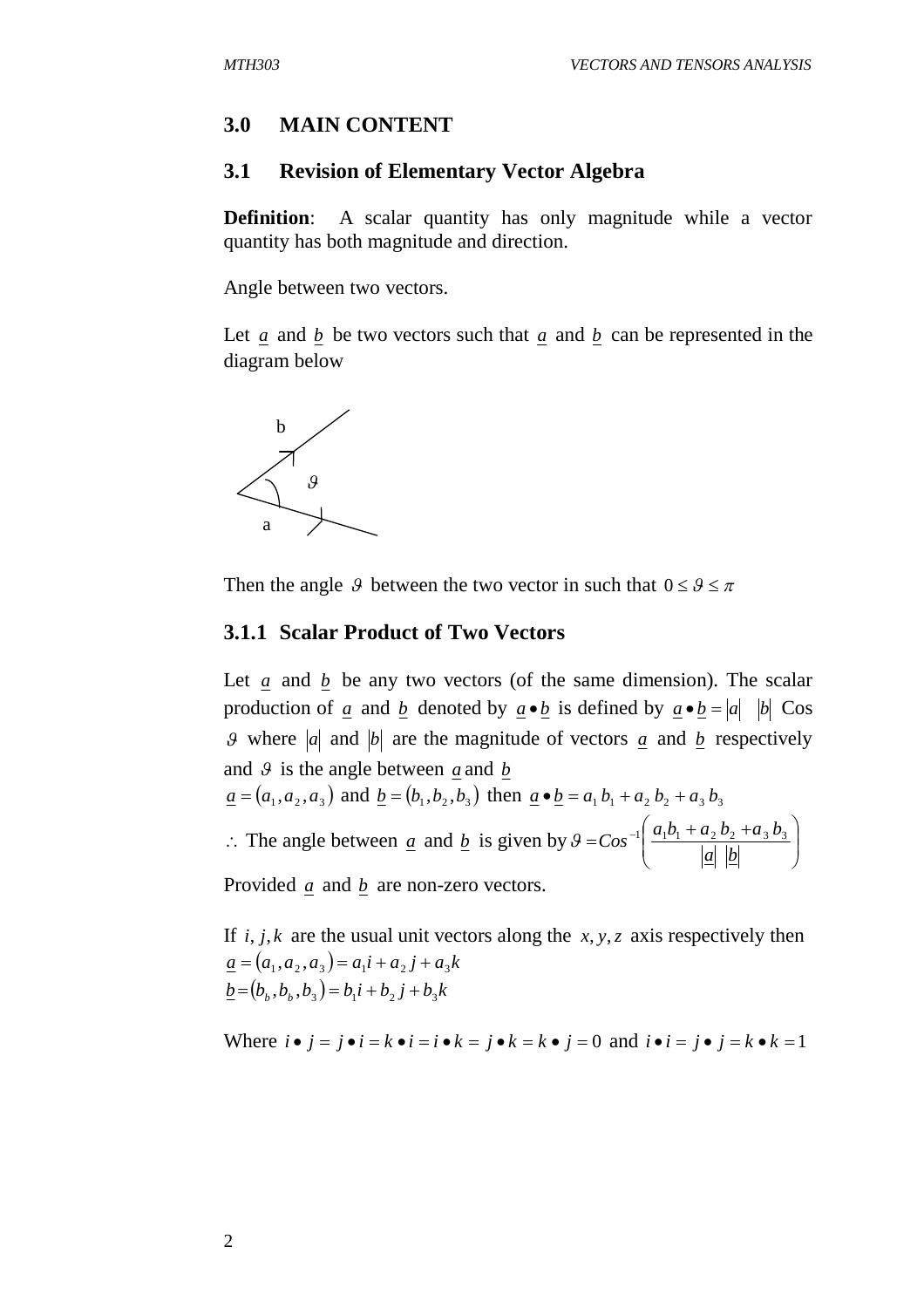## **3.1.2 Laws of Scalar Products**

(i) 
$$
\underline{a} \cdot \underline{b} = \underline{b} \cdot \underline{a}
$$

- (ii)  $m(a \bullet b) = (ma \bullet b) = (a \bullet b)m = (a \bullet bm) (m = any scalar)$
- (iii) if  $a \cdot b = 0$  then *a* and *b* are perpendicular.

## **3.1.3 Vector Product**

Let  $\underline{a} \& \underline{b}$  be any two vectors with the same dimension and let  $\hat{n}$  *n* be a unit vector perpendicular to both  $a \& b$ , the vector product of  $a \& b$ written as  $a \wedge b$  is defined by

$$
\underline{a} \wedge \underline{b} = |a| |b| \sin \theta \hat{n}, 0 \le \theta \le n
$$

Where  $\theta$  is the angle between  $a \& b$ .

If 
$$
\underline{a} = a_1 i + a_2 j + a_3 k
$$

$$
\underline{b} = b_1 i + b_2 j + b_3 k
$$

Then

$$
\underline{a} \wedge \underline{b} = \begin{vmatrix} i & j & k \\ a_1 & a_2 & a_3 \\ b_1 & b_2 & b_3 \end{vmatrix}
$$
  
=  $i \begin{vmatrix} a_2 & a_3 \\ b_2 & b_3 \end{vmatrix} - j \begin{vmatrix} a_1 & a_3 \\ b_1 & b_3 \end{vmatrix} + k \begin{vmatrix} a_1 & a_2 \\ b_1 & b_2 \end{vmatrix}$   
=  $i(a_2b_3 - a_3b_2) + j(a_3b_1 - a_1b_3) + k(a_1b_2 - a_2b_1)$ 

### **3.1.4 Triple Products**

The scalar and vector products of 3 vectors *a*,*b* and *c* may have meaningful products

$$
(\underline{a} \bullet \underline{b})\underline{c}
$$
,  $\underline{a} \bullet (\underline{b} \land \underline{c})$  and  $\underline{a} \land (\underline{b} \bullet \underline{c})$ 

Hence, the following laws are valid.

(i) 
$$
(\underline{a} \cdot \underline{b})\underline{c} \neq \underline{a}(\underline{b} \cdot \underline{c})
$$

(ii) 
$$
\underline{a} \bullet (\underline{b} \wedge \underline{c}) = \underline{b} \bullet (\underline{c} \wedge \underline{a}) = \underline{c} \bullet (\underline{a} \wedge \underline{b})
$$

(iii)  $\underline{a} \wedge (\underline{b} \wedge \underline{c}) + (\underline{a} \wedge \underline{b}) \wedge \underline{c}$ 

(iv) 
$$
\underline{a} \wedge (\underline{b} \wedge \underline{c}) = (\underline{a} \cdot \underline{c})\underline{b} - (\underline{a} \cdot \underline{b}) \underline{c}
$$
  
 $(a \wedge b) \wedge c = (\underline{a} \cdot \underline{c})\underline{b} - (\underline{b} \cdot \underline{c}) \underline{a}$ 

$$
(v) \qquad \underline{a} \wedge (\underline{b} + \underline{c}) = \underline{a} \wedge \underline{b} + \underline{a} \wedge \underline{c}
$$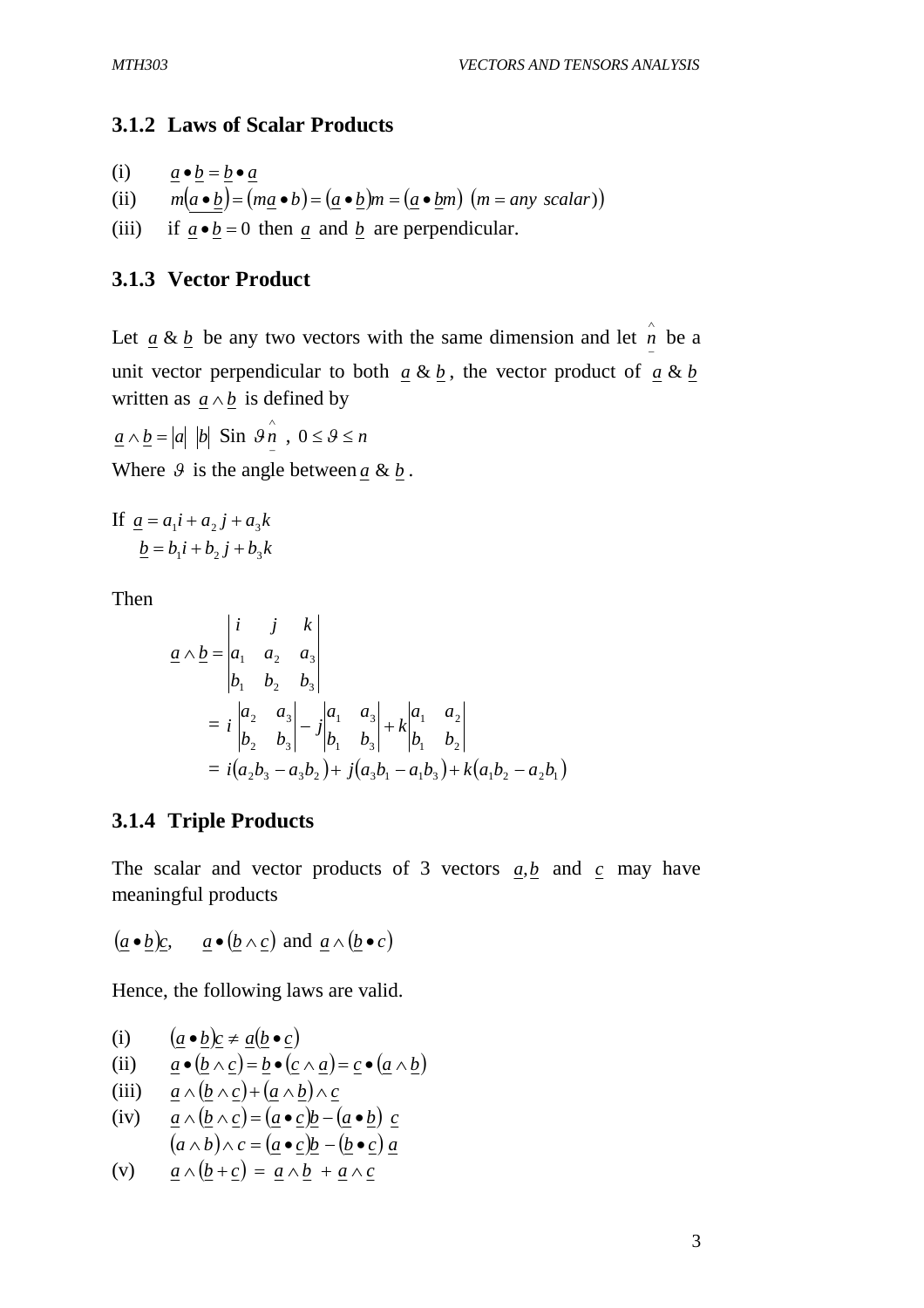## **Remark 1**

- 1. The product  $a \cdot (b \wedge c)$  is sometimes called the scalar triple product or box product and may be denoted by  $[a, b, c]$ .
- 2. The product  $a \wedge b \wedge c$  is called the vector triple product.
- 3. Reader are advised to provide proofs to i to v above by assuming that

 $a = a_1 i + a_2 j + a_3 k$  $b = b_1 i + b_2 j + b_3 k$ 

## **Remark 2**

- (i) The quantity  $a \wedge b$  is a vector quantity
- (ii) If  $a \wedge b = 0$  then at least one of *a* or *b* and then by implication the angle between them is zero.
- (iii) If <u>a</u> and <u>b</u> are law then  $\underline{a} \wedge \underline{b} = |\underline{a}| |\underline{b}|$
- (iv)  $\lambda(a \wedge b) = \lambda a \wedge b = a \wedge (\lambda b)$  where  $\lambda$  is any scalar.
- (v) The magnitude of  $a \wedge b$  and  $|a \wedge b|$  is the area of the parallelogram with sides *a* and *b*
- (vi) If  $a \wedge b = 0$  and neither  $a = 0$  nor  $b = 0$  then *a* and *b* are parallel,

## **4.0 CONCLUSION**

We have learnt about vector algebra in this unit. The materials in this unit are sufficient enough background to enable you understand the next unit.

## **5.0 SUMMARY**

The following facts are to be remembered:

- that vector has magnitude and direction, unlike scalar quantity which has only magnitude
- that two vectors can be multiplied in two ways.
- scalar products which result in scalar quantity
- vector product which result in vector quantity
- if  $a \wedge b = 0$  and  $a \neq 0$ ,  $b \neq 0$  then *a* is parallel to *b*
- that the magnitude of vectors whose product is  $|a \wedge b|$  is the area of parallelogram with sides *a* and*b* .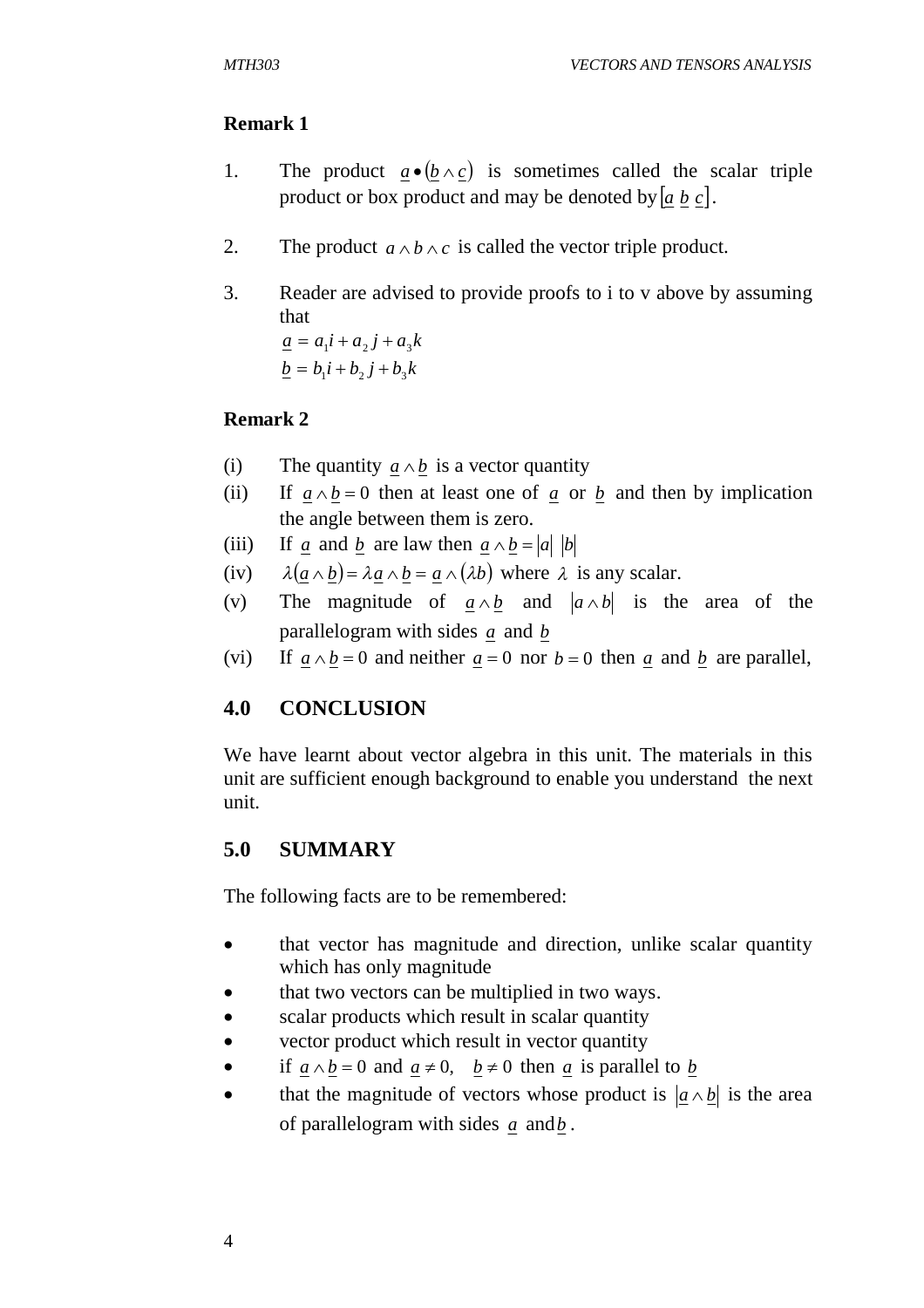## **6.0 TUTOR-MARKED ASSIGNMENT**

- 1. Find the length and direction comics of theorem *a* from the (1, 1, 3) to the midpoint of the line segment from origin to the point  $(6, -6, 4)$
- 2. Prove that  $|a + b| \le |a| + |b|$  and  $|a + b| \ge |a| |b|$
- 3. If  $\theta$  denotes the angle between the vectors  $\alpha$  and  $\beta$  use a theorem in elementary geometry that  $|a+b|^2 = |a|^2 + |b|^2 + 2|a||b$  $\cos \theta$

## **7.0 REFERENCE/FURTHER READING**

Francis, B. Hildebrand (nd). *Advanced Calculus for Application* (2nd ed.).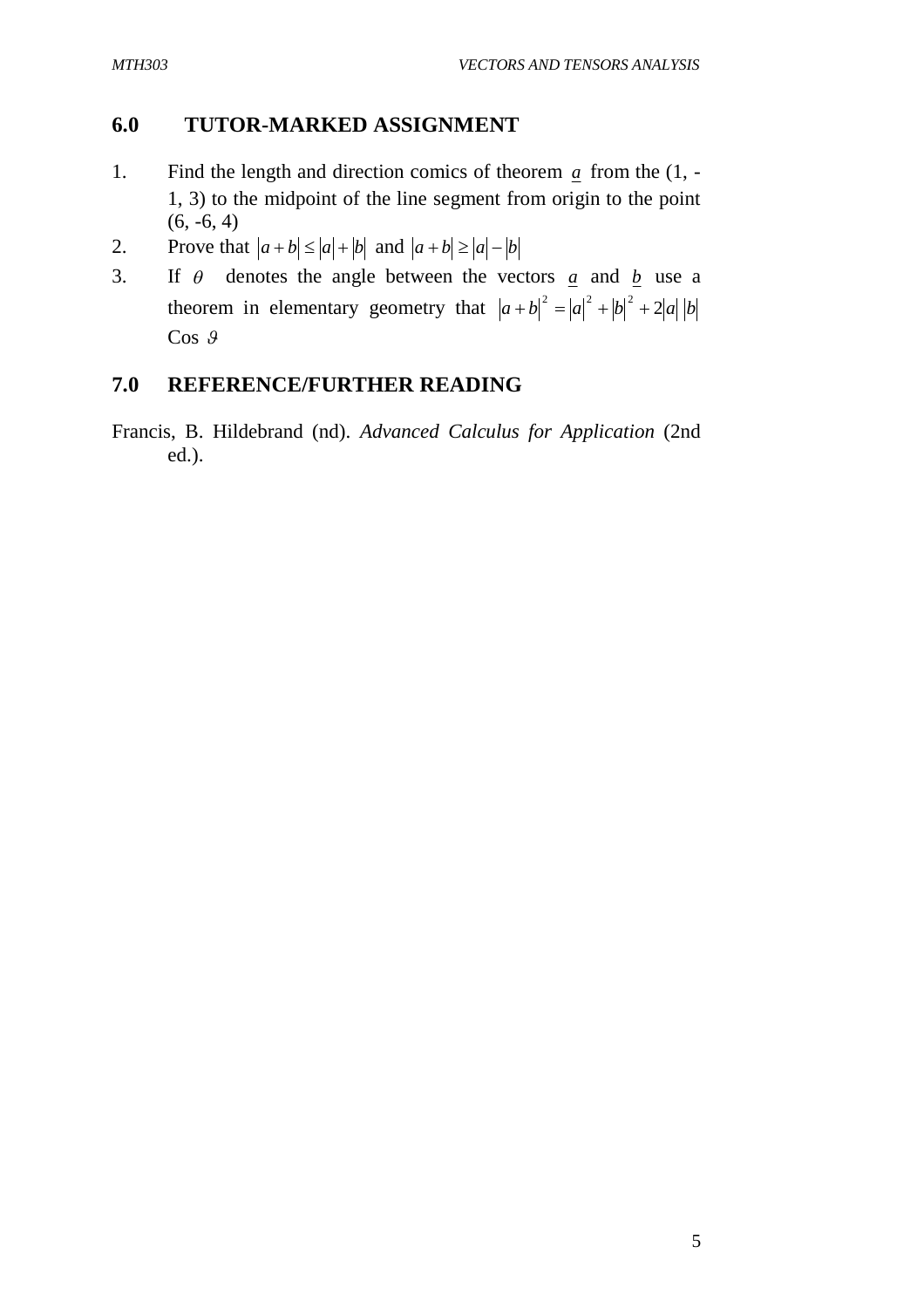## **UNIT 2 VECTOR DIFFERENTIATION (GRADIENT, DIVERGENCE AND CURL)**

#### **CONTENTS**

- 1.0 Introduction
- 2.0 Objectives
- 3.0 Main Content
	- 3.1 Differentiation of Vector
	- 3.2 Gradient, Divergence and Curl
		- 3.2.1 Directional Derivatives
		- 3.2.2 Divergence of a Vector
		- 3.2.3 The Curl of a Vector Function
	- 3.3 Differential Derivatives
- 4.0 Conclusion
- 5.0 Summary
- 6.0 Tutor-Marked Assignment
- 7.0 Reference/Further Reading

## **1.0 INTRODUCTION**

In unit 1, we learnt about vector algebra and established some properties of vectors.

In this unit, we shall consider vector differentiation and derive some important formula and properties of vector differentiation.

## **2.0 OBJECTIVES**

At the end this unit, you should be able to:

- differentiate vector quantities
- find the gradient of any scalar and vector field
- identify the curl and divergence of vector field.

## **3.0 MAIN CONTENT**

#### **Definition 1**

The vector function  $A(u)$  is said to be continuous at a point  $u_0$  if given  $\varepsilon > 0$ , we can find some  $\delta(\varepsilon) > 0 = |\underline{A}(u) - \underline{A}(u_0)| < \varepsilon$  whenever  $|u - u_0| \leq \delta$ 

This is equivalent to  $\frac{m}{\sqrt{2\pi}} \underline{A}(u) = \underline{A}(u_0)$  $\mathbf{0}$  $\frac{\lim}{A(u)} = \underline{A}(u)$  $u \rightarrow u$  $=$  $\rightarrow$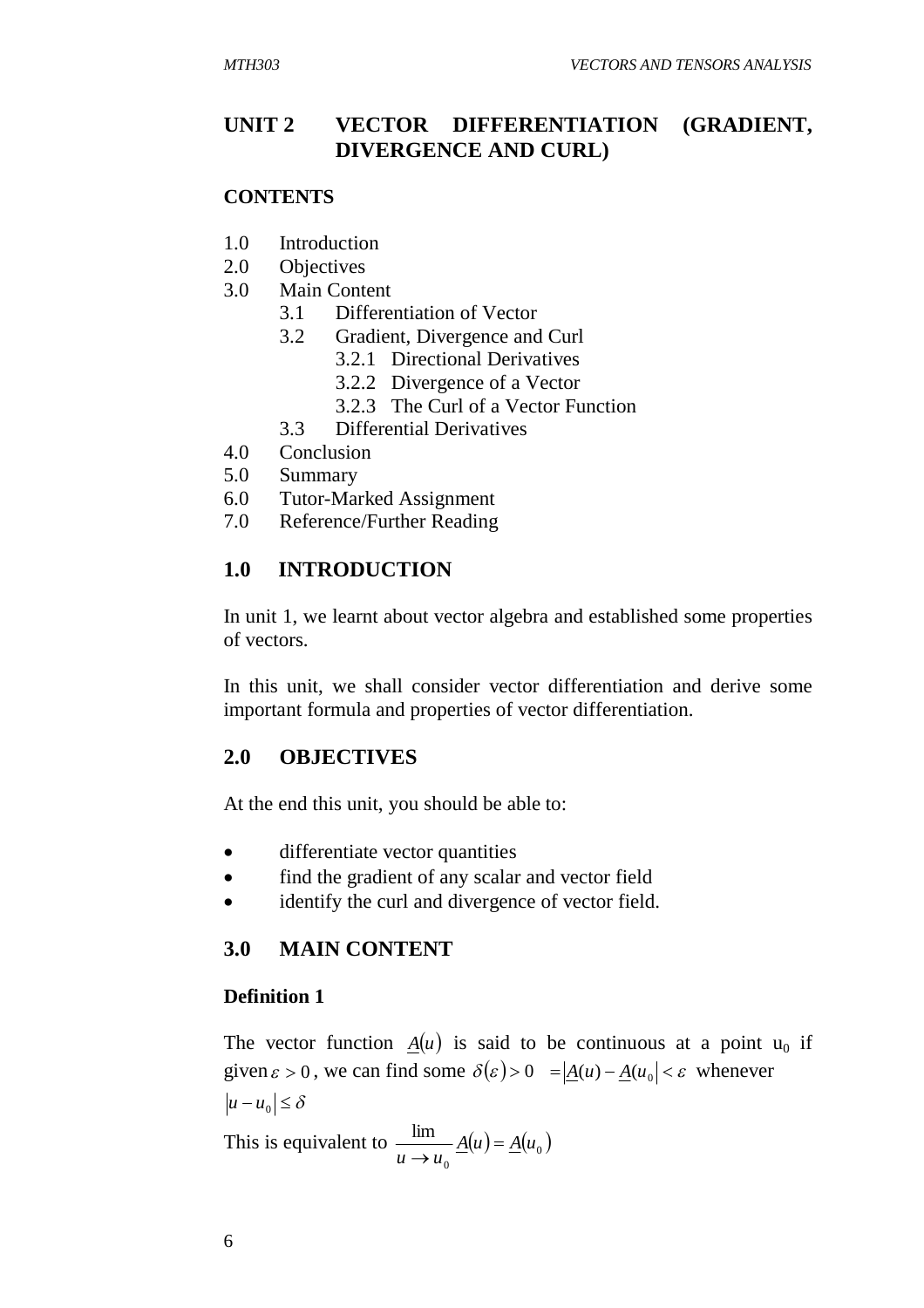## **Definition 2**

The derivative of the vector function 
$$
\underline{A}(u)
$$
 is given as  
\n
$$
\frac{\lim it}{\Delta u \to 0} \frac{\underline{A}(u + \Delta u) - \underline{A}(u)}{\Delta u}
$$
 provided that  $\frac{d\underline{A}}{du} = \frac{dA_1i}{du} + \frac{dA_2j}{du} + \frac{dA_3}{du}k$ .

Higher derivatives such as  $\frac{a}{4}$ ,  $\frac{1}{4}$ ,  $\frac{3}{4}$ 3 2 2 , *d u*  $d^3\underline{A}$ *d u*  $\frac{d^2A}{dx^2}$ ,  $\frac{d^3A}{dx^3}$  e.t.c. are similarly defined

## **Remark 1**

If  $\underline{A}, \underline{B}$  and  $\underline{C}$  are differentiable vector functions of a scalar u and  $\phi$  is a differentiable scalar functions then

(i) 
$$
\frac{d}{du}(\underline{A} + \underline{B}) = \frac{dA}{du} + \frac{dB}{du}
$$

(ii) 
$$
\frac{d}{du}(\underline{A} \bullet \underline{B}) = \underline{A} \frac{d\underline{B}}{du} + \underline{B} \frac{d\underline{A}}{du}
$$

(iii) 
$$
\frac{d}{du}(\underline{A} \wedge \underline{B}) = \underline{A} \wedge \frac{d\underline{B}}{du} + \frac{d\underline{A}}{du} \wedge \underline{B}
$$

(iv) 
$$
\frac{d}{du}(\phi \underline{A}) = \phi \frac{dA}{du} + \underline{A} \frac{d\phi}{du}
$$

(v) 
$$
\frac{d}{du}(\underline{A} \bullet (\underline{B} \wedge \underline{C})) = \underline{A} \bullet \frac{d}{du}(\underline{B} \wedge \underline{C}) + \frac{d\underline{A}}{du} \bullet (\underline{B} \wedge \underline{C})
$$

$$
= \underline{A} \left[ \underline{B} \wedge \frac{d\underline{c}}{du} + \frac{d\underline{B}}{du} \wedge \underline{C} \right] + \frac{d\underline{A}}{du} \bullet (\underline{B} \wedge \underline{C})
$$

$$
= \underline{A} \bullet \left( \underline{B} \wedge \frac{d\underline{c}}{du} \right) + A \left( \frac{d\underline{B}}{du} \wedge \underline{C} \right) + \frac{d\underline{A}}{du} \bullet (\underline{B} \wedge \underline{C})
$$

$$
\begin{aligned} \text{(vi)} \qquad & \frac{d}{du} \left( \underline{A} \bullet (\underline{B} \wedge \underline{C}) \right) = \underline{A} \wedge \frac{d}{du} \left( \underline{B} \wedge \underline{C} \right) + \frac{d\underline{A}}{du} \wedge \left( \underline{B} \wedge \underline{C} \right) \\ &= \underline{A} \wedge \left( \underline{B} \wedge \frac{dc}{du} \right) + \underline{A} \wedge \left( \frac{d\underline{B}}{du} \wedge c \right) + \frac{d\underline{A}}{du} \wedge \left( \underline{B} \wedge \underline{C} \right) \end{aligned}
$$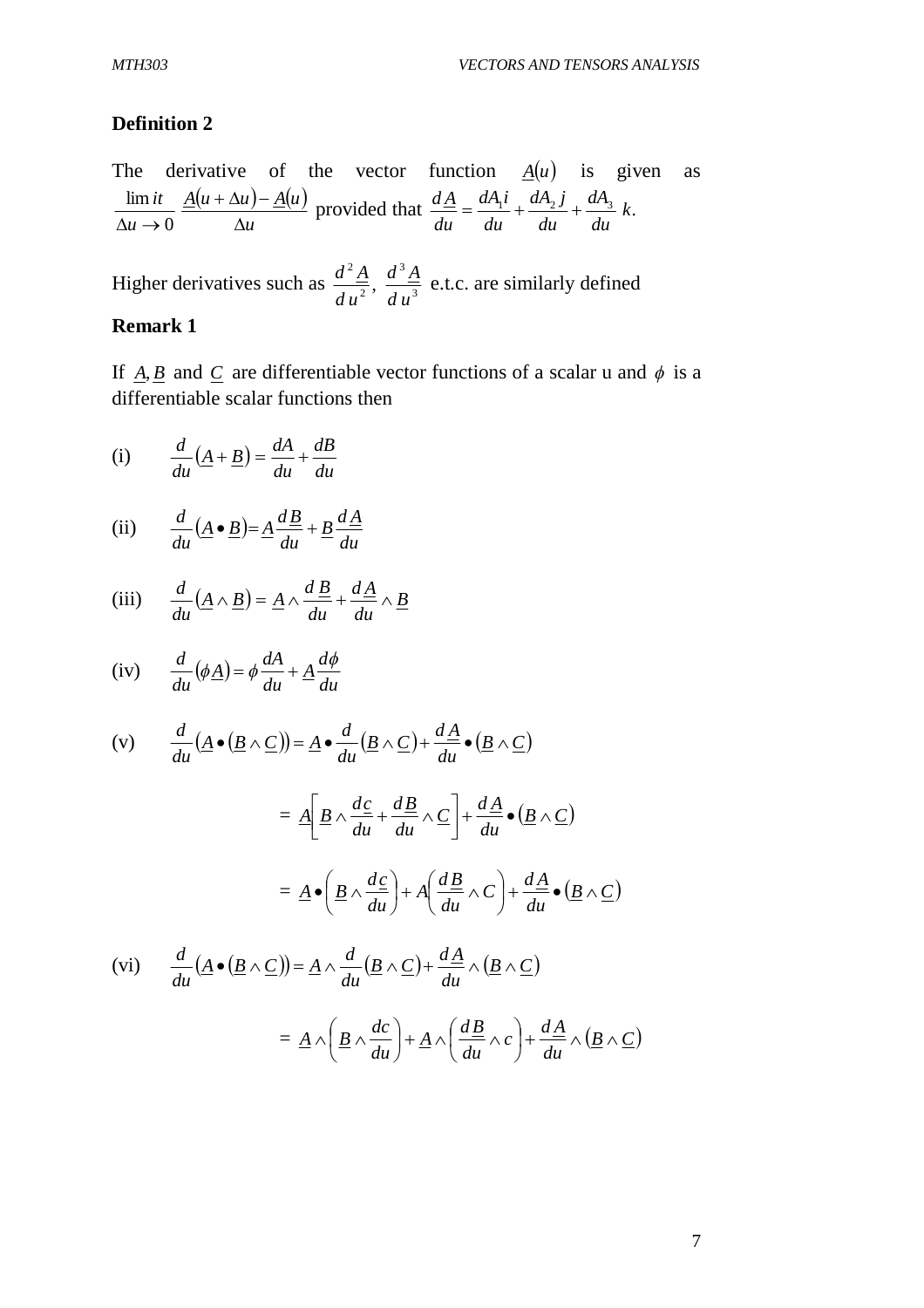#### **3.1 Differentiation of Vector**

1.  $\underline{A} = A_1 i + A_2 j + A_3 k$  then  $dA = dA_1 i + dA_2 j + dA_3 k$ 

(2) 
$$
d(\underline{A} \bullet \underline{B}) = \underline{A} \bullet d\underline{B} + d\underline{A} \bullet \underline{B}
$$

$$
(3) \qquad d(\underline{A} \wedge \underline{B}) = \underline{A} \wedge d\underline{B} + d\underline{A} \wedge B
$$

(4) if 
$$
\underline{A} = \underline{A}(n, y, z)
$$
 then  

$$
d\underline{A} = \frac{\partial \underline{A}}{\partial n} dn + \frac{\partial \underline{A}}{\partial y} dy + \frac{\partial \underline{A}}{\partial z} dz
$$

## **Examples**

Given a vector  $\phi$  - Sin t i + Cos t j + t k Obtain a.  $\frac{d\mathcal{L}}{dt}$  b.  $\frac{d\mathcal{L}}{dt^2}$  c.  $\frac{d^2\mathcal{L}}{dt^2}$  d.  $\frac{d^2\mathcal{L}}{dt^2}$ 2 2 2  $c. \frac{a}{1}$   $c. \frac{b}{1}$  d. *dt*  $d \cdot \left| \frac{d^2 Q}{d \cdot q} \right|$ *dt dQ c dt* b.  $\frac{d^2Q}{dx^2}$ *dt dQ*

(a) 
$$
\frac{dQ}{dt} = \frac{d}{dt} (\text{Sin}) \mathbf{i} + \frac{d}{dt} (\text{Cos } t) \mathbf{j} + \frac{d}{dt} (t) \mathbf{k}
$$

(b) 
$$
\frac{d^2Q}{dt^2} = \frac{d}{dt} \left(\frac{dQ}{dt}\right) = \frac{d}{dt} \left(\text{Cos } t\text{ i} - \text{Sin } t\text{ j} + \text{k}\right)
$$

$$
= -\sin t \, i - \cos t \, j
$$

(c) 
$$
\left| \frac{dQ}{dt} \right| = \sqrt{Cos^2 t + Sin^2 t + 1^2} = \sqrt{Sin^2 t + Cos^2 t} = 0.1
$$

## **3.2 Gradient, Divergence and Curl of Vectors**

Consider the vector operators  $\nabla$  called "del" or nabla defined by *z k y j n i*  $\partial$  $+k\frac{\partial}{\partial x}$  $\partial$  $+j\frac{\partial}{\partial}$  $\partial$  $\nabla = i \frac{\partial}{\partial \overline{\partial}}$ 

If  $\phi(n, y, z)$  has continuous first partial derivatives in a particular region, we define the gradient  $\phi$  as:

$$
\text{Grad } \phi = \nabla \phi = \left( i \frac{\partial}{\partial n} + j \frac{\partial}{\partial y} + k \frac{\partial}{\partial z} \right) \phi
$$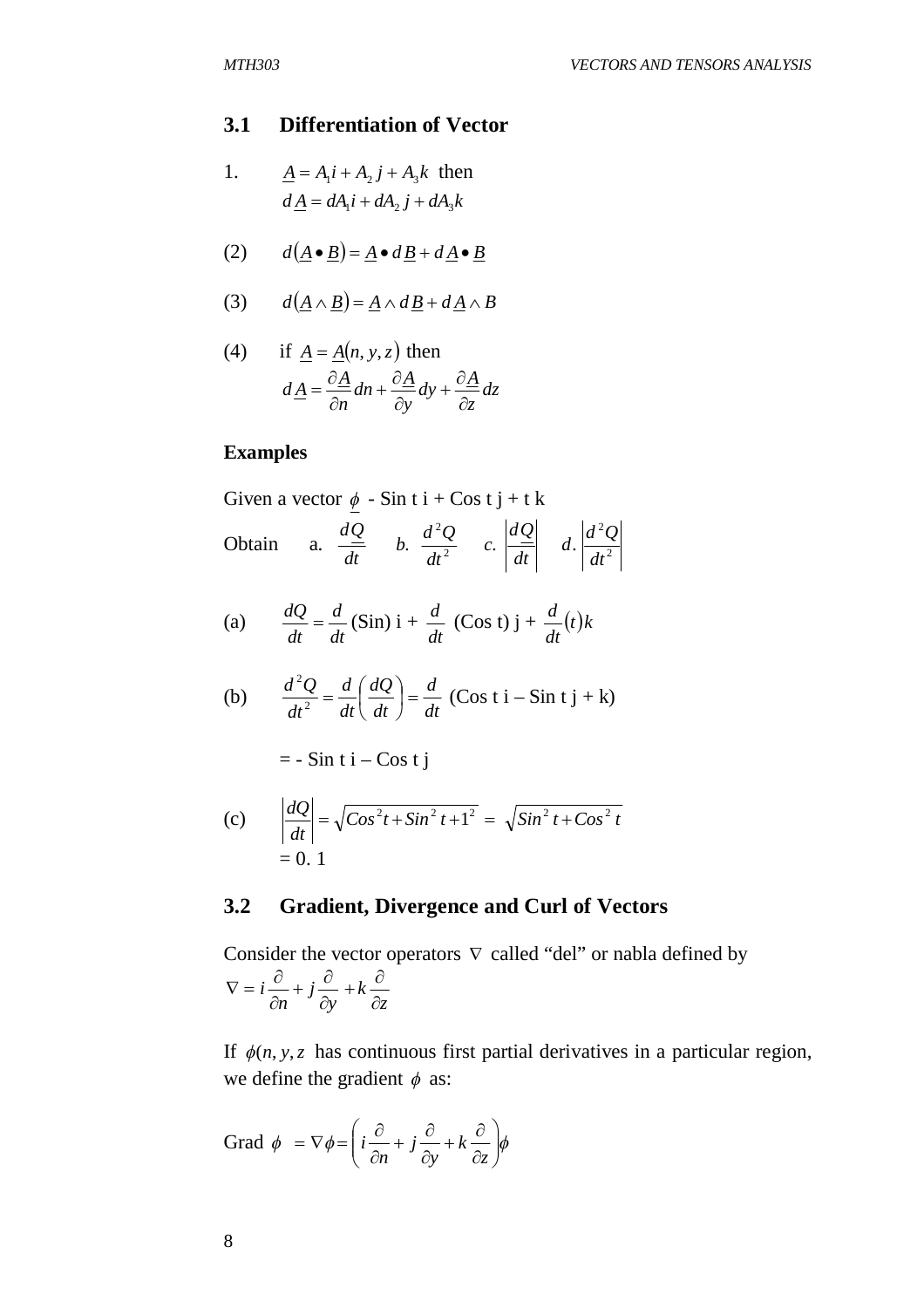$$
= i \frac{\partial \phi}{\partial n} + j \frac{\partial \phi}{\partial y} + k \frac{\partial \phi}{\partial z}
$$

## **Examples**

(i) If 
$$
\phi(n, y, z) = nyz^2
$$
 find  $\nabla \phi$   
\n
$$
\nabla \phi = i \frac{\partial \phi}{\partial n} + j \frac{\partial \phi}{\partial y} + k \frac{\partial \phi}{\partial z}
$$
\n
$$
= i \frac{\partial}{\partial n} (nyz^2) + j \frac{\partial}{\partial y} (nyz^2) + k \frac{\partial}{\partial z} (nyz^2)
$$
\n
$$
= nz^2 i + nz^2 j + 2nyz k
$$

(ii) if 
$$
\phi(n, y, z) = 3n^2 y - y^3 z^2
$$
 find  $\nabla \phi$   
\n
$$
\nabla \phi = i \frac{\partial}{\partial n} (3n^2 y - y^3 z^2) + j \frac{\partial}{\partial y} (3n^2 y - y^3 z^2) + k \frac{\partial}{\partial z} (3n^2 y - y^3 z^2)
$$
\n
$$
= 6nyi + (3n^2 - 3y^2 z^2)j - 2y^3 z k
$$

(iii) If  $\phi(n, y, z)$  is a scalar function P, we know that

Grad 
$$
\phi = \nabla \phi = i \frac{\partial \phi}{\partial n} + j \frac{\partial \phi}{\partial y} + k \frac{\partial \phi}{\partial z}
$$
  
\nAnd  $dz = dni + dyj + dzk$   
\nGrad  $\phi \bullet d\underline{r} = \frac{\partial \phi}{\partial n} dn + \frac{\partial \phi}{\partial y} dy + \frac{\partial \phi}{\partial z} dz$   
\n $= d\phi$ 

This implies

 $d\phi = \text{grad } \phi \bullet dr = \nabla \phi \bullet dr.$ 

# **3.2.1 Directional Derivatives**

We recall  $d\phi = d\underline{r} \bullet \nabla \phi$ ,  $|d\underline{r}| = ds$ 

$$
\Rightarrow \frac{d\underline{r}}{ds} = \frac{d\underline{r}}{|d\underline{r}|} \text{ hence } \frac{d\underline{r}}{ds} \text{ is the unit vector in the direction of } d\underline{r}
$$
  
\n
$$
\therefore \frac{d\phi}{ds} = \frac{d\underline{r}}{ds} \bullet \text{ grad } \phi \qquad \text{, if } \frac{d\underline{r}}{ds} = \hat{a}
$$
  
\nThen  $\frac{d\phi}{ds} = \hat{a} \bullet \text{ grad } \phi$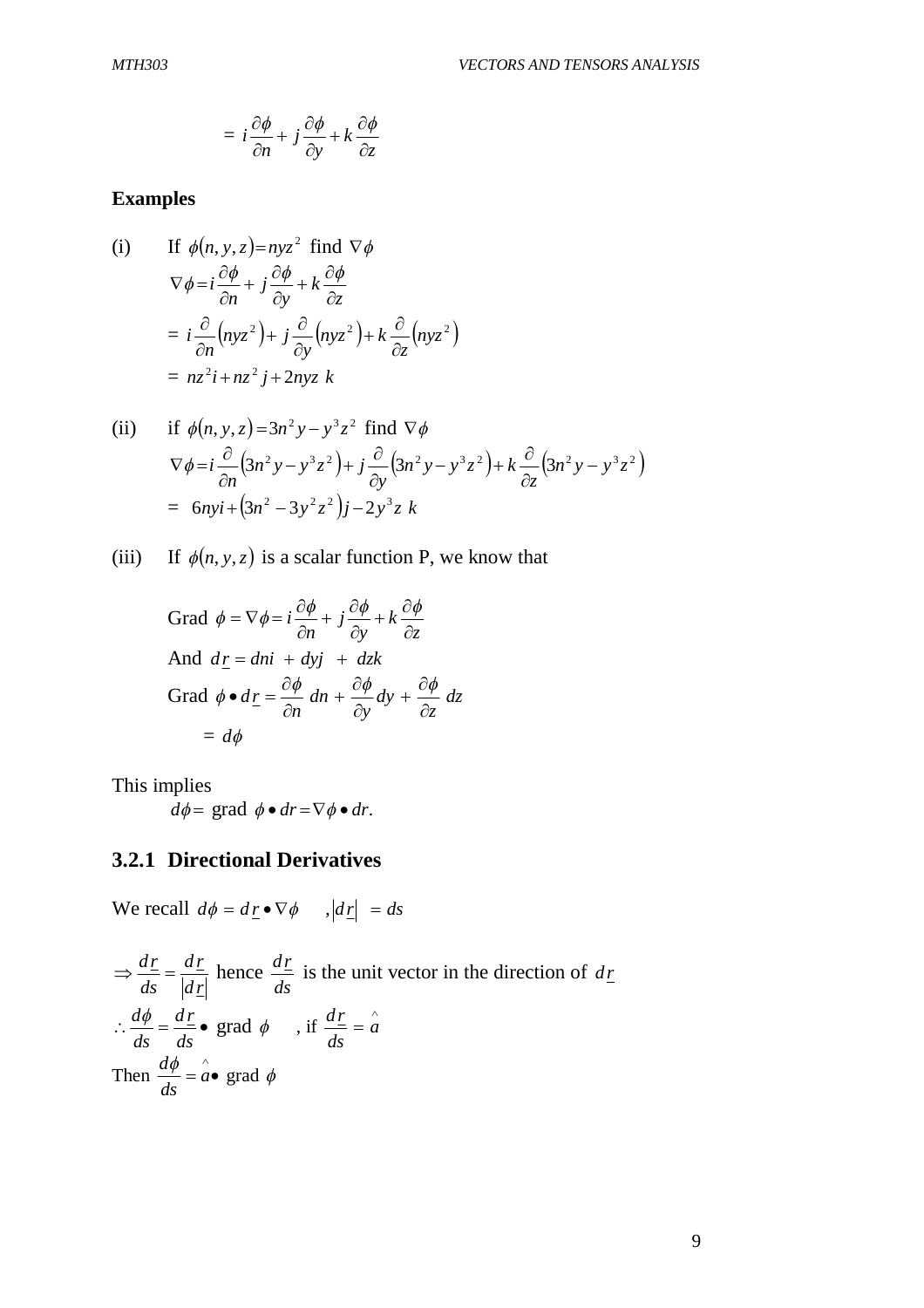## **NOTE:**

*ds*  $\frac{d\phi}{dt}$  is the propagation of grad  $\phi$  on the unit vector  $\hat{a}$  and the directional

derivative of  $\phi$  in the direction of  $\hat{a}$ 

## **Remark**

(i) The unit Normal vector 
$$
N = \frac{\nabla \phi}{|\nabla \phi|}
$$

(ii) The grad of sum and products of scalars.  
\n
$$
\nabla \left( \underline{A + \underline{B}} \right) = i \frac{\partial}{\partial n} \left( \underline{A} + \underline{B} \right) + j \frac{\partial}{\partial y} \left( \underline{A} + \underline{B} \right) + k \frac{\partial}{\partial z} \left( \underline{A} + \underline{B} \right)
$$
\n
$$
= \left( \frac{\partial \underline{A}}{\partial n} i + \frac{\partial \underline{A}}{\partial y} j + \frac{\partial \underline{A}}{\partial z} k \right) + \left( \frac{\partial \underline{B}}{\partial n} i + \frac{\partial \underline{B}}{\partial y} j + \frac{\partial \underline{B}}{\partial z} k \right)
$$
\n
$$
= \nabla \underline{A} + \nabla \underline{B}
$$

$$
\nabla (\underline{A} \cdot \underline{B}) = i \frac{\partial}{\partial n} (\underline{A} \cdot \underline{B}) + j \frac{\partial}{\partial y} (\underline{A} \cdot \underline{B}) + k \frac{\partial}{\partial z} (\underline{A} \cdot \underline{B})
$$
  
\n
$$
=
$$
  
\n
$$
i \left( \frac{\partial \underline{A}}{\partial n} \cdot \underline{B} + \underline{A} \cdot \frac{\partial \underline{B}}{\partial n} \right) + j \left( \frac{\partial \underline{A}}{\partial y} \cdot \underline{B} + \underline{A} \frac{\partial \underline{B}}{\partial y} \right) + k \left( \frac{\partial \underline{A}}{\partial z} \cdot \underline{B} + \underline{A} \frac{\partial \underline{B}}{\partial z} \right)
$$
  
\n
$$
= \left( i \frac{\partial \underline{A}}{\partial n} \cdot \underline{B} + j \frac{\partial \underline{A}}{\partial y} \cdot \underline{B} + k \frac{\partial \underline{A}}{\partial z} \cdot \underline{B} \right) + \left( i \underline{A} \cdot \frac{\partial \underline{B}}{\partial n} + j \underline{A} \cdot \frac{\partial \underline{B}}{\partial y} + k \underline{A} \cdot \frac{\partial \underline{B}}{\partial z} \right)
$$
  
\n
$$
= \left( i \frac{\partial \underline{A}}{\partial n} + j \frac{\partial \underline{A}}{\partial y} + k \frac{\partial \underline{A}}{\partial z} \right) \cdot \underline{B} + \underline{A} \cdot \left( i \frac{\partial \underline{B}}{\partial n} + j \frac{\partial \underline{B}}{\partial y} + k \frac{\partial \underline{B}}{\partial z} \right)
$$
  
\n
$$
= \underline{B} (\nabla \underline{A}) + \underline{A} (\nabla \underline{B})
$$

# **3.2.2 Divergence of a Vector**

The divergence of a vector function  $\underline{A}(n, y, z)$  is defined by dir  $\underline{A} = \nabla \cdot A$ 

$$
= \left(i\frac{\partial}{\partial n} + j\frac{\partial}{\partial y} + k\frac{\partial}{\partial z}\right) \bullet \left(A_1 i + A_2 j + A_3 k\right)
$$

$$
= \frac{\partial A_1}{\partial n} + \frac{\partial A_2}{\partial y} + \frac{\partial A_3}{\partial z}
$$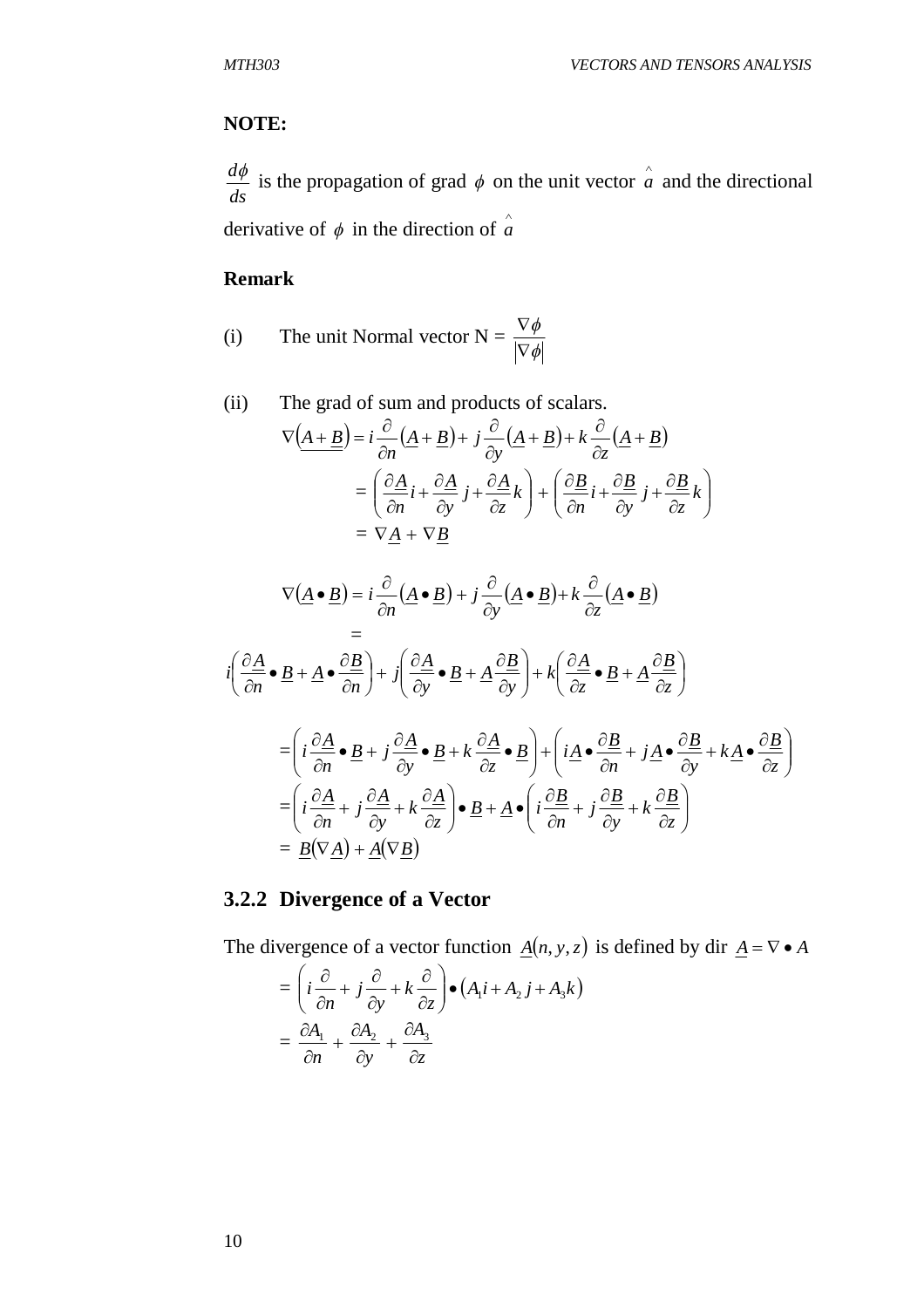#### **Examples**

- 1. Obtain the divergence of the vector function  $A = 2nz^i + yz^j - ny^2k$  at the point  $(1, -1, 1)$
- 2. If  $\phi = n^2yz$  a scalar function and  $\underline{A} = 2nz + yzj - ny^2k$  Find  $\nabla \bullet (\phi A)$  at the point  $(1, -1, 1)$
- 3. Determine the content a so that the vector  $v = (n+3y)i + (y-2n)j + (n + az)k$  is solenoid

#### **Solution**

1. 
$$
\nabla \bullet \underline{A} = \left(\frac{\partial}{\partial n}i + \frac{\partial}{\partial y}j + \frac{\partial}{\partial z}k\right) \bullet \left(2nzi + yzj - ny^2k\right)
$$

$$
= \frac{\partial}{\partial n}(2nzi) + \frac{\partial}{\partial y}(yz) - \frac{\partial}{\partial z}(ny^2)
$$

$$
= 2z + z = 3z
$$

2. 
$$
\nabla \bullet (\phi A) = \nabla (2n^3 yz^2 i + n^2 y^2 z j - n^3 y^3 z k)
$$

$$
= 6n^2 yz^2 + 2n^2 yz^2 - n^3 y^3
$$

A vector  $\nu$  is solenoid of its divergence zero  $\therefore \nabla \bullet V = 0$  implies that  $1+1+a=0 \Rightarrow a=-2$ 

## **3.2.3 The Curl of a Vector Function**

The curl of a vector function *A* define denoted by curl  $A = \nabla \wedge A$ 

$$
= \left(i\frac{\partial}{\partial n} + j\frac{\partial}{\partial y} + k\frac{\partial}{\partial z}\right) \wedge \left(A_1 i + A_2 j + A_3 k\right)
$$
  

$$
= \begin{vmatrix} i & j & k \\ \frac{\partial}{\partial n} & \frac{\partial}{\partial y} & \frac{\partial}{\partial z} \\ A_1 & A_2 & A_3 \end{vmatrix} = \left(\frac{\partial A_3}{\partial y} - \frac{\partial A_2}{\partial z}, \frac{\partial A_1}{\partial z} - \frac{\partial A_3}{\partial n}, \frac{\partial A_2}{\partial n} - \frac{\partial A_1}{\partial y}\right)
$$

## **Examples**

- 1. Find the curl of  $\underline{A}$  if  $\underline{A} = 3n^2 y i + y z^2 j n z k$
- 2. If  $\phi = n^2 y^2$  and  $A = 2nzi + yz j ny^2k$ Obtain curl  $(\phi A)$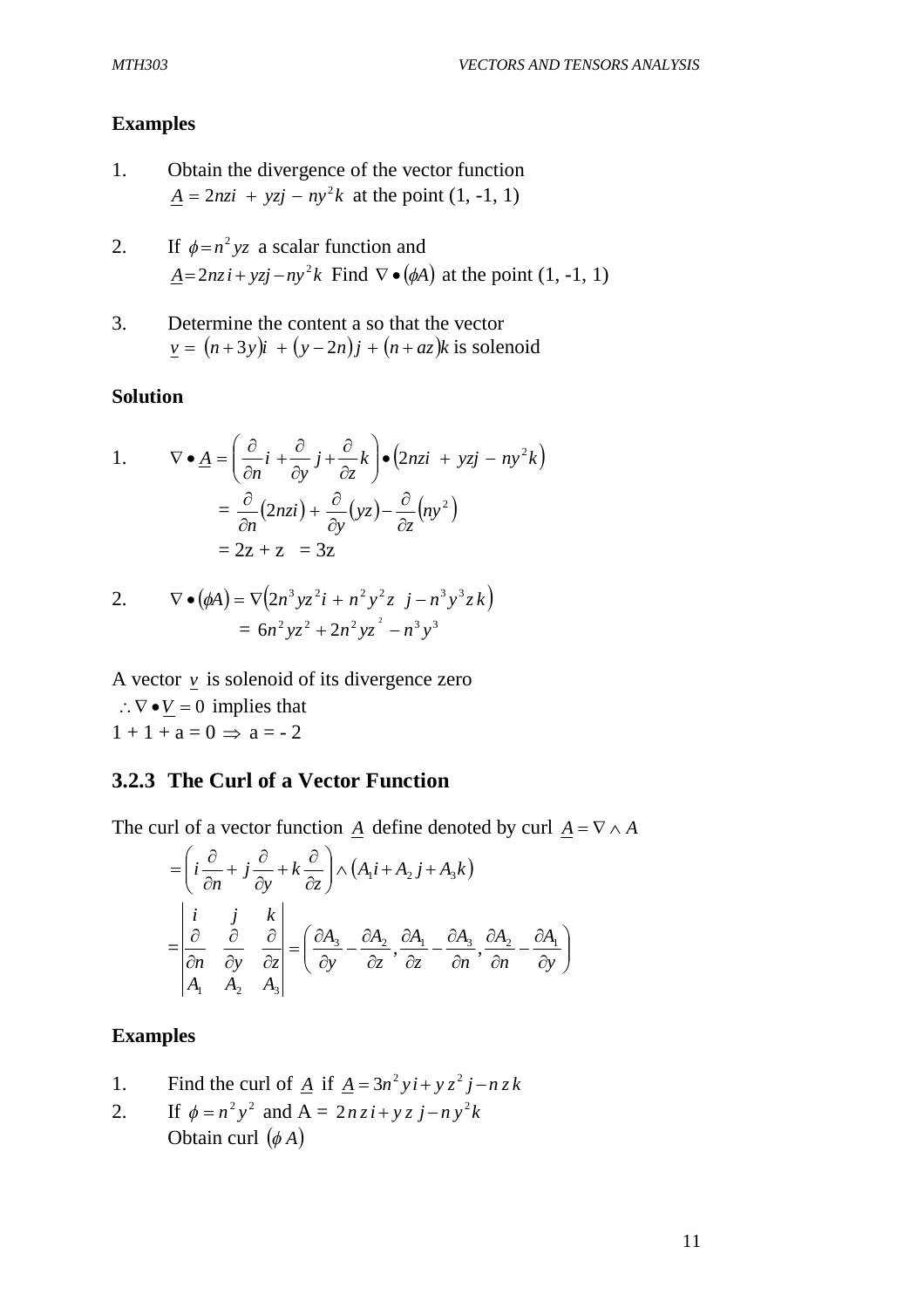#### **Solution**

1. Curl A = 
$$
\begin{vmatrix} i & j & k \ \frac{\partial}{\partial n} & \frac{\partial}{\partial y} & \frac{\partial}{\partial z} \\ 3n^2 y & yz^2 & -nz \end{vmatrix} = (0 - 2yz, +z, 0 - 3n^2)
$$

$$
= 2yzi + zj - 3n^2k
$$

2. 
$$
\phi A = 2n^3 yz^2 i + n^2 y^2 z^2 j - n^3 y^2 z k
$$
  
\n
$$
\nabla \wedge A = \begin{vmatrix}\n i & j & k \\
 \frac{\partial}{\partial n} & \frac{\partial}{\partial y} & \frac{\partial}{\partial z} \\
 2n^3 yz^2 & n^2 y^2 z^2 - n^3 y^2 z\n\end{vmatrix}
$$
  
\n
$$
= (2ny^2z^2 - 2n^3z^2, 4n^3 yz + 3n^2 y^2 z, 2ny^2z - 2n^3 z^2)
$$

## **4.0 CONCLUSION**

This section is very important for the understanding of the remaining units.

You are to master this unit very well.

## **5.0 SUMMARY**

We have established formula to the following:

- vector differentiation
- the grad  $\phi$  of scalar field  $\phi$
- the curl of a vector function
- we show that the unit normal vector  $N =$  $\phi$  $\phi$  $\nabla$  $\nabla$

## **6.0 TUTOR-MARKED ASSIGNMENT**

1. A particle moves along the curve  $n = 2t^2$ ,  $y = t^2 - 4t$ ,  $z = 3t - 5$ where t is the time. Find the component of its velocity and acceleration at time  $t = 1$ 

2. If 
$$
\underline{A} = 5t \hat{i} + t\hat{j} - t^3k
$$
  
And  $\underline{B} = \text{Sin ti} - \text{Cos ti}$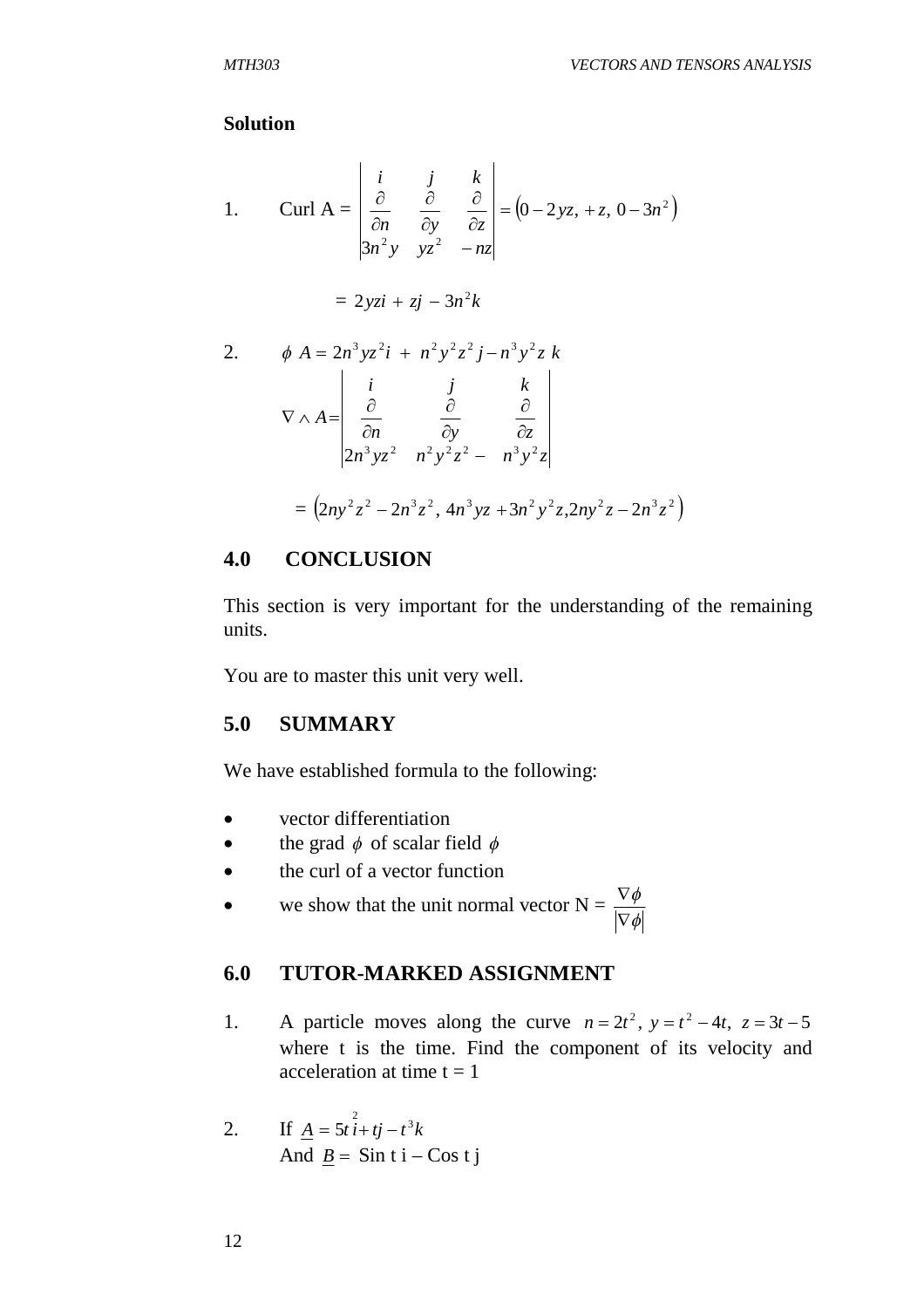Find (a) 
$$
\frac{d}{dt}(\underline{A} \cdot \underline{B})
$$
  
\n(b)  $\frac{d}{dt}(\underline{A} \wedge \underline{B})$   
\n(c)  $\frac{d}{dt}(\underline{A} \cdot \underline{A})$ 

3. If 
$$
\phi(n, y, z) = ny^2z
$$
 and  $\underline{A} = nzi - ny^2j + yz^2k$   
Find  $\frac{\partial^3(\phi A)}{\partial^2 n \partial z}$  at point (2, -1, 1)

- 4. Let  $r = (x, y, z)$  be a vector. Prove that  $\nabla \bullet [\nabla \bullet |r|^{m}] = 3mr^{m-2}$
- 5. Find the divergence of the vector  $\underline{B} = (y^2 - 2xyz^3, 3 + 2xy - x^2z^3, 6z^3 - 3x^2yz^2)$
- 6. If  $\underline{A} = (2x^2 + 8xy^2z, 3x^3y 3ny, 2x^3z)$ , show that  $\underline{A}$  is not solenoidal.
- 7. Show that the vector <u> $A = \frac{L}{r^3}$ </u>  $\underline{A} = \frac{r}{\lambda}$  is i rotational where  $r = x\mathbf{i} + y\mathbf{j} + z\mathbf{k}$

8. If 
$$
\underline{A} = x^2 yi + y^2 zj - z^2 xk
$$
  
\nshow that  $\nabla \wedge (\nabla \wedge A) = \nabla (\nabla \bullet A) - \nabla^2 A$ .

9. Given that *E* and *H* are two vectors which are assumed to have continuous partial derivatives with respect to position and time. Furthermore,

Suppose  $\nabla \cdot \mathbf{E} = 0$ ,  $\nabla \cdot \mathbf{H} = 0$ 

$$
\nabla \wedge \underline{E} = \frac{-1}{c} \frac{\partial \underline{H}}{\partial t} \; ; \; \nabla \wedge \underline{H} = \frac{1}{c} \frac{\partial \underline{E}}{\partial t}
$$

Prove that  $E \& H$  satisfy the equation

$$
\nabla^2 \phi = \frac{1}{c^2} \frac{\partial^2 \phi}{dt^2}
$$

Use the above relations to show that

$$
\frac{\partial}{\partial t}\Big[\frac{1}{2}\Big(E^2H^2\Big)\Big]+c\nabla\Big(\underline{E}\wedge\underline{H}\Big)=0
$$

## **7.0 REFERENCE/FURTHER READING**

Francis B. Hildebrand (nd). *Advanced Calculus for Application* (2nd ed.).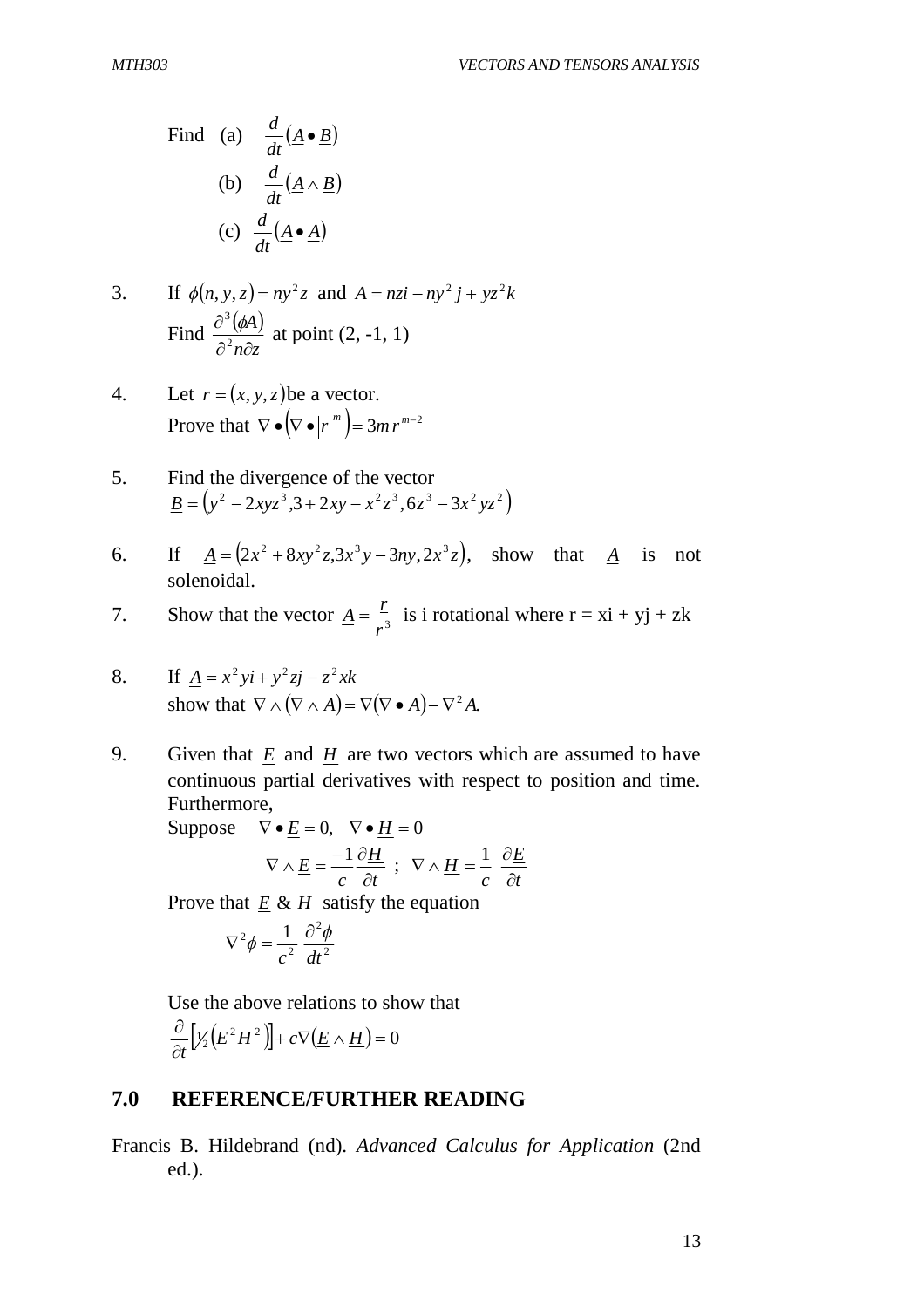#### **UNIT 3 THE LINE INTEGRAL**

#### **CONTENTS**

- 1.0 Introduction
- 2.0 Objectives
- 3.0 Main Content
	- 3.1 The Line Integral
		- 3.1.1 The Surface Integral
		- 3.1.2 The Volume Integral
- 4.0 Conclusion
- 5.0 Summary
- 6.0 Tutor-Marked Assignment
- 7.0 References/Further Reading

#### **1.0 INTRODUCTION**

In a line integral unlike other integrals, we have to consider two or more functions at a time, for integration purposes. Suppose these two functions are  $M(x, y)$  and  $N(x, y)$  such that they are single valued and continuous at every point of a curve AB. Divide the curve AB into  $\pi$ parts by means of  $Pi(x_i, y_i)$   $i = 1, 2, 3, \dots, n - 1$ 



Let  $\Delta x_i = x_i - x_{i-1}$ ,  $x_i = x_i - x_{i-1}$ ,  $\Delta y_i = y_i - y_{i-1}$  where  $x_0 = b, x_n = c, y_n = d$ 

Let  $(\xi, n)$  be defined by

$$
x_{i-1} \leq \varsigma \prec x_{i-1} \quad y_{i-1} \leq \eta \leq yi
$$

We form the product and then add then to get

$$
\sum_{i=1}^n \left\{ M(\zeta,\pi) \nabla x_i + N(\zeta,\eta) \nabla y_i \right\}
$$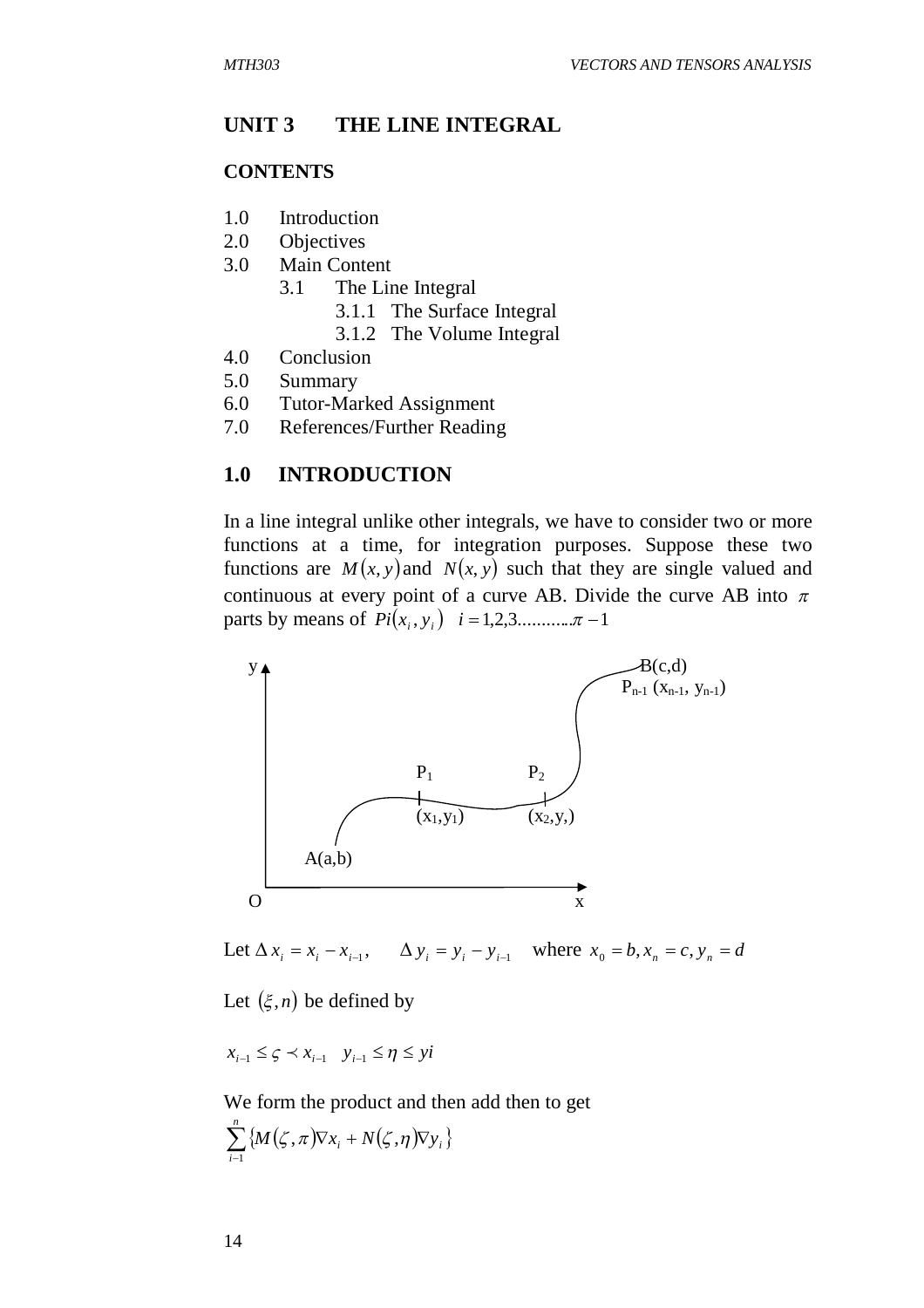Limit of this sum  $\alpha \pi \to \infty$  and all  $\nabla x_i \to 0$ ,  $\nabla y \to 0$  simultaneously is defined as  $\alpha$  line integral along the curve A $\beta$  of two functions M and N simultaneously.

Thus, we write

 $\Delta y_i \to 0$  $\Delta x_i \rightarrow 0$  $\rightarrow \infty$ *i x Limit*  $\pi \to \infty \left[ \sum_{i=1}^n \{ M(\zeta, \pi) \Delta x_i + N(\zeta, \eta) \Delta y_i \} \right]$  $\overline{\phantom{a}}$  $\overline{\phantom{a}}$  $\Bigg[\sum_{i=1}^n\big\{{M}\big(\zeta,\pi\big)\!\Delta x_i+N\big(\zeta,\eta\big)\!\Delta$ *n i*  $M(\zeta, \pi) \Delta x_i + N(\zeta, \eta) \Delta y_i$ 1  $\left|\zeta,\pi\right\rangle \Delta x_i + N(\zeta,\eta) \Delta y_i\}$  =

$$
\int\limits_{CurveAB} [M(x, y)dx + N(x, y)dy]
$$

#### **2.0 OBJECTIVES**

At the end this unit, you should be able to:

- evaluate the line integral of vector functions
- identify problems relating to line integrals.

#### **3.0 MAIN CONTENT**

#### **3.1 The Line Integral**

Let  $\underline{A}(x, y, z) = A_1 i + A_2 j + A_3 k$  be a vector function of position defined and continuous along a curve C. The integral of the tangential component of *A* along C is written as:

$$
\int_{c} \underline{A} \bullet d\underline{r} = \int_{c} A_{1} dn + A_{2} dy + A_{3} dz
$$
  
Where  $d\underline{r} = dx_{i} + dyj + d\underline{z}k$ .

*c*

For instance in Aerodynamic and fluid mechanics this line integral  $\int \underline{A} \cdot d\underline{r}$  is called the circulation of  $\underline{A}$  about c

Where *A* represents the velocity of Air or the velocity of the fluid as the case may be.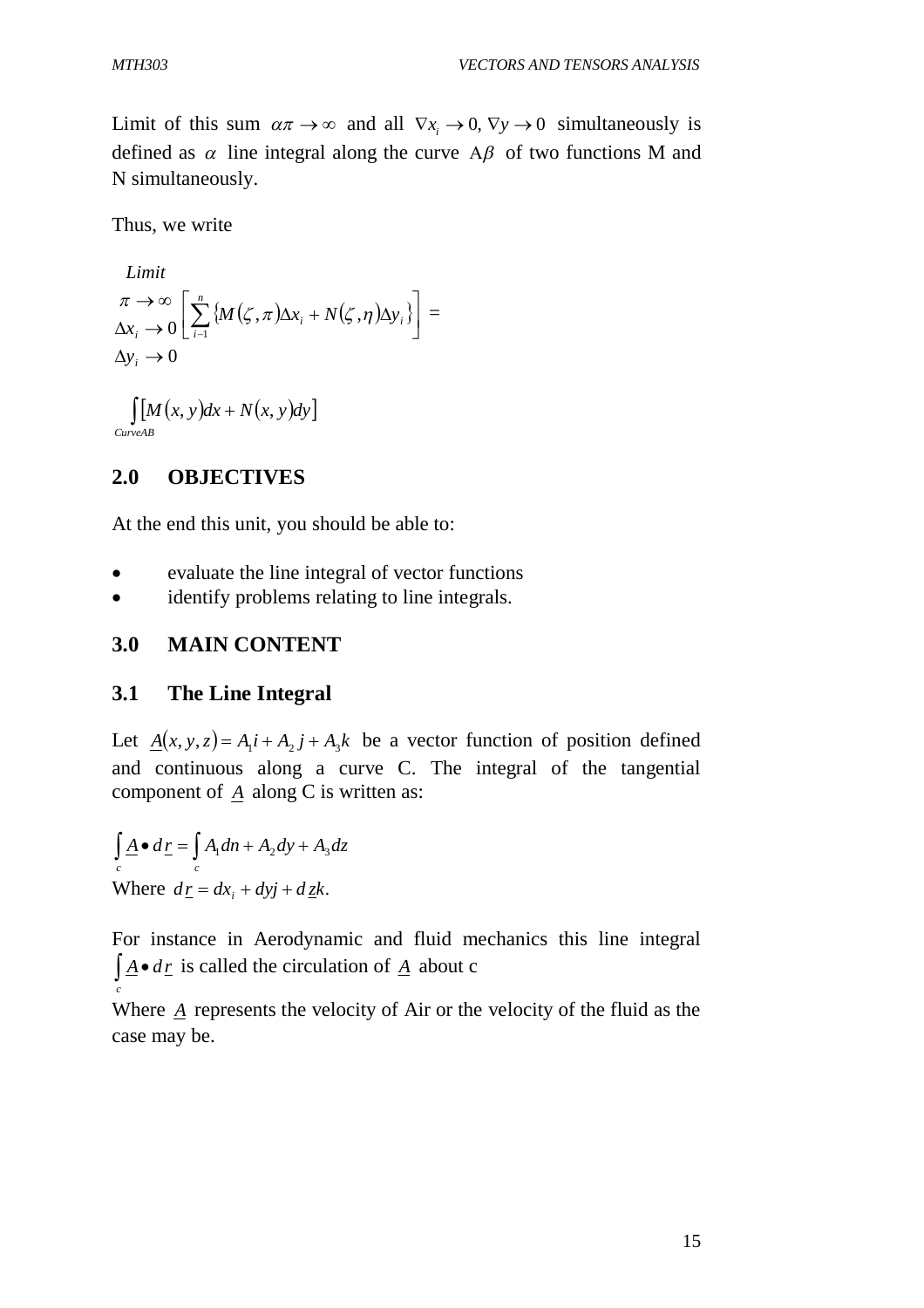## Line Integral about closes plane



Evaluate the integral  $I = \oint (2xy dy + x^2 dx)$  where C made up of the 3 sides *c* of triangle motor vertices  $0(0,0)$ ,  $A(1,0)$ ,  $\& B(1,1)$  Ans =  $\frac{1}{3}$ .

## **SELF-ASSESSMENT EXERCISE 1**

- 1. Evaluate the line integral  $I = \int ydx$  *from*  $-a$  *to a* where C is the *c* circle  $x^2 + y^2 = a$
- 2. Find the work done in moving a particle once around a circle C in:
- a. the xy-plane if the circle C has centre at the origin and radius
- b. If the force field  $F = (2x y + z)\mathbf{i} + (x + y z)\mathbf{i} + (3x 2y + 4z)\mathbf{k}$  is as
- c. given.
- 3. If  $F = (x-3y)i + (y-2x)j$  and C is the closed curve in the xyplane, n=2 cost  $y = 3 \sin t$ , t=0 to t=2 $\pi$ . Evaluate  $\int$  *Fdr*.
- 4. Find the total work done if a particle is moved in a force field by  $\underline{F} = 3xyi - y^2j$  along the curve  $y = 2x^2$  in the *xy*-plane from (0, 0) to (1, 2).
- 5. If  $\underline{A} = (5x^2 + 4y)\hat{i} 14yz\hat{j} + 20xz^2\hat{k}$ . Evaluate  $\int \underline{A} \cdot d\underline{r}$  from (0, 0, 0) to (1, 1, 1) along the following paths.
- a)  $c = t, y = t^2, z = t^3$
- b) The straight line from  $(0, 0, 0)$  to  $(1, 0, 0)$  then from  $(1, 0, 0)$  to (1, 1, 0) and then to (1, 1, 1)
- 6. Calculate  $\nu \cdot d\underline{r}$ *c*  $\int \underline{v} \cdot d\underline{r}$  where  $V = 2 j i + 3 x j$  and c is given by
- 7. The straight line joining (2, 0) to (0, 0)
- 8. The arc of a circle with centre t theorigin and radius 2 units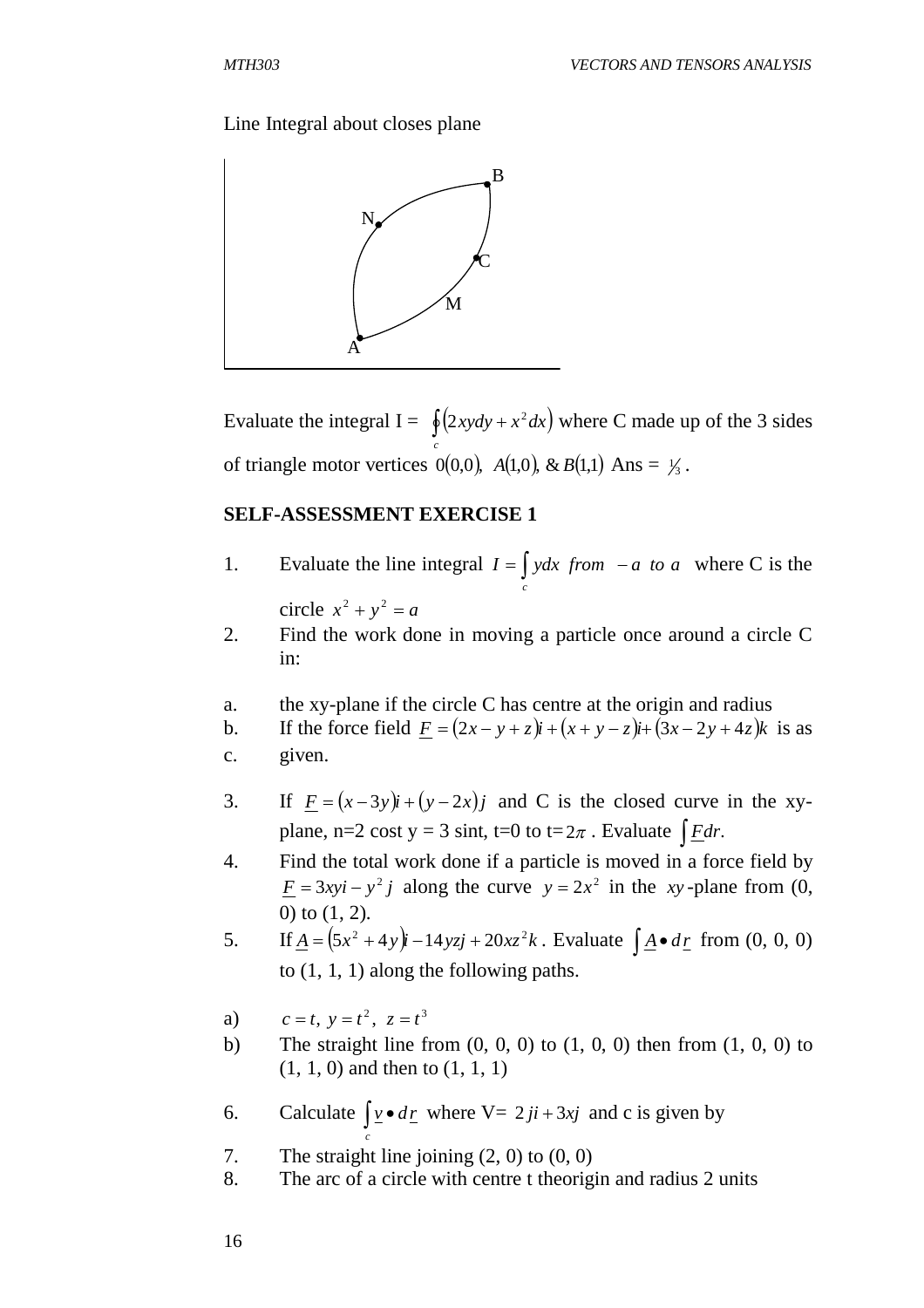## **3.1.1 The Surface Integral**



Let  $\delta A$  represent an element of R and  $\delta S$  the corresponding of area of S at the point  $P(x, y, z)$  on S. Let also  $\phi(x, y, z)$  be a function of position on S and let Y denote the angle between two outward normal PN to the surface P and the positive Z axis.

 $\delta A \ \alpha \ \delta S \ \textit{Cos} \ Y \Rightarrow \delta S \ \alpha \ \delta A \ \textit{Sec} \ Y$ 

And

 $\sum \phi(x, y, z) \delta S$  is the total value of  $\phi(x, y, z)$  taken over the surface  $\varsigma \infty \delta_n \to 0$ . This sum becomes the integral

$$
I = \int_{c} \phi(x, y, z) ds = \int_{R} \int (x, y, z) \sec y dx dy
$$
  
Sec y =  $\sqrt{1 + z_n^2 + z y^2}$ 

This implies that

$$
I_s = \int_s \phi ds = \int_R \phi \sqrt{1 + z_n + z_y^2} \, dx dy
$$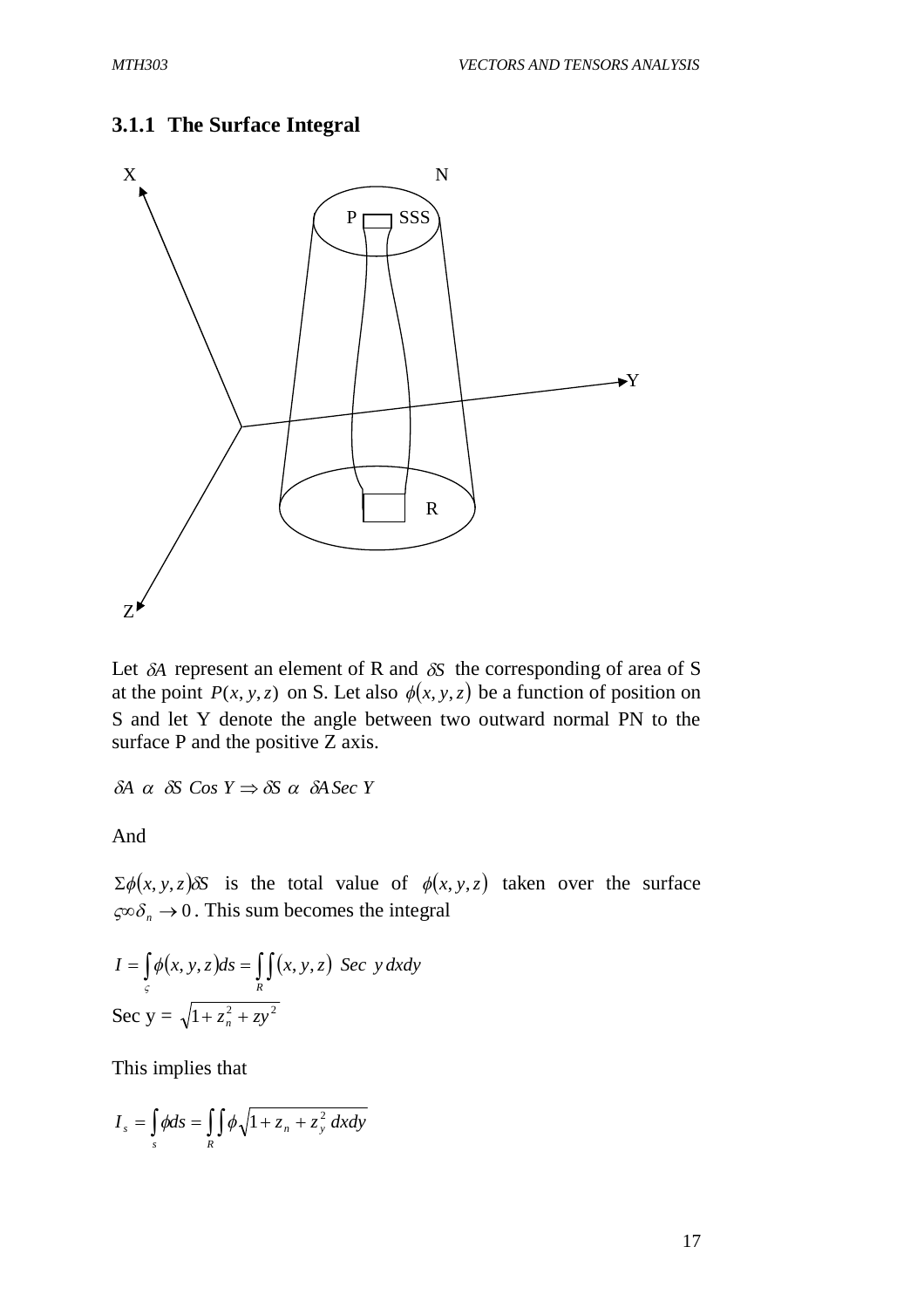Let S be a 2 sided surface and let one side be considered arbitrary as the positive side associated with the differential of the surface area *ds*. A vector  $d_{\underline{s}}$  whose magnitude is  $ds$  and direction is that of  $\hat{n}$  $\frac{n}{a}$ . then  $ds = \hat{n} ds$  $=\hat{n} ds$  where  $\hat{n}$  $n_{\text{r}}$  is the limit vector normal to any point of the positive side of S. the integral

 $A \bullet d\underline{s} = | \underline{A} \bullet n ds$ *C S*  $\wedge$  $\int A \cdot d\underline{s} = \int A \cdot n \, ds$  is an example of a surface called the flux of <u>*A*</u> over S. others are:

i.  $\iint \phi ds$ ii.  $\int \int \phi \, n ds$ - $\wedge$  $\phi$ iii.  $\iint \underline{A} \wedge d\underline{s}$ 

we have  $dA = ds$  *Sec Y*.

where if  $z = f(n, y)$  implying that  $z - f(n, y) = 0$ 

$$
\begin{aligned}\n&\wedge \\
&n = \frac{\nabla [z - (-cn, y)]}{\left| \nabla [z - f(n, y)] \right|} = \frac{-\frac{\partial f}{\partial n} i - \frac{\partial f}{\partial y} j + k}{\sqrt{ + \frac{2}{\alpha} + f_y^2 + 1}} \\
&= \frac{-\frac{\partial f}{\partial n} i - \frac{\partial f}{\partial y} j + k}{\sqrt{ + \frac{2}{\alpha} + f_y^2 + 1}}\n\end{aligned}
$$

This implies that

$$
\nabla [z - f(n, y)] = \left(\sqrt{f_n^1 + f_y^2 + 1}\right)_{-1}^{\hat{n}} = ds
$$

If the angle Y between the z-axis and  $\hat{n}$  is acute the positive sign is adopt and if the angle is obtuse we adopt the negative sign.

Hence

$$
\iint \underline{A} \cdot \hat{n} ds = \iint \underline{A} \cdot \hat{n} \frac{d_n dy}{\left| \hat{n} = k \right|}
$$
 depending on the projection

The projection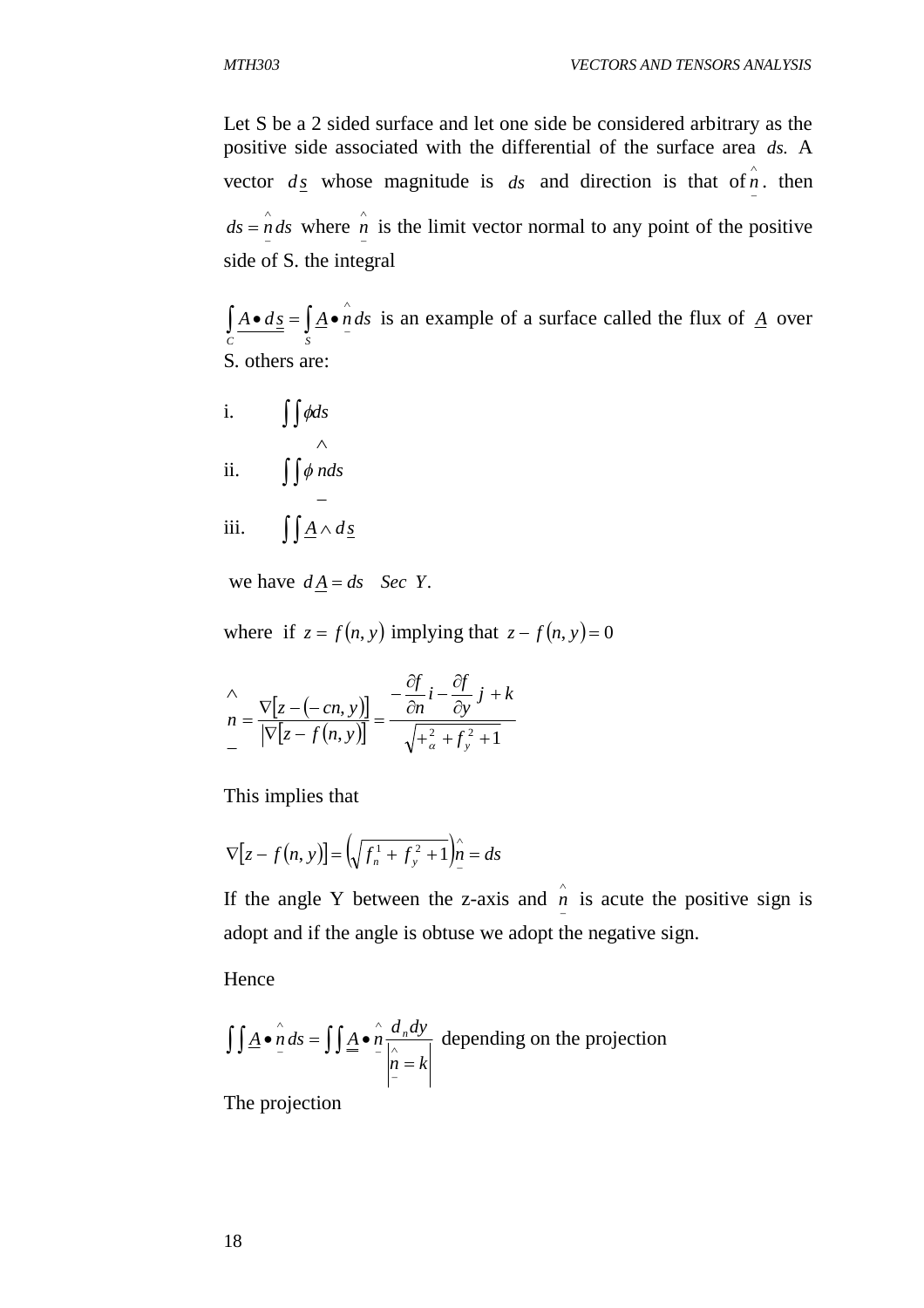# **Example 1**

 $\underline{A} \bullet \hat{n} ds$  $\iint_{-1}^{1} A \cdot n \, ds$  where  $A = 18i - 12j + 3yk$  and S is that part of the plane,  $2n + 3y + 6z = 12$  which is in the *ny* plane (ln-quadrate)

$$
\iint \underline{A} \cdot \hat{n} \, ds = \iint \underline{A} \cdot \hat{n} \frac{dndy}{|\hat{n} \cdot k|}
$$
  
\n
$$
\hat{n} = \nabla(2n + 3y + 6z - 12) = 2i + 3j + 6k
$$
  
\n
$$
\hat{n} = \frac{2i + 3j + 6k}{7} = \left(\frac{2}{7}, \frac{3}{7}, \frac{6}{7}\right)
$$
  
\n
$$
\hat{n} \cdot k = \left(\frac{2}{7}, \frac{3}{7}, \frac{6}{7}\right) = \left(0, 0, 1\right) = \frac{6}{7}
$$
  
\n
$$
\underline{A} \cdot \hat{n} \left(18z, -12, 3y\right) \cdot \left(\frac{2}{7}, \frac{3}{7}, \frac{6}{7}\right)
$$
  
\n
$$
= \frac{36z - 36 + 18y}{7}
$$

Now 
$$
2n + 3y + 6z = 12
$$
 gives  $z = \frac{12 - 2n - 3y}{6}$   
\n
$$
\therefore \underline{A} \cdot \hat{n} = \frac{6(12 - 2n - 3y) - 36 + 18y}{7}
$$
\n
$$
= \frac{72 - 12n - 18y - 36 + 18y}{7} = \frac{36 - 12n}{7}
$$

This implies that

$$
\iint A \cdot \hat{n} ds = \iint \underline{A} \cdot \hat{n} \frac{d n dy}{\left| \hat{n} \cdot \hat{k} \right|} = \iint \frac{36 - 12n \cdot 7n dy}{7}
$$

$$
= \iint (6 - 2n) d n dy
$$

To obtain the limit of integration of n we set  $y = z = 0$ , and for y we set z  $= 0$ 

Hence we have

$$
\int_{\frac{1}{y=0}}^{\frac{12-2n}{3}} (6-2n)dndy = 24
$$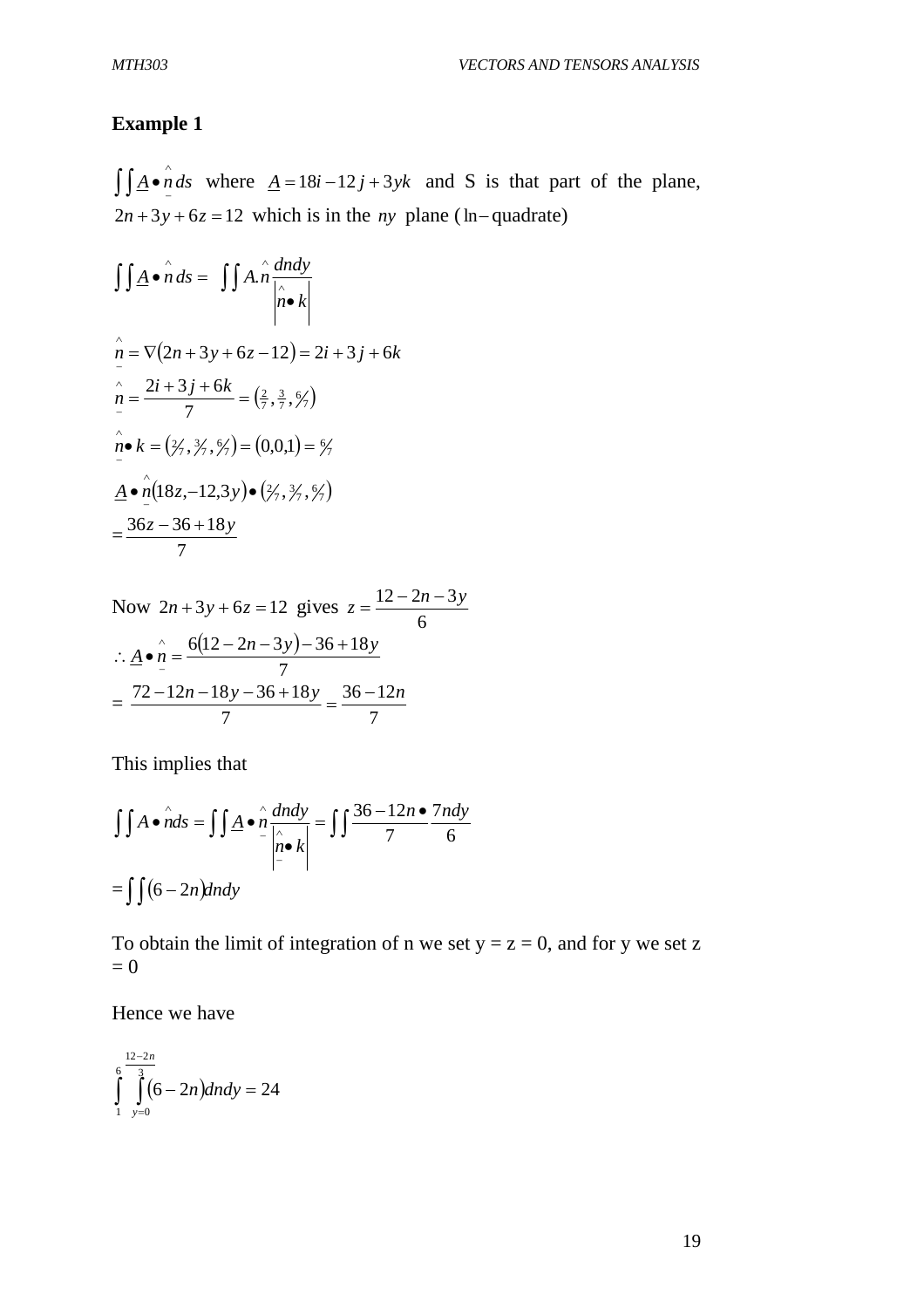#### **SELF-ASSESSMENT EXERCISE 2**

1. Evaluate the line integral  $I = \int ydx$  *from*  $-a$  *to a* where C is the *c*

circle  $x^2 + y^2 = a$ 

- 2. Find the work done in moving a particle once around a circle C in:
- a. the xy-plane if the circle C has centre at the origin and radius
- b. If the force field  $F = (2x y + z)\mathbf{i} + (x + y z)\mathbf{i} + (3x 2y + 4z)\mathbf{k}$  is as
- c. given.
- 3. If  $F = (x-3y)i + (y-2x)j$  and C is the closed curve in the xyplane, n=2 cost  $y = 3 \text{ sint, } t=0 \text{ to } t=2\pi$ . Evaluate  $\int E dr$ .
- 4. Find the total work done if a particle is moved in a force field by  $F = 3xyi - y^2j$  along the curve  $y = 2x^2$  $y = 2x^2$  in the  $xy$ -plane from  $(0, 0)$  to  $(1, 2)$ .
- 5. The straight line joining  $(2, 0)$  to  $(0, 0)$ ii. The arc of a circle with cen tre t the origin and radius 2 units

## **3.1.2 The Volume Integral**

The volume or space integral is given by  $\iiint \underline{A} \cdot dr$  *or*  $\iiint \phi dr$  *for a* 

Closed surface

#### **Example**

If  $F = n^2 i + zj + yzk$ . Evaluate  $\iiint_S F \, ds = \iiint_S \nabla F \cdot \mathbf{r}$ *S F dr* where V is the volume enclosed by the cube given by  $0 \le n \le 1$ ,  $0 \le y \le 1$  *and*  $0 \le z \le 1$ .

#### **Solution**

$$
\iint F \bullet ds = \iiint \nabla s \bullet \nabla \bullet F dr
$$
  
Where  $dr = dndydz$  and  $\nabla \bullet F = 2n + y$   

$$
\iiint \nabla \bullet F dr = \int_0^1 \int_0^1 (2n + y) dxdydz = \frac{2}{3}
$$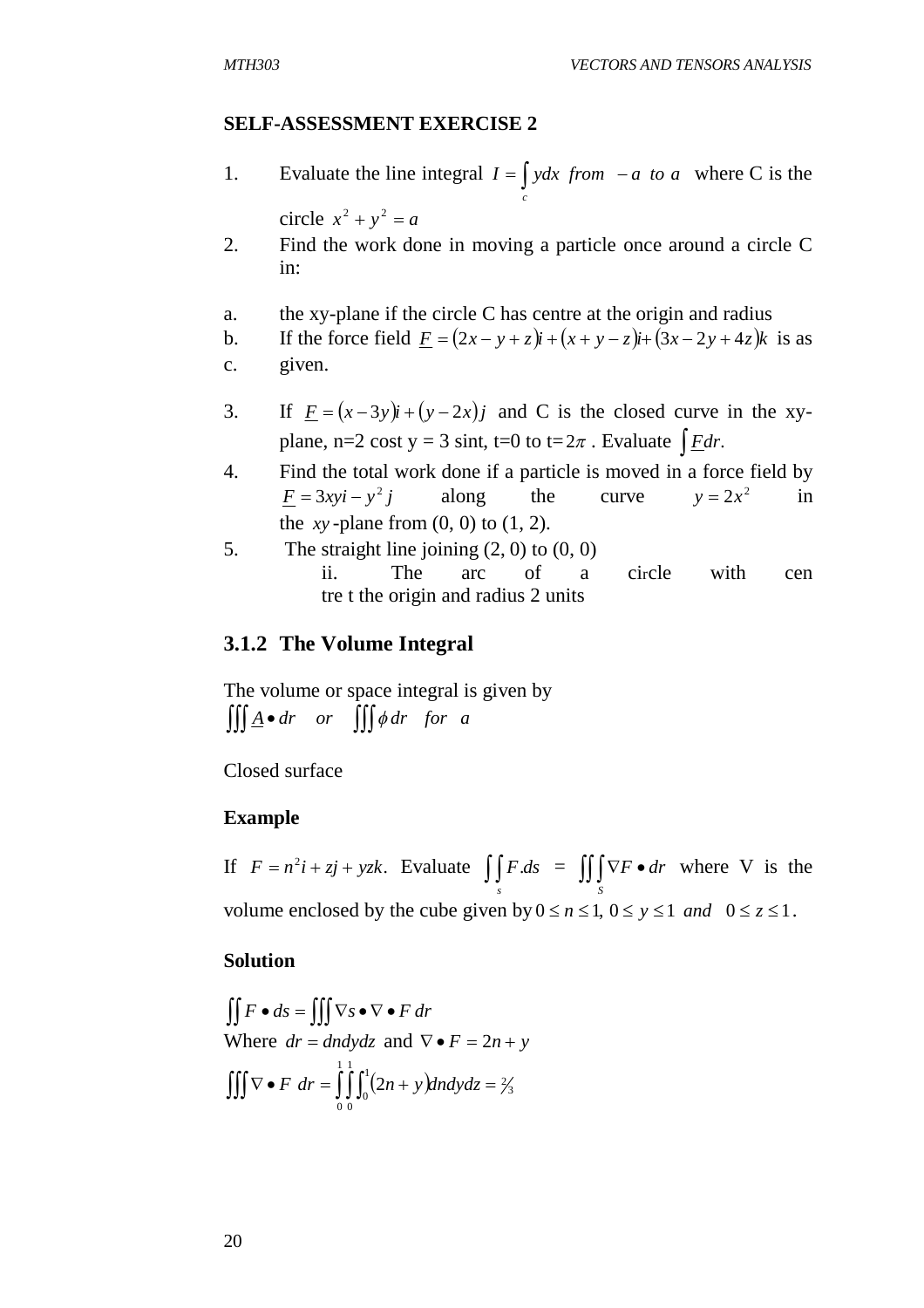## **SELF- ASSESSMENT EXERCISE 3**

- 1. Evaluate  $\iint_{\mathbf{A}} \mathbf{e} \, \hat{n} \, ds$  $\iint \underline{A} \cdot \underline{n} \, ds$  where  $A = z\hat{i} + \eta \hat{j} - 3y^2 z \hat{k}$  and S is the surface of the cylinder  $n^2 + y^2 = 16$  included in the 1<sup>st</sup> quadrant between z  $= 0$  and  $z = 5$
- 2. Evaluate  $\iint \phi \, d\phi$  d in the 1<sup>st</sup> quadr ant between  $z = 0$  and  $z = 5$ .
- 3. If  $F = yi + (n 2nz)j nyk$ . Evaluate  $\iint (\nabla \wedge F) \hat{n} ds$  where S is the surface of the sphere  $n^2 + y^2 + z^2 = a^2$  from the  $ny$ -plane.

#### **4.0 CONCLUSION**

The materials in this unit are very important for the understanding of subsequent units. You must understand this work thoroughly before moving to the next section.

#### **5.0 SUMMARY**

In this unit, we established the relationship between line integral of scalar field and vector functions.

Thus, we have used the line integral in finding

- Surface integral
- Volume integral or space integral which is given as:  $\iiint \underline{A} \cdot dr$  *or*  $\iiint \phi dr$ , *for a* closed surface.

## **6.0 TUTOR-MARKED ASSIGNMENT**

- 1. Let  $F = 2nxi nj + y^2k$ . Evaluate  $\iiint \underline{F} \cdot dv$  where V is the region bounded by the surface  $n = 0$ ,  $y = 0$ ,  $z = n^2$ ,  $z = 4$ ,  $x = 2$ ,  $y = 6$
- 2. If  $F = ny^2i + yzj + zn^2k$ . Evaluate  $\iint F \cdot ds$  over the sphere given by  $n^2 + y^2 + z^2 = 1$
- 3. Evaluate  $\iint (\nabla \wedge A) \cdot ds$  where  $A = (n - z)i + (-nz - y)j + (y^2 + 2z)k$  *and S* is the surface of the sphere having centre at (3, -1, 2) and radius 3.
- 4. If  $F = (2n^3 3z, -4ny, -4n)$ . Evaluate  $\iiint \nabla \cdot F d\underline{r}$  where  $\underline{r}$  is the closed region bounded by the plane  $n = 0$ ,  $y = 0$ ,  $z = 0$  and  $2n + 2y + z = 4$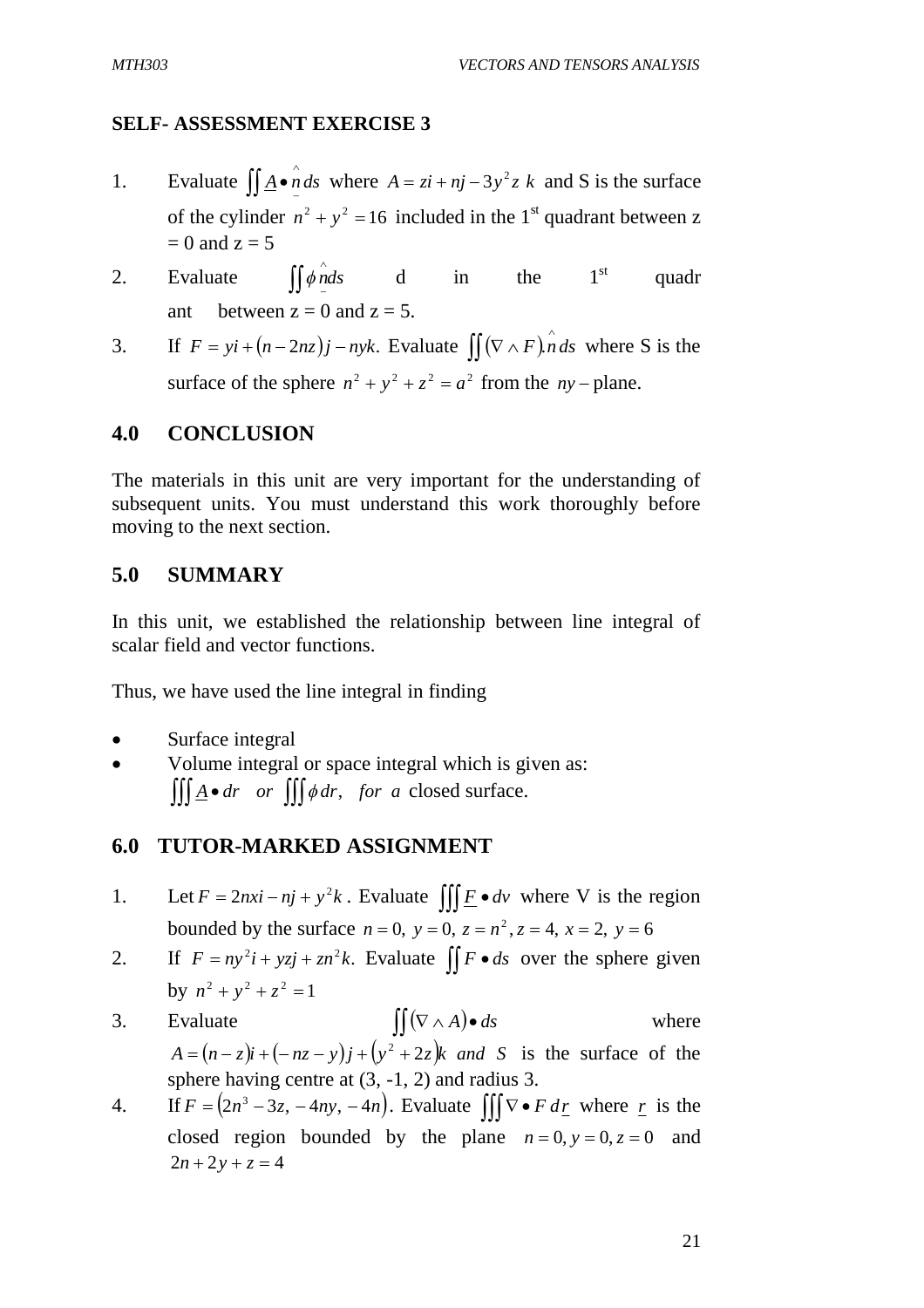# **7.0 REFERENCES/FURTHER READING**

Hildebrand, F.B. (nd). *Advanced Calculus for Applications*.

Verma, P.D.S. (nd). *Engineering Mathematics.*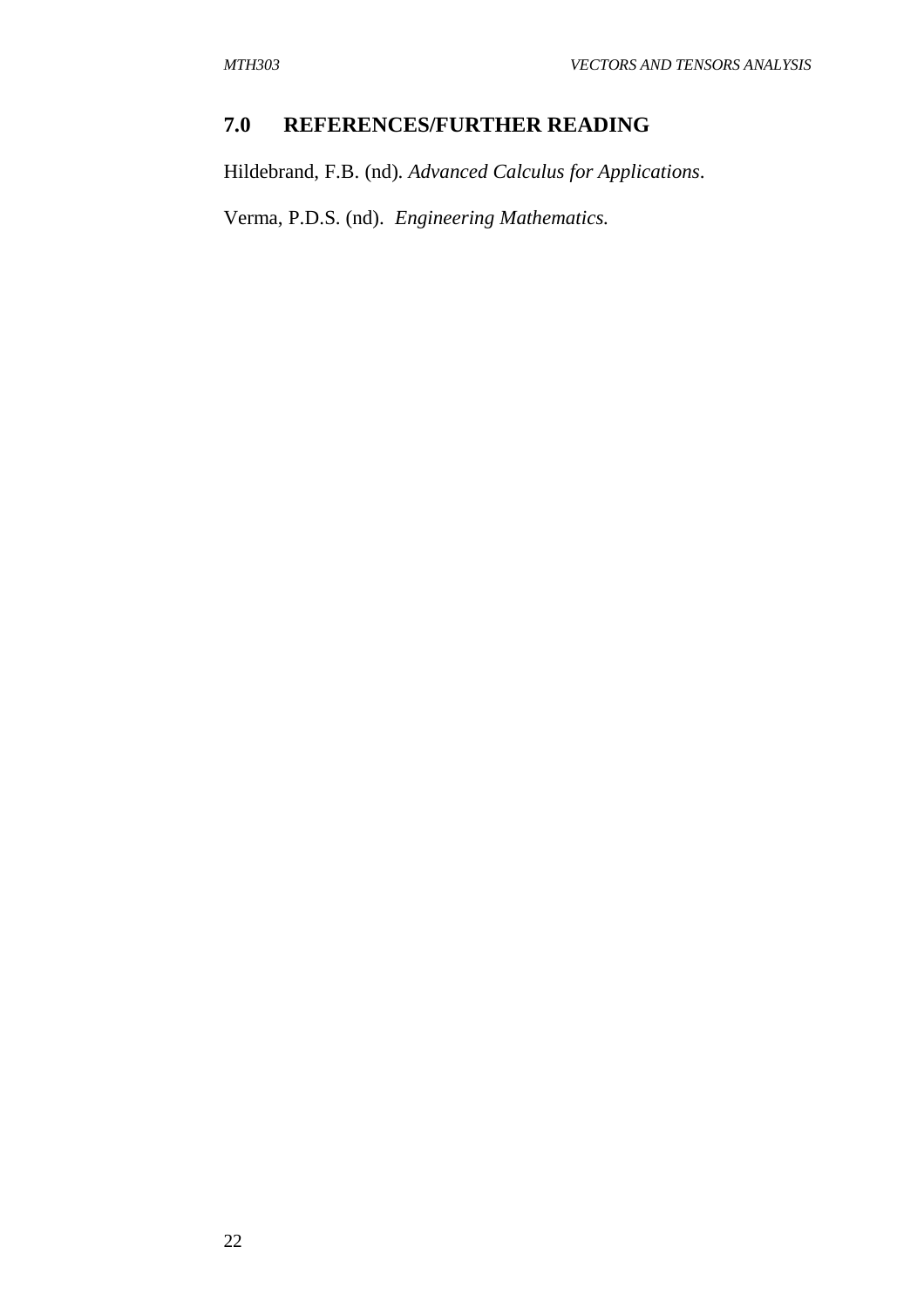# **MODULE 2**

| Unit 1 | Green's Theorem, Divergence Theorem and Stokes's |  |  |
|--------|--------------------------------------------------|--|--|
|        | Theorem                                          |  |  |
| Unit 2 | <b>Tensor Analysis</b>                           |  |  |

# **UNIT 1 GREEN'S THEOREM, DIVERGENCE THEOREM AND STOKE'S THEOREM**

## **CONTENTS**

- 1.0 Introduction
- 2.0 Objectives
- 3.0 Main Content
	- 3.1 Green's Theorem
	- 3.2 Divergence Theorem
	- 3.3 Stoke's Theorem
- 4.0 Conclusion
- 5.0 Summary
- 6.0 Tutor-Marked Assignment
- 7.0 References/Further Reading

## **1.0 INTRODUCTION**

In this unit, we will discuss some mathematical theorems such as Green's theorem, divergence theorem and stoke's theorem.

These theorems are useful in handling equations of mathematical physics, particularly in the area of velocity of a fluid in three dimensions.

We know on application of these theorems particularly the divergence theorem that the velocity of an incompressible fluid has zero divergence.

Some other applications will be considered in this section.

The references at the back of this unit throw more light on the applications of these theorems; you may wish to contact them.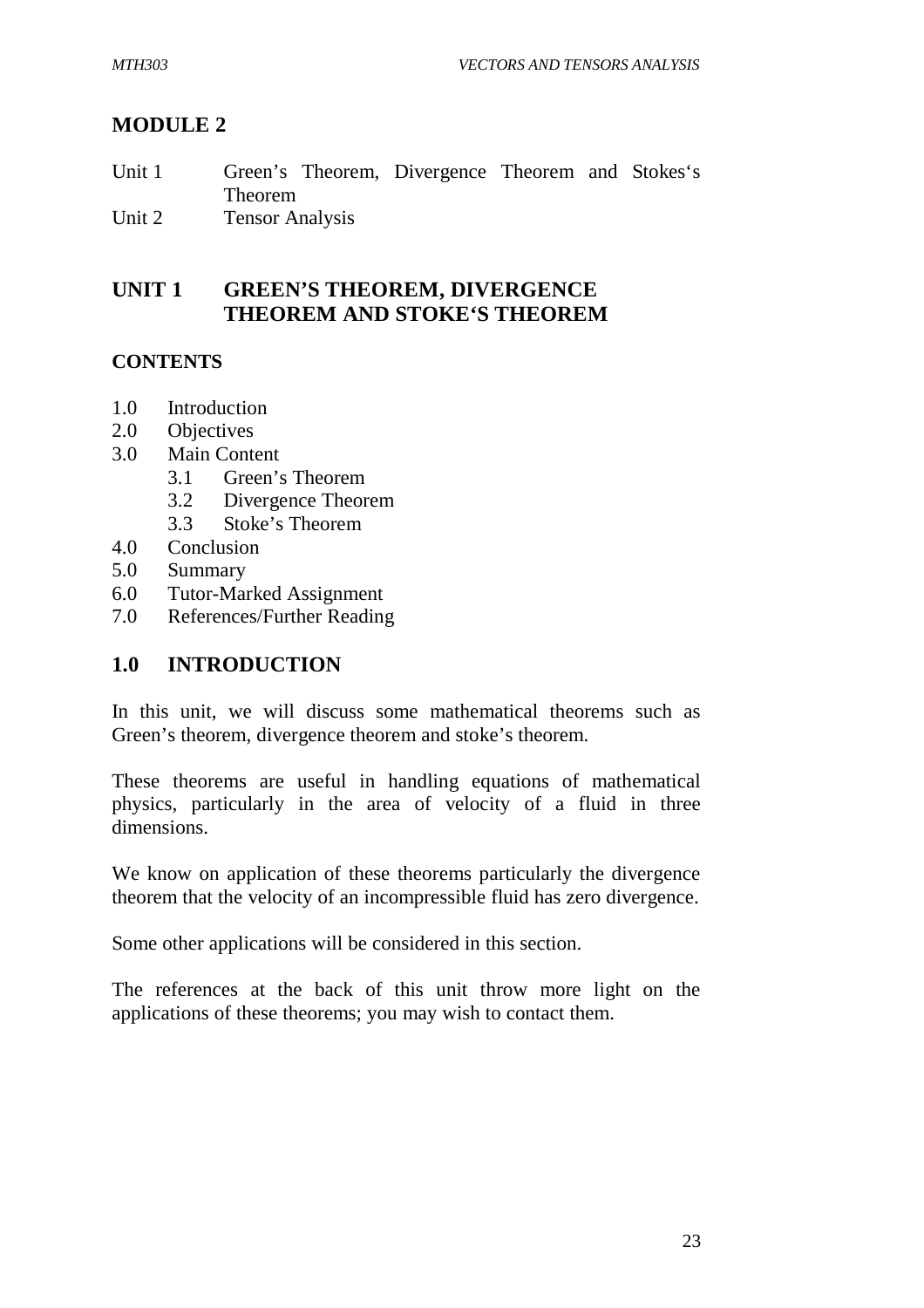## **2.0 OBJECTIVES**

At the end this unit, you should be able to:

- apply the Green's theorem
- apply divergence theorem and stoke's theorem to solving problems arising from mathematical physics.

## **3.0 MAIN CONTENT**

## **3.1 Green's Theorem**

If R is a closed region on the *ny* -plane bounded by a simple closed curve C and if M and N are single valued functions which are continuous in n and y having continuous derivatives in R, then

*dndy y M n*  $Mdn + Ndy = \iint \frac{\partial N}{\partial x}$  $\oint M dn + N dy = \iint_R \left( \frac{\partial W}{\partial n} - \frac{\partial W}{\partial y} \right)$  $\bigg)$  $\mathcal{L}$  $\overline{\phantom{a}}$  $\setminus$ ſ  $\partial$  $-\frac{\partial}{\partial x}$  $\partial$  $W + Ndy = \iint \left( \frac{\partial N}{\partial y} - \frac{\partial M}{\partial z} \right) dxdy$  where the curve C is traversed counter

clockwise

## **Example**

Verify the Green's theorem in the plane for  $\oint (ny + y^2)dn + n^2 dy$  where C *c* is a close curve of the region bounded by  $y = n$  and  $y = n^2$ 

#### **Solution**

The point of intersection of  $y = n$  and  $y = n^2$  is (0, 0) and (1, 1),  $M = nv + v^2$  and  $N = x^2$  $x + 2y$ *y*  $\frac{M}{2} = x + 2$  $\partial$  $\frac{\partial M}{\partial x}$  = x + 2y and  $\frac{\partial N}{\partial y}$  = 2n *x*  $\frac{N}{\cdot}$  = 2  $\partial$  $\partial$  $\Rightarrow$   $\oint (ny + y^2)dn + n^2dy = \iint (2n - x - 2y)dn dy$ *R* L.H<sup>-</sup>S is  $\oint (ny + y^2) d\,n + n^2 dy$  along  $y = n^2$ ,  $dy = 2n dx$ *c*  $\left(n^3+n^4+2n^3\right)ln=\int (3n^3+n^4)=\frac{19}{20}$ 1  $\therefore I_1 = \int (n^3 + n^4 + 2n^3) dn = \int_0^1 (3n^3 + n^4) dm$ Along  $y = n$ ,  $dy = dn$  $I_2 = \int (n^2 + n^2 + n^2) dn = -3 \int n^2 dn = -$ 1  $\boldsymbol{0}$ 1  $\boldsymbol{0}$  $a_2 = \left( \left( n^2 + n^2 + n^2 \right) \right)$ dn = -3  $\left( n^2 \right)$ dn = -1  $I_1 + I_2 = \frac{19}{20} - 1 = \frac{-1}{20}$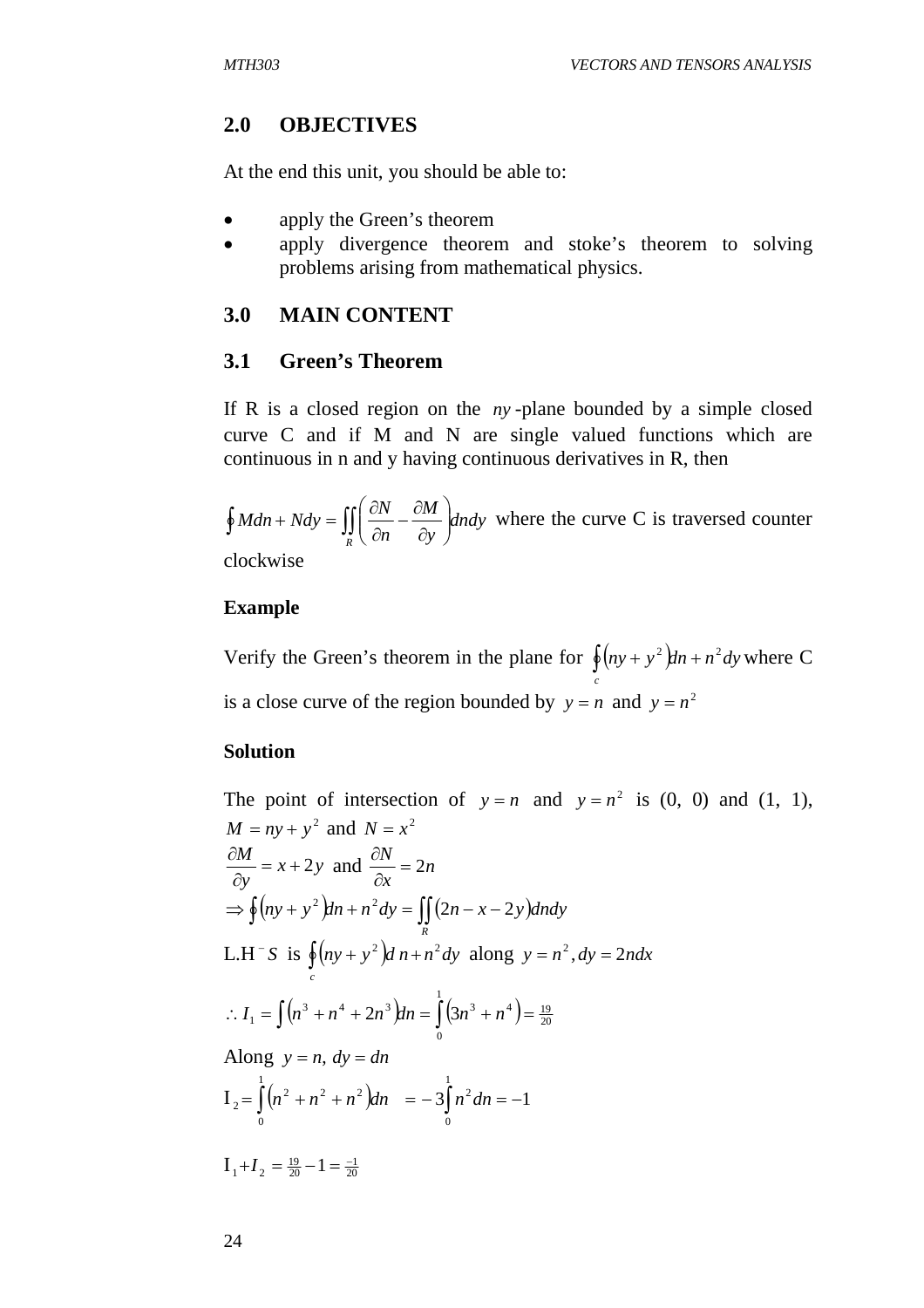Now R.H.S.

$$
\iint_{R} (n-2y) dxdy = \int_{0}^{1} \int_{n^{2}}^{n} (n-2y) dy dn
$$
  
=  $\int_{0}^{1} (ny - y^{2}) \int_{n^{2}}^{2} dn = \int_{0}^{1} (n^{4} - n^{3}) dn = -\frac{1}{2}(\sqrt{3})$ 

#### **SELF- ASSESSMENT EXERCISE 1**

Evaluate having the Green's theorem the integral  $(y - Sin n)dn + Cos ndy$ where C is bounded by  $(0, 0)$ ,  $(\frac{1}{2}, 0)$ ,  $(\frac{1}{2}, 1)$ 

#### **3.2 Divergence Theorem**

If V is the volume bounded by a closed surface A and *A* is a vector function of position with continuous derivatives then

$$
\iiint_{V} \nabla A dr = \iint_{S} \underline{A} \cdot \hat{n} ds \text{ or } \int_{V} \text{div } F dv = \iiint_{V} \nabla F dv = \int_{S} \underline{F} \cdot d\underline{s} = \iint_{R} F \cdot \Delta s
$$

#### **Example**

Verify the divergence theorem for  $\underline{A} = 4xi - 2y^2 j + z^2 k$  taken over the region bounded by  $n^2 + y^2 = 4$ ,  $z = 0$ and  $z = 3$ 

L.H. 
$$
-S = \iiint_{v} \nabla \cdot dv = \iiint_{\partial n} \frac{\partial}{\partial n} (4n) + \frac{\partial}{\partial y} (-2y^2) + \frac{\partial}{\partial z} (z^2)
$$
  
\n
$$
= \iiint_{-2} (4 - 4y + 2z) dr
$$
\n
$$
\int_{-2}^{2} \int_{-\sqrt{4 - n^2}}^{\sqrt{4 - n^2}} \int_{0}^{3} (4 - 4y + 2z) dz dy dx = \delta 4 \Pi
$$

R.H.S. The surface S of the cylinder consists of a base  $S_1(z=0)$  and the top  $S_2(z=3)$  and the convex position  $S_3(n^2 + y^2 = 4)$ . Then the surface is given by

$$
\iint_{s} \underline{A} \cdot \hat{n} ds = \iint_{s_1} \underline{A} \cdot \hat{n} ds_1 + \iint_{s_2} \underline{A} \cdot \hat{n} ds_2 + \iint_{s_3} \underline{A} \cdot \hat{n} ds_3
$$
  
On  $S_1(z=0)$   $n = -k$ ,  $A = 4xi - 2y^2 j$   $\underline{A} \cdot \hat{n} = 0$ 

On  $S_2(z=3)$   $n=4$ ,  $A = 4x_i - 2y^2j + 9k$  so that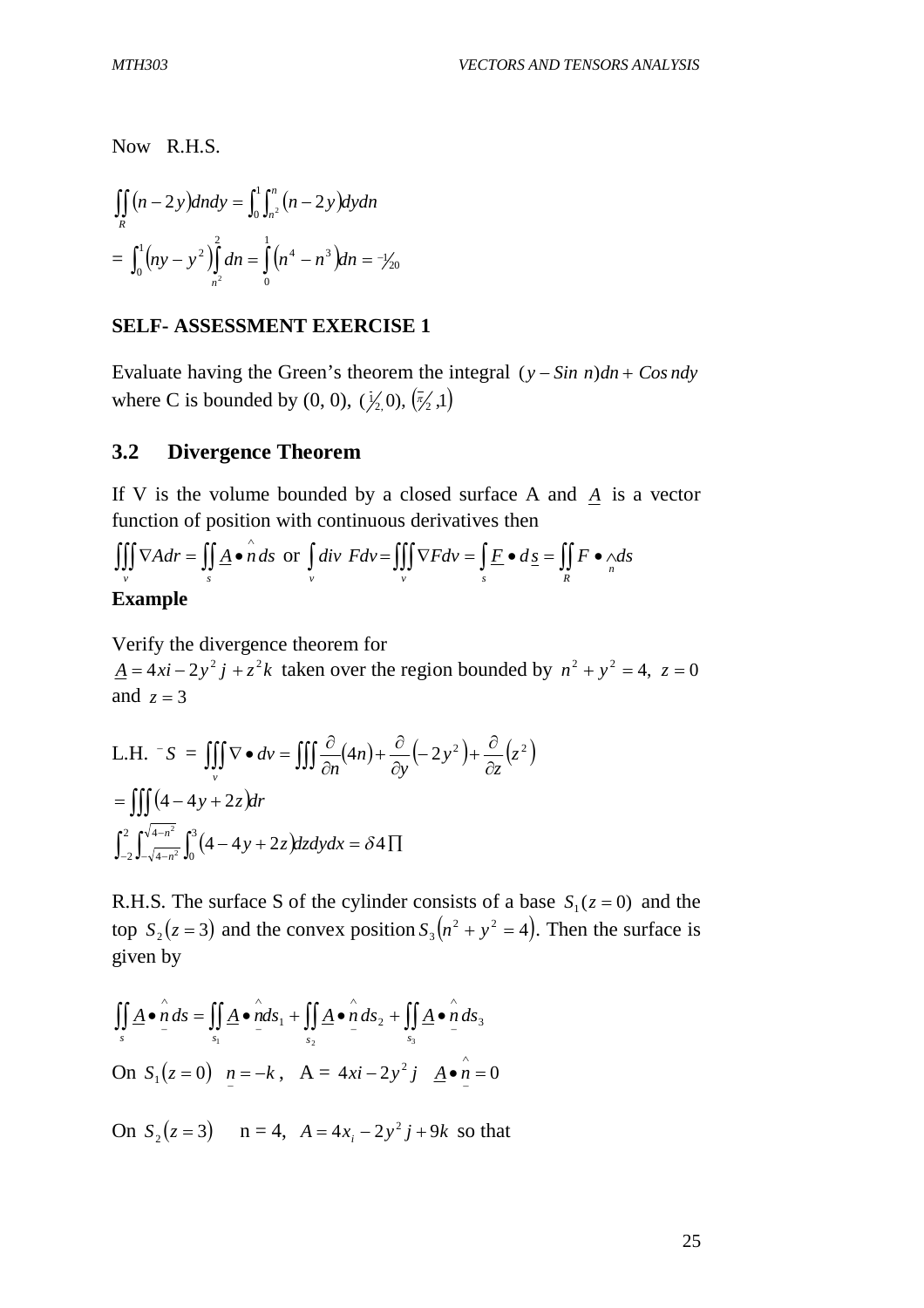$$
\iint_{S_2} A \cdot \hat{n} ds = \iint 9 ds_2 = 9 \iint ds_3 = 9(4 \Pi) = 36 \Pi
$$
  
On  $S_3(x^2 + y^2 = 4)$   

$$
\nabla (x^2 + y^2 = 4) = 2xi + 2yj \implies \hat{n} = \frac{xi + yj}{2}
$$
  

$$
\underline{A} \cdot \hat{n} = (4xi - 2y^2 j + z^2 k) \cdot (\frac{xi + yj}{2})
$$
  

$$
= 2x^2 - y^3
$$
  
Let  $x = 2 \cos \theta$ ,  $y = 2 \sin \theta$   $ds_3 = 2d\theta dz$ 

This implies that

$$
\iint_{S_3} \underline{A} \cdot \hat{n} \, ds_3 = \int_0^{2\Pi} \int_0^3 (2(2 \cos \theta) - (2 \sin \theta)^3) 2 \, dz d\theta
$$
  
= 
$$
\int_0^3 \int_0^{2\Pi} [8 \cos^2 \theta - 8 \sin^3 \theta] = dz d\theta
$$
  
= 
$$
16 \int_0^{2\Pi} \int_0^3 (Cos^2 \theta - Sin^2 \theta) dz d\theta
$$
  
= 
$$
48 \int_0^{2\Pi} (Cos^2 \theta - Sin^3 \theta) d\theta = 48 \Pi
$$

Hence the total surface  $S = 0 + 36 \overline{1} + 48 \overline{1} = 84 \overline{1}$ 

#### **SELF -ASSESSMENT EXERCISE 2**

- 1. Evaluate  $\iint_E \cdot n \, ds$  $\iint_{S} \underline{F} \cdot \underline{n} \, ds$  where  $\underline{F} = 4xzi - y^2j + yzk$  and *S* is the surface of the cube bounded by  $n = 0$ ,  $x = 1$ ,  $y = 1$ ,  $z = 0$ ,  $z = 1$
- 2. Evaluate  $\iint \frac{\mathbf{r} \cdot \mathbf{n}}{d\mathbf{s}}$  where S is a closed surface.

## **3.3 Stoke's Theorem**

If S is an open two-sided surface bounded by a closed non-intersecting curve C (Simple closed curve) then if A has continuous derivatives.

$$
\oint_c \underline{A} \bullet d\underline{r} = \iint_s (\nabla \wedge A) \bullet \stackrel{\wedge}{n} ds = \iint_c (\nabla \wedge A) \bullet d\underline{s}
$$

Where C is traversed counter-clock wisely

#### **Example:**

Use stoke's theorem to determine

$$
\iint_{S} (\nabla \wedge A) \bullet \stackrel{\wedge}{\cdot} ds \text{ where } A = (y - z + 2)i + (yz + 4)j - xzk
$$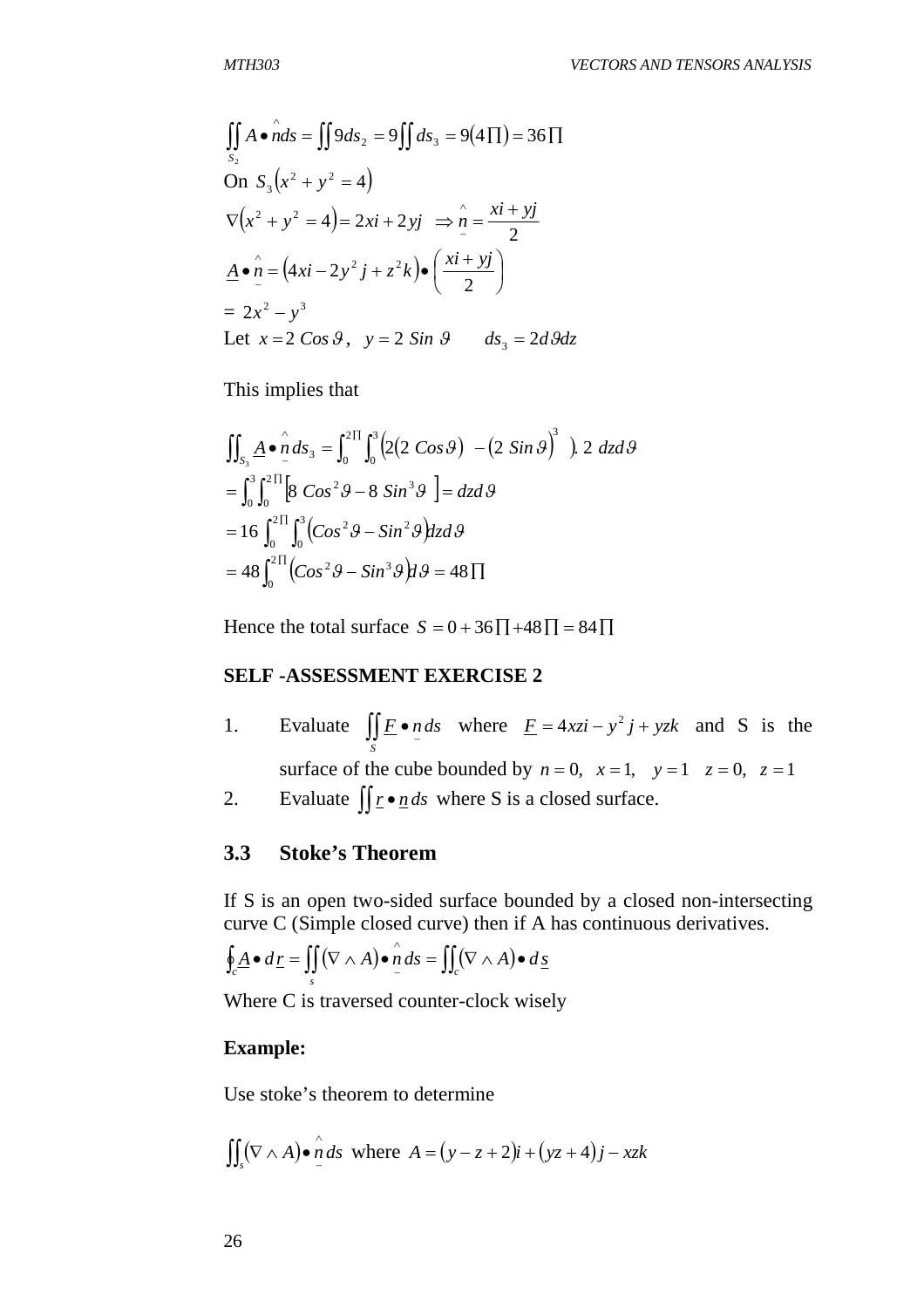And S is the surface of the closed cube  $n = 0$ ,  $y = 0$ ,  $z = 0$ ,  $x = 2$ ,  $y = 2$ ,  $z = 2$  the  $xy$ -plane.

## **Solution:**

By stoke's theorem

$$
\begin{aligned} \mathbf{I} &= \iint_{s} (\nabla \wedge \underline{A}) \bullet \mathbf{\hat{n}} \, ds = \oint_{c} \underline{A} \bullet \, d\underline{r} \\ &= \oint_{c} (y - z + 2) dx + (yz + 4) dy - xz dz \\ &\text{Since it is above the } xy - \text{plane then } z = 0 \\ \therefore I &= \oint_{c} (y + 2) dx + 4 dy \end{aligned}
$$

By applying the Green's theorem 2,  $N = 4 \frac{cm}{a} = 1 \frac{cm}{c} = 0$  $\partial$  $=1\frac{\partial}{\partial x}$  $\partial$  $= y + 2, N = 4 \frac{\partial}{\partial x}$ *x N y*  $M = y + 2$ ,  $N = 4 \frac{\partial M}{\partial x}$  $\int_{a}^{2} dx dy = -4.$ 0 2  $\therefore I = \iint -dydx = -\int_0^1 \int_0^x dx dy = -$ 

#### **SELF- ASSESSMENT EXERCISE 3**

Use the stoke's theorem to determine  $\oint (2x^2 - y)dx + y^{2z^2}dy + y^{3z^2}dz$  where S is the upper half surface of the *s* sphere  $x^2 + y^2 + z^2 = 1$  is the *xy* – plane.

## **4.0 CONCLUSION**

The materials in this unit should be well understood before moving to tensor analysis which made use of all the materials we have developed in the preceding chapters.

## **5.0 SUMMARY**

We have established the following formula:

• 
$$
\oint Mdx + Ndy = \iint_{R} \left( \frac{\partial N}{\partial x} - \frac{\partial M}{\partial y} \right) dxdy
$$

•  $\bigcup \nabla A dr = \bigcup \underline{A} \cdot n \, ds.$ *S*  $\wedge$  $\iiint \nabla A dr = \iint \underline{A} \cdot \underline{n}$ 

• 
$$
\oint A \bullet dr = \iint (\nabla \wedge A) \bullet \stackrel{\wedge}{n} ds = \iint_C (\nabla \wedge A) \bullet d\underline{s}.
$$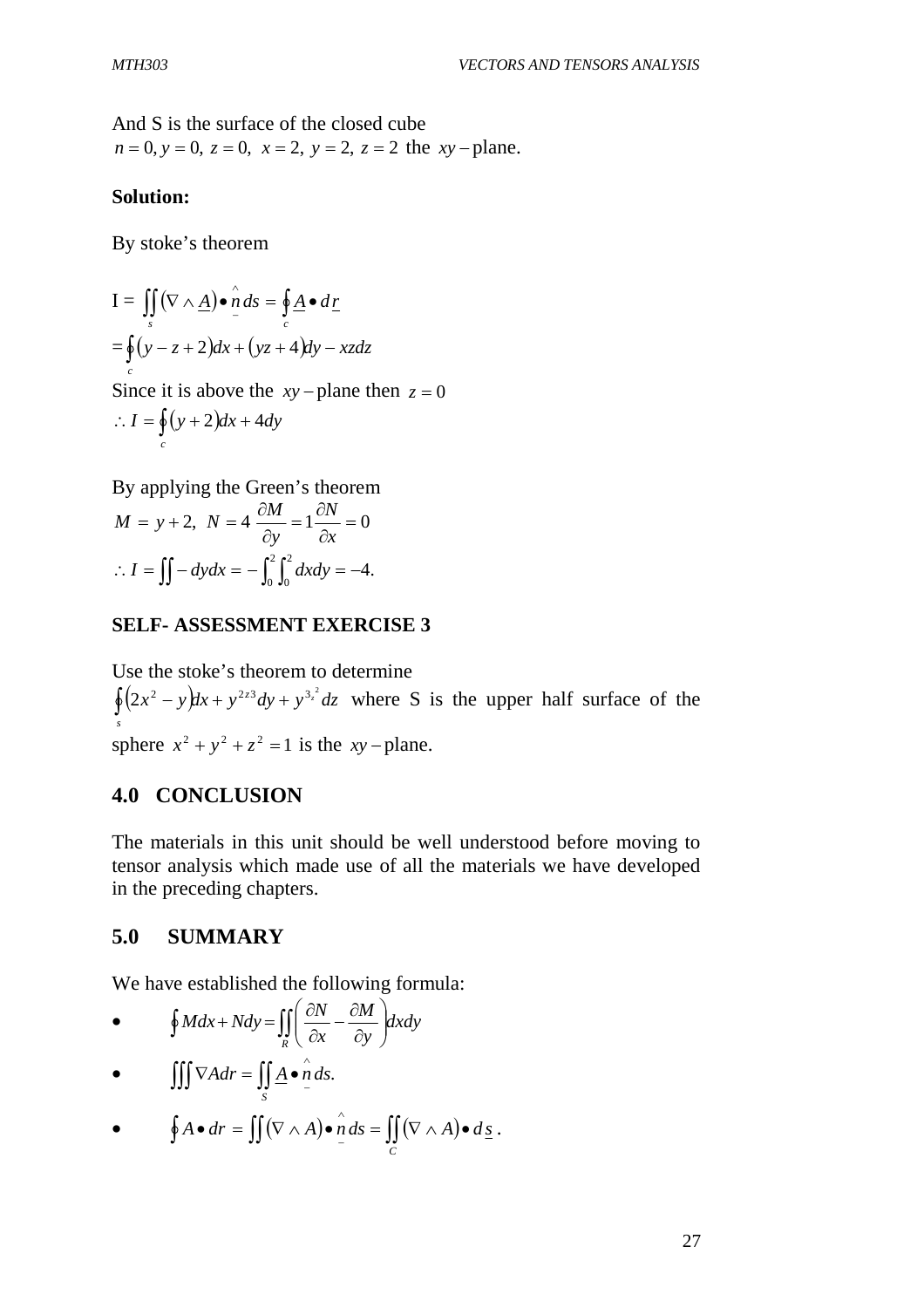Study the material presented in the preceding sections because the whole ideas will be used in the subsequent sections on vector and tensors.

# **6.0 TUTOR-MARKED ASSIGNMENT**

- 1. Evaluate by using Green's theorem
- 2.  $\int \left( (x^2 + y) dx + (x y^2) dy \right)$  Where C is a closed curve formed by *C*
	- $y^3 = x^2$  and  $y = x$  between (0, 0) and (1, 1)
- 3. Use stokes' theorem to transform  $\int ydx + xdz + zdy$  to a surface integral.
- 4. Prove that Grad  $(\phi \psi) = \phi \, grad \, \psi + \psi \, grad \, \phi$
- 5. Prove that div  $(\phi \mu) = \phi \, divu + u \, grad \, \phi$

# **7.0 REFERENCES/FURTHER READING**

Hildebrand, F.B. (nd). *Advanced Calculus for Application.*

Verma, P.D.S. (nd). *Engineering Mathematics.*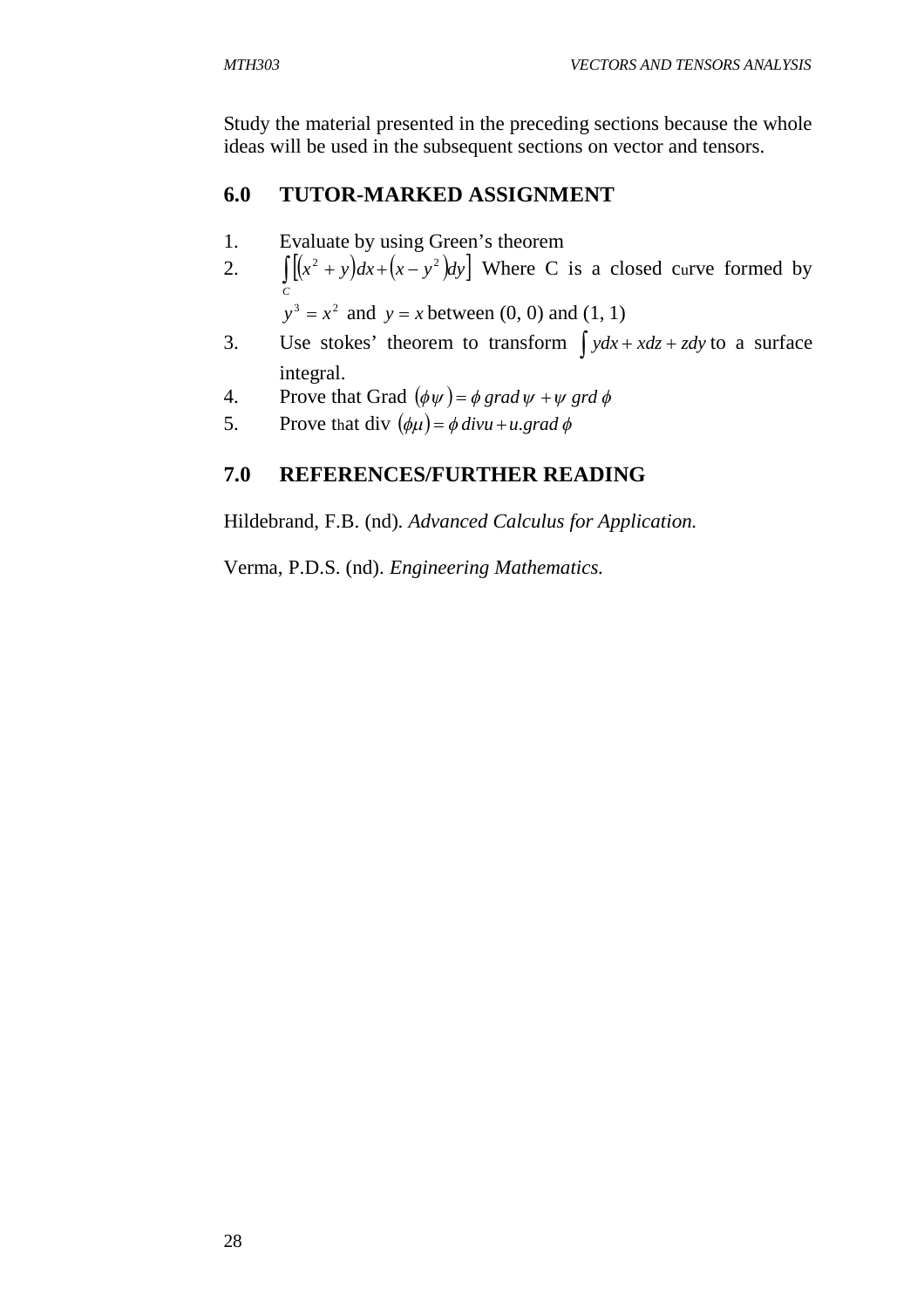# **UNIT 2 TENSOR ANALYSIS**

## **CONTENTS**

- 1.0 Introduction
- 2.0 Objectives
- 4.0 Main Content
	- 3.1 Transformation of Co-coordinates
	- 3.2 Cartesian Tensor
	- 3.3 Summation Convections
	- 3.4 Contravariant and Covariant Vector
	- 3.5 Contravariant, Covariant and Mixed Vector
	- 3.6 Fundamental Operations with Tensor
	- 3.7 Outer Multiplication
	- 3.8 Multiplication of Tensor
	- 3.9 Double Product of 2 Tensors
- 4.0 Conclusion
- 5.0 Summary
- 6.0 Tutor-Marked Assignment
- 7.0 References/Further Reading

# **1.0 INTRODUCTION**

This section introduces you to Tensor Analysis. The work will make use of the ideas developed in the previous units.

## **2.0 OBJECTIVES**

At the end this unit, you should be able to:

- define tensors
- perform various operations on tensors
- solve correctly any exercise on tensor analysis.

## **3.0 MAIN CONTENT**

A point in the N-dimensional space is a set of N numbers denoted by  $(X^1, X^2, \ldots, X^N)$  where 1, 2,  $\ldots, N$  are taken not s exponents but as superscripts. The fact that we cannot visualise points in spaces of dimension higher than 3 has of course nothing to do with the existence of such space.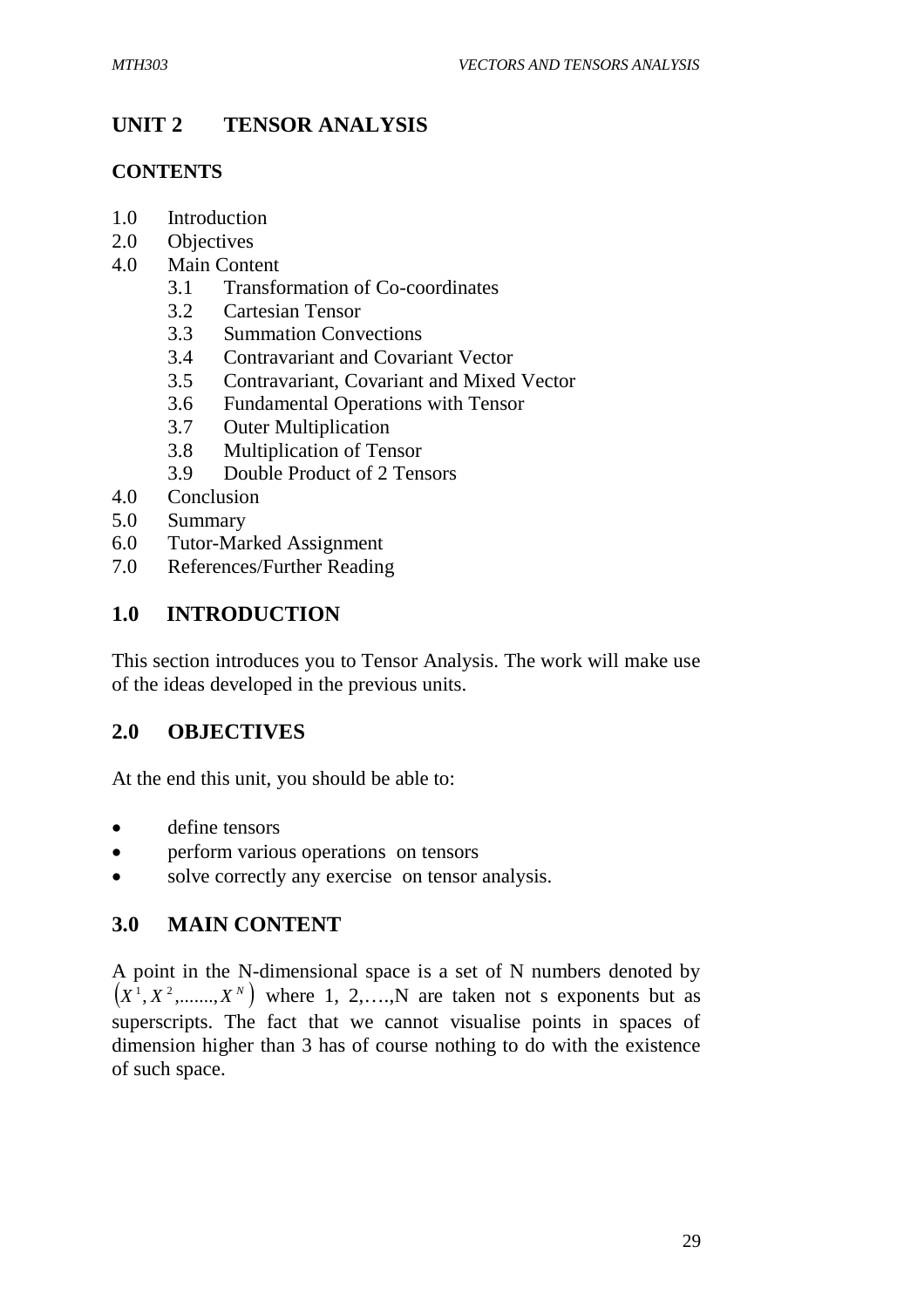#### **3.1 Transformation of Co-coordinates**

Let  $X^1, X^2, X^3, \ldots, X^n$  and  $\overline{X}^1, \overline{X_2}, \overline{X_3}, \ldots, \overline{X}^N$  be co-ordinates of point in two different frames of references. Suppose there exist independent relations between the co-ordiante of the two systems having the form

$$
\overline{X}^{1} = \overline{X}^{1}(X^{1}, X^{2},..., X^{N})
$$
\n
$$
\overline{X}^{2} = \overline{X}^{2}(X^{1}, X^{2},..., X^{N})
$$
\n
$$
---\overline{X}^{N} = \overline{X}^{N}(X^{1}, X^{2},...X^{N})
$$
\n
$$
---\overline{X}^{N} = \overline{X}^{N}(X^{1}, X^{2},...X^{N})
$$
\n(1)

Which can be indicated briefly as *N R R X X X* , *X* ,...*X* 1 2 \_\_\_\_\_\_\_\_\_ *n* where  $K = 1, 2, \dots, N$ . It is assumed that the functions involved are singled valued, continuous and have continuous derivatives. The converse to each set of coordinates  $(\overline{X}^1, \overline{X}^2, ..., \overline{X}^N)$  the will correspond a unique set *<sup>N</sup> X* , *X* ,..., *X* 1 2 given by *<sup>N</sup> <sup>K</sup> <sup>k</sup> X X X* , *X* , *X* 2 \_\_\_\_\_\_-\_  $(iv)$ 

The relation given by equation (ii) and (iii) defines a transformation of co-ordinate from one frame of reference to another frame of reference.

#### **3.2 Cartesian Tensor**

Definition: When the transformations are from one rectangular coordinate system to another the tensors are called Cartesian tensors.

#### **3.3 Summation Convection**

Note that  $\sum aj x^j = a_1 x^1 + a_2 x^2 + ... + a_N x^N$ *N*  $\sum_{i=1}$  *aj*  $x^j = a_1 x^1 + a_2 x^2 + ... + a_N x$  $^{2}+...$ 1 2  $1 x<sup>1</sup> + a<sub>2</sub> x<sup>2</sup> + ... + a<sub>N</sub> x<sup>N</sup>$  but a shorter notation is simply to write as  $a_j x^j$  where the convention that whenever the index (super or subscript) is repeated in a given term we are to sum from the index from 1 to N unless otherwise specified. This is called the summation convention instead of moving the index j we could us another letter say P and the sum could be written as  $a_p X^p$ . Any index which is repeated in a given term so that the summation convection applied is called a dummy index.

As index occurring only once is called "free index" and can stand for any of the number  $1, 2, \ldots$ , N such as k is equation (ii) and (iii)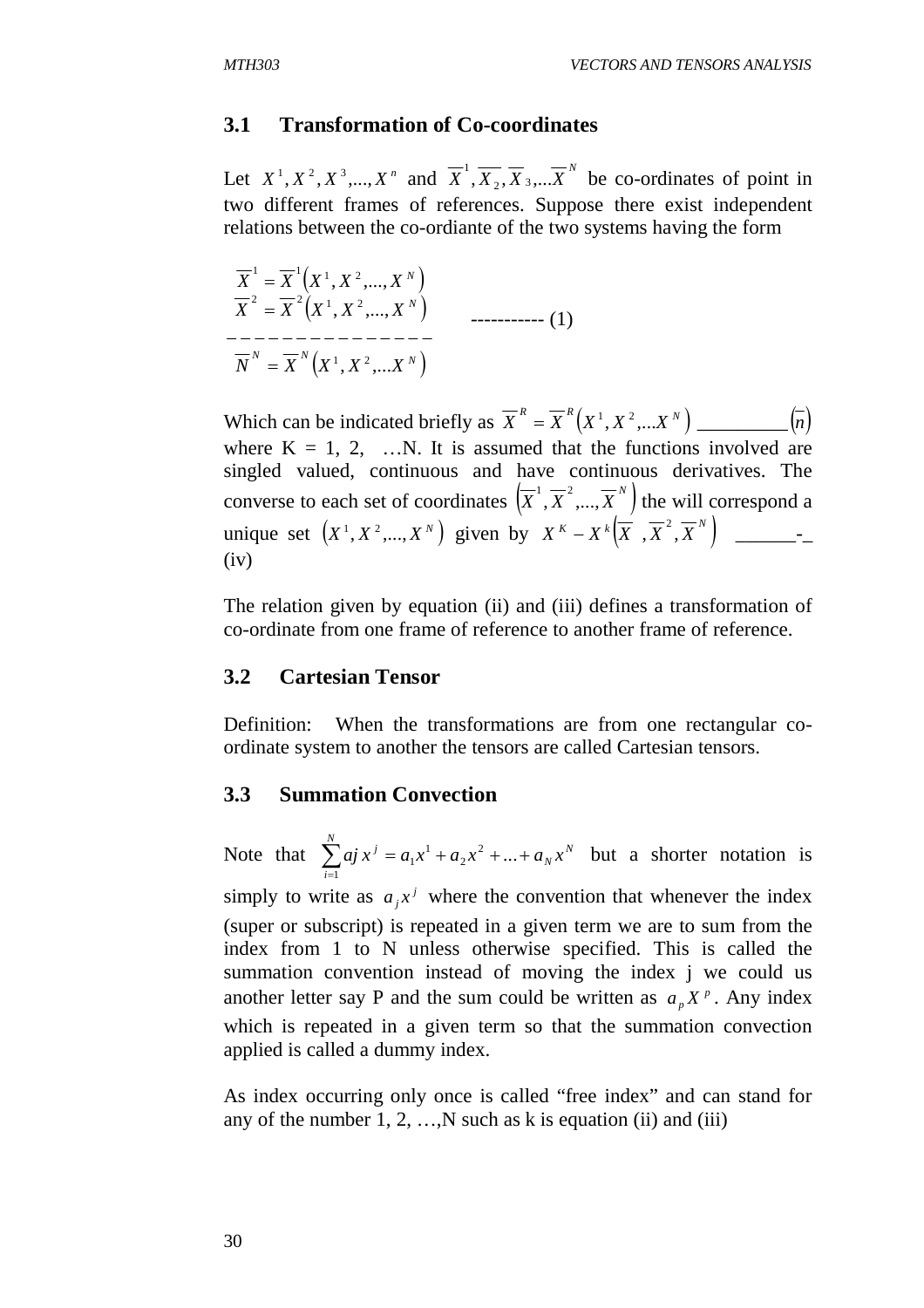#### **Examples**

1. If 
$$
\phi = \phi(X^1, X^2, ..., X^3)
$$
 then the differential of  $\phi$   
\n
$$
\partial \phi = \frac{\partial \phi dx^1}{\partial x_1} + \frac{\partial \phi}{\partial X^2} dx^2 + ... + \frac{\partial \phi}{\partial X^N} dx^N
$$
\n
$$
\therefore d\phi = \sum_{j=1}^N \frac{\partial \phi}{\partial X^j} dx^j = \frac{\partial \phi}{\partial X^j} dx^j
$$

2. 
$$
\frac{d\overline{X}^{k}}{\partial t} = \frac{\partial \overline{X}^{k}}{\partial X^{1}} \frac{\partial X^{1}}{\partial t} + \frac{\partial \overline{X}^{k}}{\partial X^{2}} \frac{\partial X^{2}}{\partial t} + .... + \frac{\partial \overline{X}^{k}}{\partial X^{N}} \frac{\partial N^{N}}{\partial t}
$$

$$
\frac{\partial \overline{X}^{k}}{\partial t} = \frac{\partial \overline{X}^{k}}{\partial X^{M}} \bullet \frac{\partial X^{M}}{\partial t}
$$

3. If 
$$
\partial S^2 = g_{11} (\partial X^1)^2 + g_{22} (\partial X^2)^2 + g_{33} (\partial X^3) 2
$$
  
 $\partial S^2 = g_{kk} (\partial X^k)^2$ 

#### **3.4 Contravariant and Covariant Vectors**

If N quantities  $A^1, A^2, \ldots, A^N$  is in a co-ordinate system  $(X^1, X^2, \ldots, X^N)$  are related to N other quantities  $\overline{A}^1$ ,  $\overline{A}^2$ , ...,  $\overline{A}^N$ . In another co-ordinate system  $\overline{X}^1, \overline{X}^2, ..., \overline{X}^N$ . By the transformation equations

$$
\overline{A}^{P} = \sum_{p=1}^{N} \frac{\partial \overline{X}^{P}}{\partial X^{2}} A q
$$

They are called component of a Contravariant vector or Contravariant tensor of the first rank or first order.

If N quantities  $A_1, A_2, ..., A_N$  in a co-ordinate system  $X^1, X^2, ..., X^N$  are related to N, other quantities  $\overline{A}_1, \overline{A}_2, ..., \overline{A}_N$  in another co-ordinate system  $\overline{X}^1$ ,  $\overline{X}^2$ , ...,  $\overline{X}^N$ . By the transformation equalities  $A_a$ ,  $P = 1, 2, ..., N$ *x*  $\overline{A}_p = \sum^N \frac{\partial x^2}{\partial p} A_q$ *N*  $p = \sum_{q=1}^{\infty} \frac{\sigma x}{\partial x} A_q, P = 1,2,...,$ 1 2  $=$  $\partial$  $=\sum_{q=1}^N \frac{\partial}{\partial \tau}$ 

By convection  $A_p = \frac{ax}{a} Aq$ *x*  $\overline{A}_p = \frac{\partial x^q}{\partial p}$ *q p*  $\partial$  $=\frac{\partial x^q}{\partial x^q}$  are called component of a covariant vector or tensor of the first rank or first order.

Note: That a superscript is used to indicate contravariant component and subscript is used to indicate a covariant component.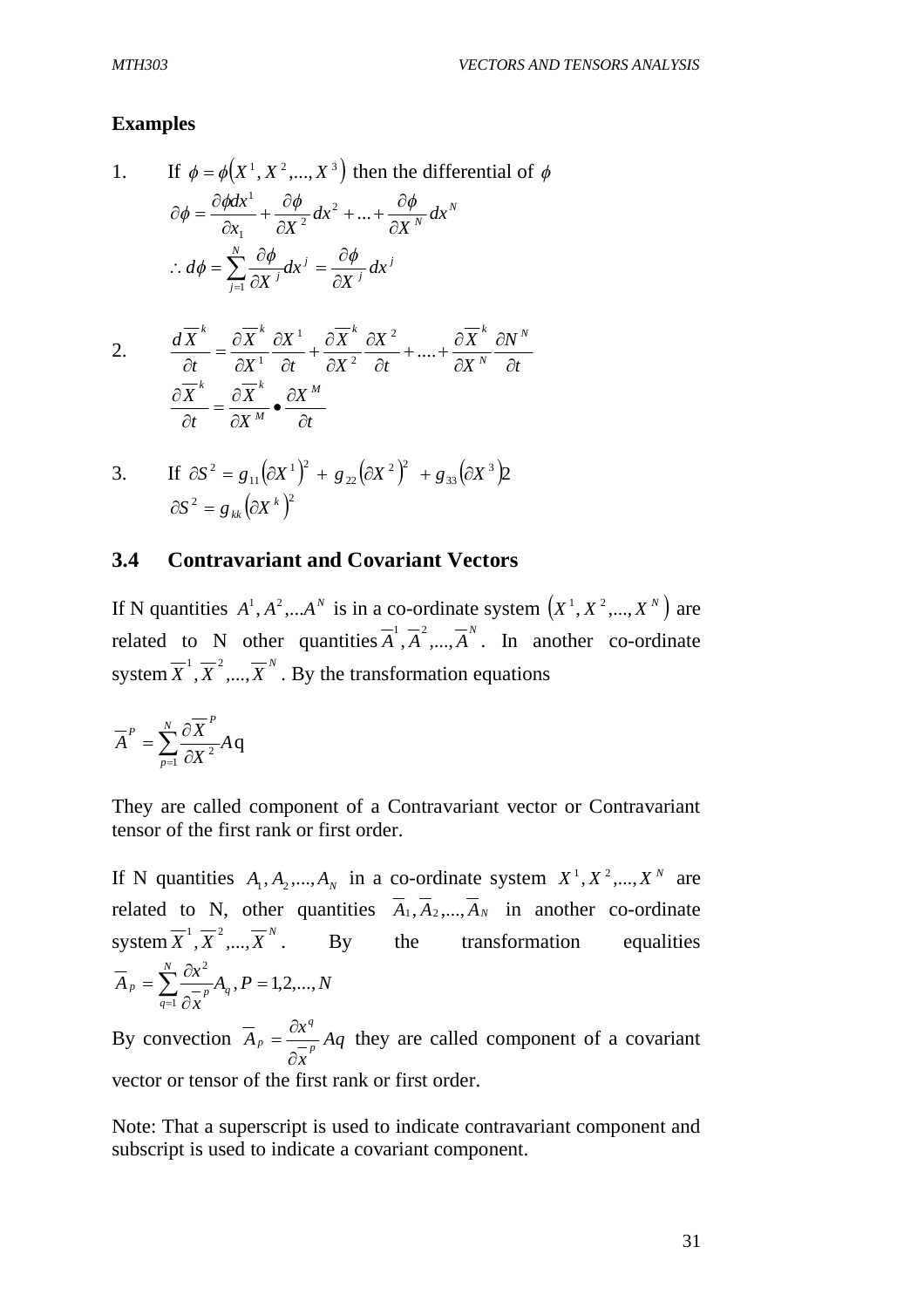Examples on Contravariant and Covariant Tensor

1. Write the law of transformation for:

$$
\overline{A}_{jk} = \frac{\partial x^i}{\partial x^a} \bullet \frac{\partial x^b}{\partial x^j} \bullet \frac{\partial x^c}{\partial x^k} = A_{bc}^k \Rightarrow
$$

2. Illustrate: As an aid for remembering the transformation, note that the relative position of indices  $p_1q_2r$  On the left side of the transformation are the same as those on the right hand side of the equation. Some these indexes are associated with  $\overline{x}$  co-ordinate and since indices *i*, *j*, *k* are easily written as it was done

(a) 
$$
B_{ijk}^{mn}
$$
 Consider  $\overline{B}_{rst}^{pq} = \frac{\partial \overline{x}^p}{\partial x^m}, \frac{\partial \overline{x}^q}{\partial x^n}, \frac{\partial x^i}{\partial \overline{x}}, \frac{\partial x^j}{\partial \overline{x}}, \frac{\partial x^k}{\partial \overline{x}}B_{ijk}^{mn}$ 

(b) 
$$
C^m
$$
 Consider  $\overline{C}^p \frac{\partial \overline{x}^p}{\partial x^m} C^m$ 

#### **3.5 Contravariant, Covariant and Mixed Tensor**

If  $N^2$  quantities  $A^{qs}$  in a co-ordinate system  $(X^1, X^2, ..., X^N)$  are related to  $N^2$  other quantities  $\overline{A}^{pr}$  in another co-ordinate system  $(\overline{X}^1, \overline{X}^2, ..., \overline{X}^N)$ by transformation equations  $A^{\prime\prime} = \sum \sum \frac{\partial x}{\partial x^2} \cdot \frac{\partial x}{\partial x^3} A^{qs}$ *N N*  $\overline{A}$ <sup>*r*</sup>  $\overline{A}$ <sup>*r*</sup> *q N j*  $P^r = \sum_{r=1}^{N} \sum_{r=1}^{N} \frac{\partial \overline{x}^p}{\partial x^2}$   $\bullet \frac{\partial \overline{x}^r}{\partial x^s} A$ *x x x*  $\overline{A}^{pr} = \sum_{n=1}^{N} \sum_{n=1}^{N} \frac{\partial x}{\partial n}$  $\partial$  $\frac{\partial}{\partial x^2}$  $\partial$  $=\sum_{q=1}^N\sum_{j=1}^N\frac{\partial x^r}{\partial x^2}\bullet \frac{\partial x^r}{\partial x^s}\ A^{qs}$   $p,r=1,2,..,N$ *qs s r q*  $P^r = \frac{\partial \overline{x}}{ \partial \overline{x}^p}$   $\bullet \frac{\partial \overline{x}}{ \partial \overline{x}^r}$   $A$ *x x x*  $\overline{A}^{pr} = \frac{\partial x}{\partial x}$  $\partial$  $\cdot \frac{\partial}{\partial}$  $\partial$  $=\frac{\partial x}{\partial x}$   $\cdot \frac{\partial x}{\partial x} A^{qs}$  it is called contravariant component of a tensor of the second rank. The  $N^2$  quantities  $A_{qs}$  are called covariant component of a tensor of the second rank is  $A_{pr} = \frac{ax}{a-p} \cdot \frac{bx}{a-p} A_{qs}$ *s p q*  $p_r = \frac{\sigma x}{\sigma} \bullet \frac{\sigma x}{\sigma} A$ *x x x*  $\overline{A}_{pr} = \frac{\partial x}{\partial}$  $\partial$  $\bullet \stackrel{\partial}{=}$  $\partial$  $=\frac{\partial x^q}{\partial x^s}$   $\bullet$   $\frac{\partial x^s}{\partial x^s}$  e.g. of mixed tensor  $\delta_q^{\,p}$ 

Scalar or invariant: A scalar or invariant is called a tensor of rank zero.

#### **Symmetric and Skew Symmetric Tensor**

A tensor is called symmetric w.r.t. of indices if its component remains unaltered upon. Interchange of the indices e.g. if  $A_{qs}^{mpt} = A_{qs}^{pmr}$  the tensor is symmetric in p and m.

A tensor is called skew symmetric with .respect .to. 2 contravariant or 2 covariant indices of its component change sing upon interchange of the indices e.g.  $A_{aa}^{mpr} = -A_{as}^{pmr} (in \ m \& p)$ *qs*  $\frac{mpr}{qa} = -A$   $_{qs}^{pmr}$   $(in\,\,m\,\&\,\,m)$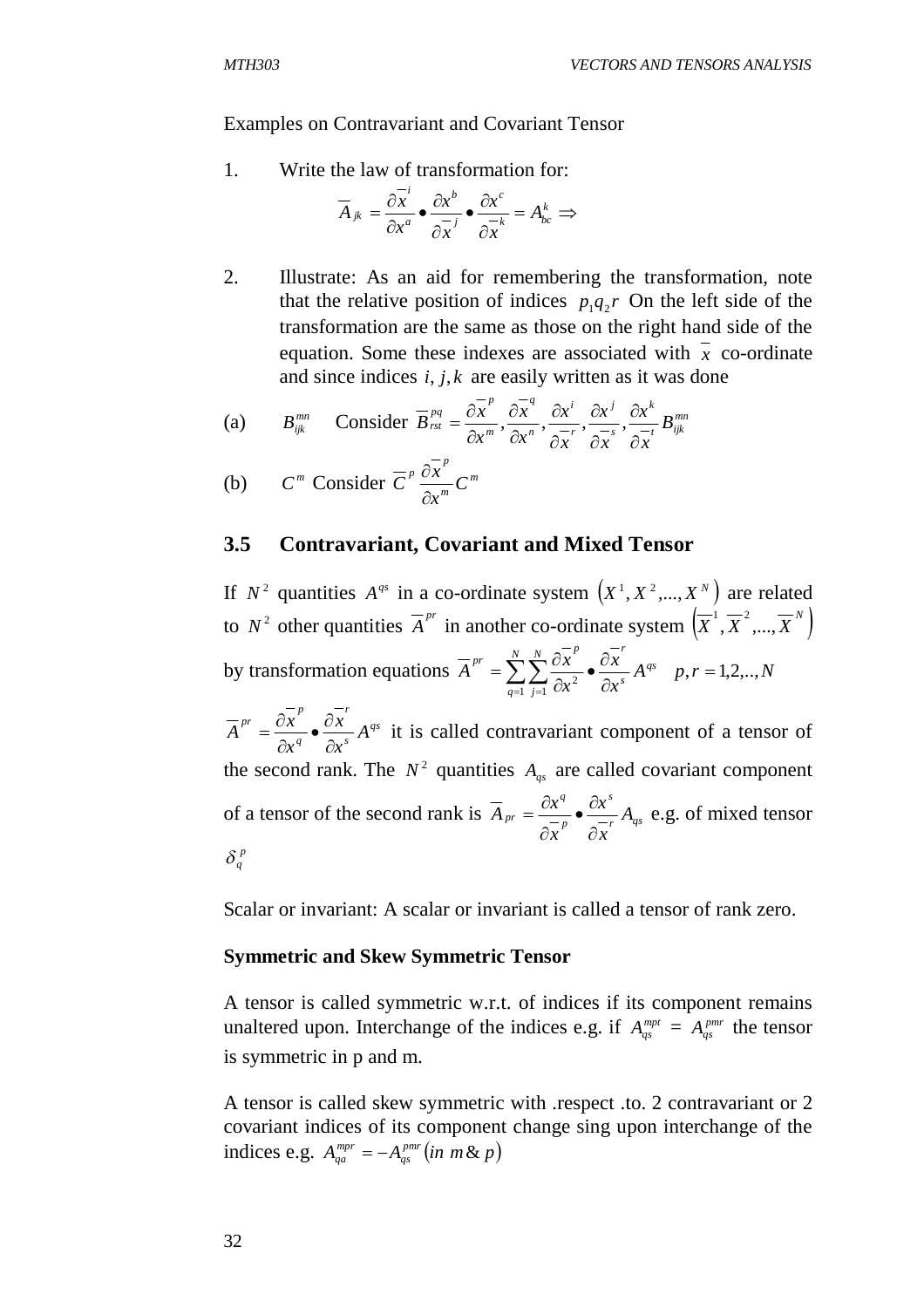#### **Tensor of rank greater than 2**

*A<sub>kl</sub>* are component of a mixed tensor of rank 5. (Contravariant of order 5 and covariant of order 2).

#### **The kronecker Delta**

This written  $\delta_k^j$  is defined as  $\int$  $\left\{ \right\}$  $\overline{\phantom{a}}$  $\overline{\mathcal{L}}$  $\left\{ \right.$  $\begin{array}{c} \hline \end{array}$  $=$  $=$  $=$ *If j k If j k <sup>j</sup>*  $\binom{k}{1}$  $\delta_k^j = \begin{cases} 0 & \text{if } j = k \\ 1 & \text{if } j = k \end{cases}$  is a mixed tensor of 2<sup>nd</sup> rank.

#### **Examples**

1. Evaluate (a) 
$$
\int_{q}^{p} A_{s}^{qr}
$$
 (b)  $\int_{q}^{p} \int_{r}^{q}$ 

#### **Solution**

Since 
$$
\int_q^p = 1
$$
 if  $p = q$  & 0 if  $p = q$   
\n $\Rightarrow \int_q^p A_s^{qr} = A_s^{qr}$ 

2. Show that 
$$
\frac{\partial x^p}{\partial x^q} = \int_q^p
$$

#### **Solution**

If p = q, then 
$$
\frac{\partial x^p}{\partial x^q} = 1
$$
 since  $X^p = X^q$   
If p = q then  $x^p$  and  $x^q$  re independent then  $\frac{\partial x^p}{\partial x^2} = 0 \implies \frac{\partial x^p}{\partial x^q} = \int_q^p$ 

## **3.6 Fundamental Operation with Tensor**

**Addition and Subtraction:** The sum of 2 or more tensor of the same rank and type i.e. same number of Contravariant indices and same number of covariant indices is also a tensor of the same rank and type thus if  $A_q^{mp}$  and  $B_q^{mp}$  are the tensor then  $C_q^{mp} = A_q^{mp} + B_q^{mp}$ *mp*  $C_q^{mp} = A_q^{mp} + B_q^{mp}$  of vector is Enumerative and Associative. The difference of 2 tensors of the same rank and type is also a tensor of the same rank and type. i.e. *mp q mp*  $D_q^{mp} = A_q^{mp} - B$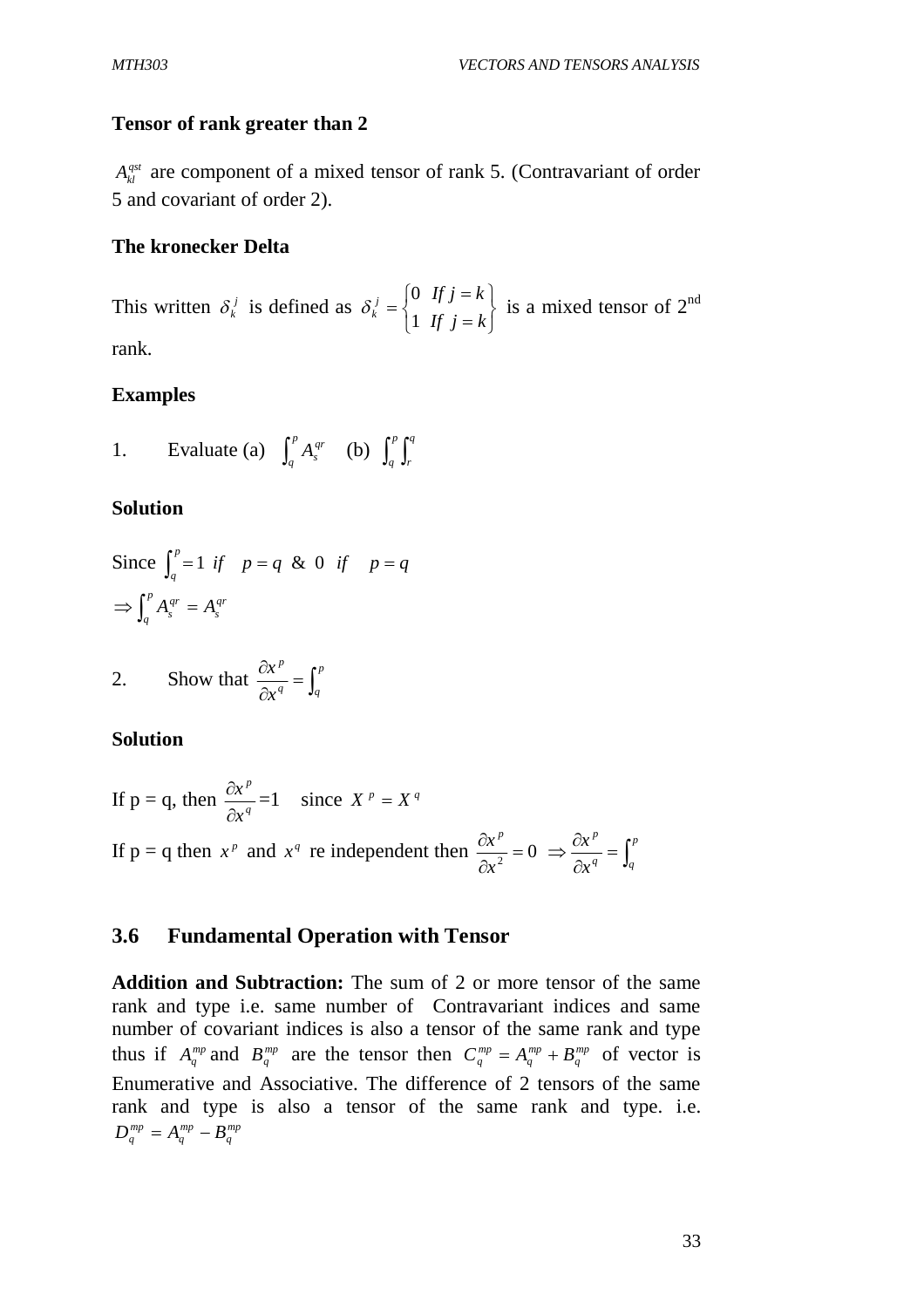#### **Example**

If  $A_r^{pq}$  and  $B_r^{pq}$  are tensor. Prove that their sum and difference are tensor.

#### **Solution**

$$
\overline{A}_{i}^{jk} = \frac{\partial \overline{x}^{j}}{\partial x^{p}}, \frac{\partial \overline{x}^{k}}{\partial x^{q}}, \frac{\partial x^{r}}{\partial \overline{x}^{j}} A_{r}^{pq}
$$
\n
$$
\overline{B}_{i}^{jk} = \frac{\partial \overline{x}^{j}}{\partial x^{p}} \cdot \frac{\partial \overline{x}^{k}}{\partial x^{q}} \cdot \frac{\partial x^{r}}{\partial \overline{x}^{j}} B_{r}^{pq}
$$
\n
$$
\Rightarrow \overline{A}_{i}^{jk} + \overline{B}_{i}^{jk} = \left(\frac{\partial \overline{x}^{j}}{\partial x^{p}} \cdot \frac{\partial \overline{x}^{k}}{\partial x^{q}} \cdot \frac{\partial x^{r}}{\partial \overline{x}^{i}}\right) A_{r}^{pq} + B_{r}^{pq}
$$
\nAnd  $\overline{A}_{i}^{jk} - \overline{B}_{i}^{jk} = \left(\frac{\partial \overline{x}^{j}}{\partial x^{p}} \cdot \frac{\partial \overline{x}^{k}}{\partial x^{q}} \cdot \frac{\partial x^{r}}{\partial \overline{x}^{j}}\right) A_{r}^{pq} - B_{r}^{pq}$ 

#### **3.7 Outer Multiplication**

The product of 2 tensors is a tensor whose rank is of the given tensor. This product which involves ordinary multiplication of the component of the tensor is called the outer product

e.g. 
$$
A_q^{pr} \bullet B_s^m = C_{qs}^{prm}
$$
 is the outer product of  $A_q^{pr}$  and  $B_s^m$ 

Contraction: If one contravariant and one covariant index of a tensor are set equal, the result indicates that, summation over the equal. Indices are to be taking according to the summation convection. This resulting sum is a tensor of rank 2 lesser than the original tensor. The process is called contraction.

#### **SELF- ASSESSMENT EXERCISE**

iIf a tensor of rank 5  $A_{qs}^{mpr}$  i.e. set  $r = s$  to obtain  $A_{qs}^{mpr} = B_q^{mp}$ 

#### **Tensor of Rank 3**

Exercise 2 By setting the above  $B_q^{mp}$  where  $p = 2 B_q^{mp} = D^m$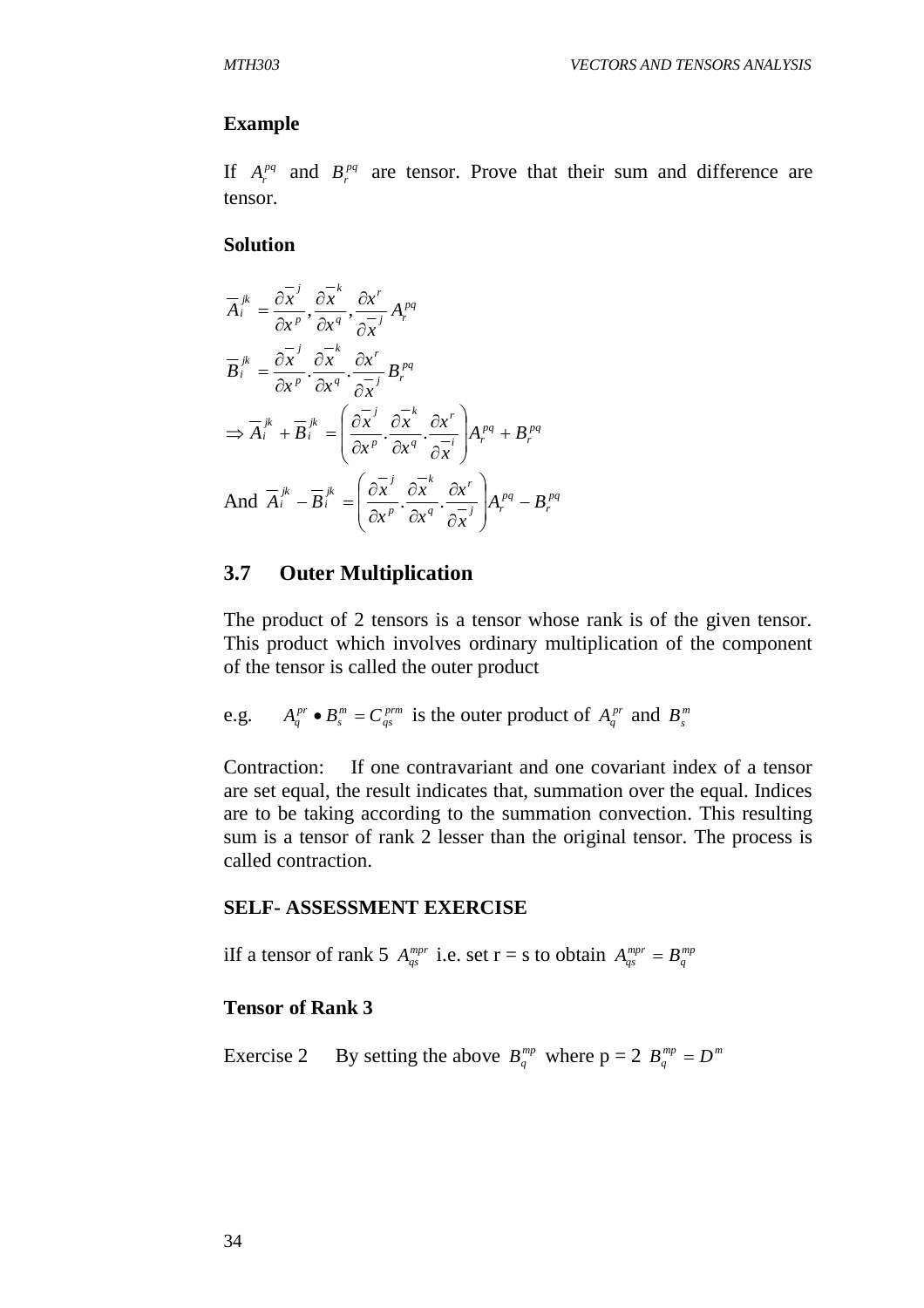#### **Internal Multiplication**

By the process of outer multiplication of 2 tensor followed by contraction, we obtain a new tensor called an inner product of a given tensor, the process is called inner multiplication.

e.g. if  $A_q^{mp}$  and  $B_s^r$  the outer product  $A_q^{mp}$   $B_s^r$ , letting  $q = r$ , we obtain  $A_r^{mp}$  and  $B_s^r$  and this is the inner product, moreover, if  $p = s$  then another inner product is obtain  $A_q^{mp}$  and  $B_{pt}^r$ 

#### **Tensor form of gradient, divergent and curl**

- **(i) Gradient:** If  $\phi$  is a scalar of invariant, the gradient of  $\phi$  is defined by  $\nabla \phi = \text{grad } \phi = \delta$ ,  $P = \frac{\partial \phi}{\partial x^p}$ *P*  $\partial$  $=\frac{\partial \phi}{\partial r}$  where  $\phi$ , P is the covariant derivative of  $\phi$  *w.r.t*  $x^p$
- (ii) **Divergent:** The divergent of  $A^p$  is the contraction of its covariant derivative *w.r.t*  $x_p^q$  be the contraction of  $A_q$ Mathematically,

$$
\text{Dir } A^{\,p} = A^{\,p}_q = \frac{1\partial}{\sqrt{g\partial x^k}} \left( \sqrt{g} \, A^k \right) = \frac{\partial A^{\,p}}{\partial X^{\,q}}
$$

(iii) **Curl:** The curl of 
$$
A_p
$$
 is  $A_{p,q} - A_{q,p} = \frac{\partial A_p}{\partial X^q} - \frac{\partial A_q}{\partial X^p}$ 

Tensor of rank 2, the curl is also define as  $\sum_{p,q} P^{qr} A_{p,q}$ 

**(iv)** Laplacian: The Laplacian of  $\phi$  is the divergence of grad  $\phi$  and  $\nabla^2 \phi = \text{dir } \phi, P = \frac{1}{\sqrt{2\pi}} \frac{C}{2V} \sqrt{g} g^{jk} \frac{C \phi}{2 k}$  $\bigg)$  $\left(\sqrt{g} g^{jk} \frac{\partial \phi}{\partial k}\right)$  $\setminus$ ſ  $\partial$  $\partial$  $\partial$  $=\frac{1}{\sqrt{2}}\frac{\partial}{\partial x^k}\left(\sqrt{g}g^{jk}\frac{\partial\phi}{\partial x^k}\right)$ *x g g g Xj*  $\phi, P = \frac{1}{\sqrt{2}} \frac{\partial}{\partial x} \left( \sqrt{g} g^{jk} \frac{\partial \phi}{\partial x^k} \right).$ 

In case  $g \lt 0$ ,  $\sqrt{g}$  must be replace by  $\sqrt{-g}$  both cases  $g \gt 0$  &  $g \lt 0$ can be included the written  $\sqrt{|g|}$  in place  $\sqrt{g}$ .

Alternating Tensor  $\sum_{i,k}$ 

This is define by  $\overline{\mathcal{L}}$  $\Big\}$ ↑  $\begin{bmatrix} \phantom{-} \end{bmatrix}$  $=$  $\sum_{i,j,k} = \{$ *if*  $i, j, k$  *on*  $0 = k$ *if i j k are anti cycle i if i j k are in cycle i j k* 0 if  $i, j, k$  on 0 1 if  $i, j$ , , *j*, , j ,

 $i - j = \delta i j$   $0 - i = \delta_{i - i} = 1$ *i* - *k* =  $\delta ik$  *i*. *j* =  $\delta_{i-i}$  = 0 for *i* + *j*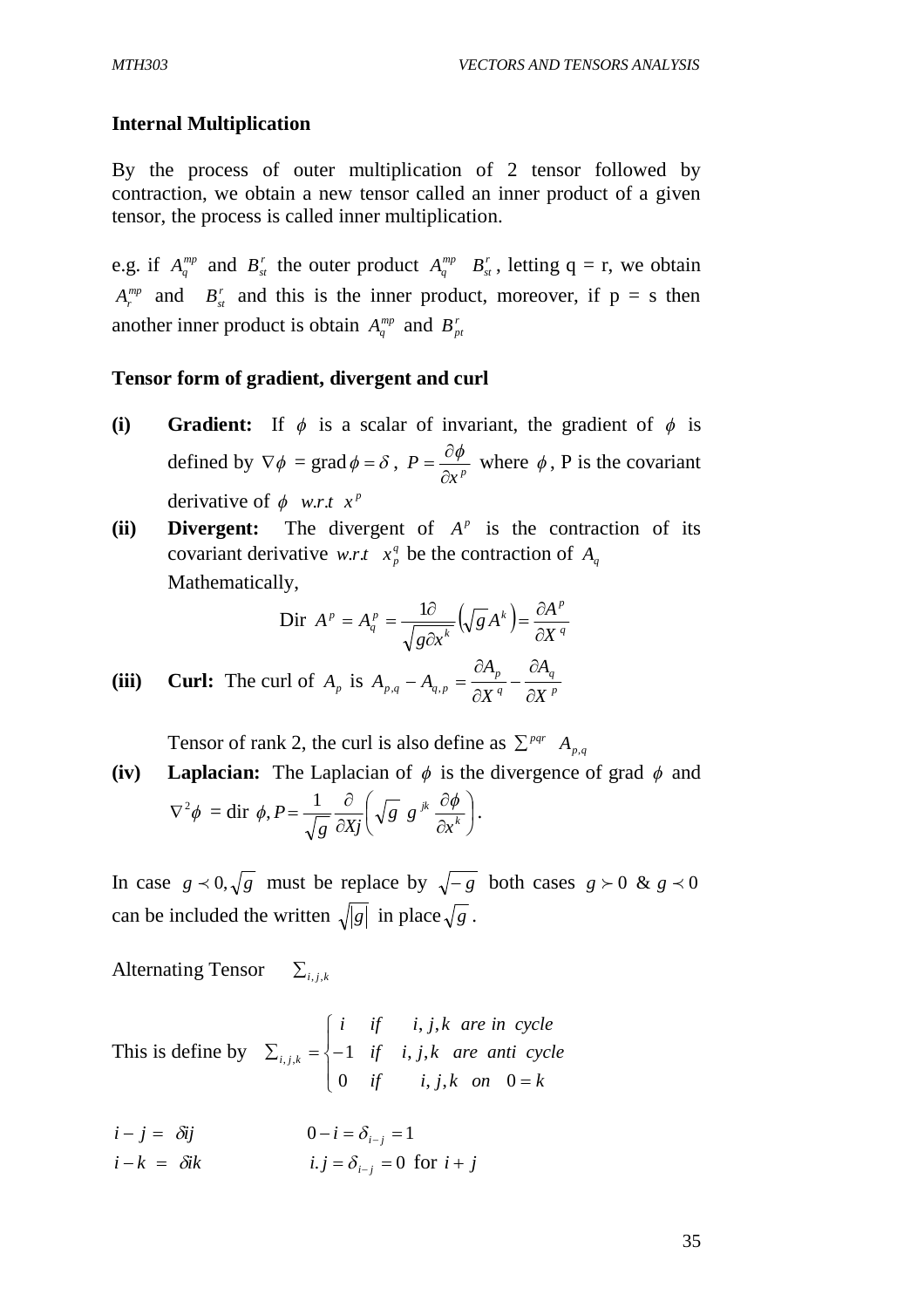$$
j - k = \delta_{jk}
$$
  
\n $i \wedge j = |i| |j|$  sum O.K where  $\phi$  is the angle between  $i \& j$   
\n $\delta_r$ ,  $\phi = \frac{1}{2}$   
\n $|i| = 1$ ,  $|j| = 1$   
\n $i \wedge j = 1 - 1$  Sum  $\frac{\pi}{2}$  K = K

Using alternating tensor

$$
i \wedge j - \sum_{K_{21}}^{3} \sum_{ijk} = \left[ \sum_{ij1} + \sum_{ij2} + \sum_{ij3} \right] k
$$
  
= (0 + 0 + 1)K = K

#### **Notation**

Let us denote the unit tensor by  $\delta$ ,  $\delta$  is a matrix.  $\underline{\delta}_1 = (1, 0, 0) = I$  a unit vector along k – arms  $\underline{\delta}_2 = (0, 1, 0) = j$  a unit vector along y – arms  $\underline{\delta}_3 = (0, 1, 0) = k$  a unit vector along z – arms  $\delta =$  $\overline{\phantom{a}}$  $\overline{\phantom{a}}$  $\overline{\phantom{a}}$ J  $\setminus$  $\mathbf{I}$ ļ.  $\mathsf{I}$  $\setminus$ ſ 0 0 1 0 1 0 1 0 0  $=$  unit 3 x 3 matrix

Use alternating tensor to establish the result of  $u \wedge v$  where  $u \wedge v$  are vectors. By vector product

$$
\underline{u} \wedge \underline{v} = \begin{vmatrix} i & j & k \\ u_1 & u_2 & u_3 \\ v_1 & v_2 & v_3 \end{vmatrix}
$$
  
=  $(u_2v_3 - u_3v_2) 0 - (u_1v_3 - u_3v_1)j + (u_1v_2 - u_2v_1)k$ 

By alternating tensor

$$
\underline{u} \wedge \underline{v} = \sum_{i=1}^{3} \sum_{j=1}^{3} \sum_{k=1}^{3} \sum_{ijk} \underline{\delta} i \ U_{j} V_{k}
$$
  
= 
$$
\sum_{i=1}^{3} \sum_{j=1}^{3} \Big[ \sum_{ij1} \underline{\delta}_{i} U_{j} V_{1} + \sum_{ij2} \underline{\delta}_{i} U_{j} V_{2} + \sum_{ij3} \underline{\delta}_{i} U_{j} V_{3} \Big]
$$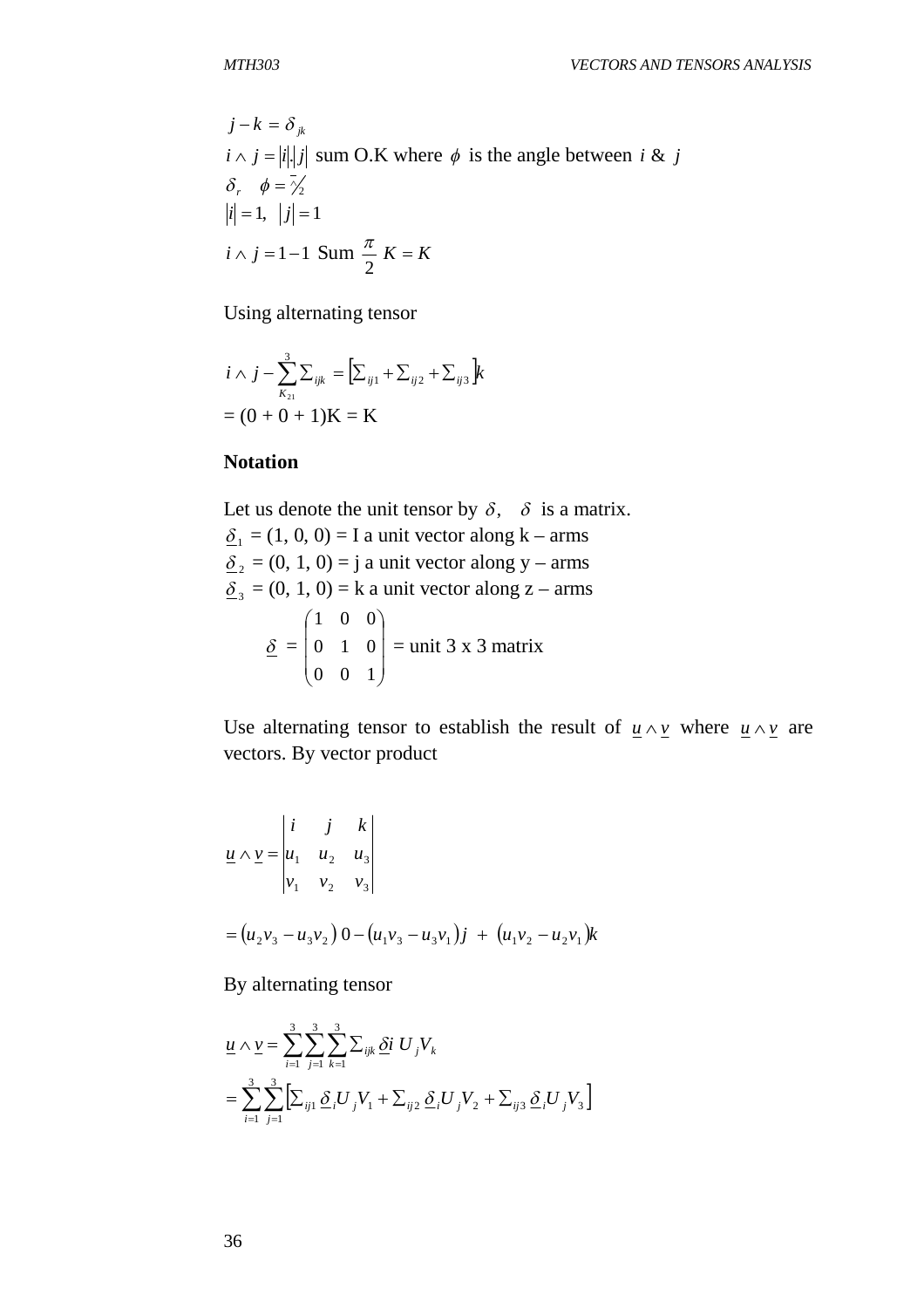$$
= \sum_{j=1}^{3} \sum_{i21} \underline{\delta}_{i} U_{2} V_{1} + \sum_{i31} \underline{\delta}_{i} U_{3} V_{1} + \sum_{i12} \underline{\delta}_{i} U_{1} V_{2} + \sum_{i32} \underline{\delta}_{i} U_{3} V_{2} + \sum_{i13} \underline{\delta}_{i} U_{1} V_{3} + \sum_{i21} \underline{\delta}_{i} U_{2} V_{3}
$$
  
\n
$$
= \left[ \sum_{i=1}^{3} \sum_{i21} \underline{\delta}_{i} U_{2} V_{1} + \sum_{i31} \underline{\delta}_{i} U_{3} V_{1} + \sum_{i12} \underline{\delta}_{i} U_{1} V_{2} + \sum_{i32} \underline{\delta}_{i} U_{3} V_{2} + \sum_{i13} \underline{\delta}_{i} U_{1} V_{3} + \sum_{i23} \underline{\delta}_{i} U_{2} V_{3} \right]
$$
  
\n
$$
\sum_{321} \underline{\delta}_{3} U_{2} V_{1} + \sum_{231} \underline{\delta}_{2} U_{3} V_{1} + \sum_{312} \underline{\delta}_{3} U_{1} V_{2} + \sum_{132} \underline{\delta}_{1} U_{3} V_{2} + \sum_{213} \underline{\delta}_{2} U_{1} V_{3} + \sum_{123} \underline{\delta}_{1} U_{2} V_{3}
$$
  
\n
$$
= \sum_{321} \underline{\delta}_{3} U_{2} V_{1} + \sum_{231} \underline{\delta}_{2} U_{3} V_{1} + \sum_{312} \underline{\delta}_{3} U_{1} V_{2} + \sum_{132} \underline{\delta}_{1} U_{3} V_{2} + \sum_{213} \underline{\delta}_{2} U_{1} V_{3} + \sum_{123} \underline{\delta}_{1} U_{2} V_{3}
$$
  
\n
$$
= -U_{2} V_{1} K + U_{3} V_{1} j + U_{1} V_{2} K - U_{3} V_{2} i - U_{1} V_{3} j + U_{2} V_{3} i
$$
  
\n
$$
= (U_{2} V_{3} - U_{3} V_{2} ) \mathbf{i} + (U_{3} V_{1} - U_{1} V_{3} ) \mathbf{j} + (U_{2} V_{1} ) \mathbf{k}
$$

#### Defined

The vector  $\underline{U} = (U_1, U_2, U_3)$ ,  $\delta_1 = (1,0,0)$ ,  $\delta_2 = (0,1,0), \delta_3 = (0,0,1)$  e.t.c. is called first order tensor.

Let  $L^-$  be a second order tensor

$$
L = \begin{pmatrix} L_{11} & L_{12} & L_{13} \\ L_{21} & L_{22} & L_{23} \\ L_{31} & L_{32} & L_{33} \end{pmatrix} \& \delta \begin{pmatrix} 1 & 0 & 0 \\ 0 & 1 & 0 \\ 0 & 0 & 1 \end{pmatrix} = I_{3x3}
$$

# **3.8 Multiplication of Tensors**

We have various multiplications

Dynoadic product

Let  $\underline{U} = (U_1, U_2, U_3)$ ,  $\underline{V} = (V_1, V_2V_3)$  be vectors i.e. first order tensor

Definition: we defined the dynoadic products of  $\mu \& y$  written as  $U \ Y$ 

$$
\underline{U} \underline{V} = \begin{pmatrix} U_1 V_1 & U_1 V_2 & U_1 V_3 \\ U_2 V_1 & U_2 V_2 & U_2 V_3 \\ U_3 V_1 & U_3 V_2 & U_3 U_3 \end{pmatrix}
$$
  
Hence  $\delta_1 - \delta_1 = \begin{pmatrix} 1 & 0 & 0 \\ 0 & 0 & 0 \\ 0 & 0 & 0 \end{pmatrix}$  &  $\delta_1 - \delta_2 = \begin{pmatrix} 0 & 1 & 0 \\ 0 & 0 & 0 \\ 0 & 0 & 0 \end{pmatrix}$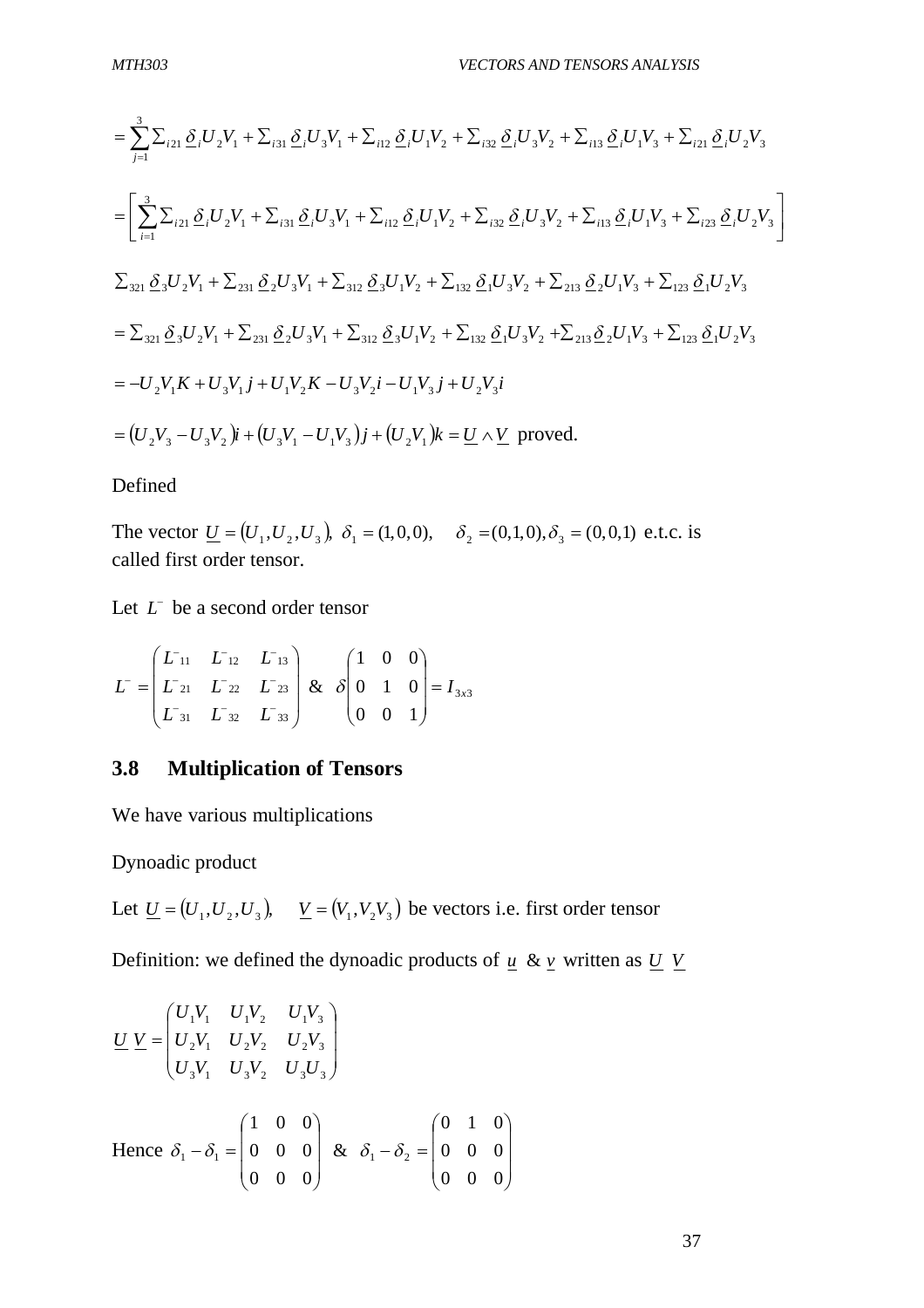Let  $L^{-1} = \delta_i \delta_j L^{-ij}$   $N = 3$ 

Let s be scalar and  $L^-$  be second order tensor then

$$
SL^{-} = S\delta_i \delta_j(i) \qquad N = 3
$$

$$
SL^{-} = \sum_{i=1}^{n} \sum_{j=1}^{n} S \underline{\delta}_i \delta_j L^{-}_{ij}
$$

#### **Single Dot, Product of 2 Tensors**

## **Definition**:

Let  $\int_0^{\infty}$ , *L*<sup>-</sup> be tensors. We defined the single dot product of  $\int_0^{\infty}$  and <u>*L*</u><sup>-</sup> Written  $\underline{0}^- \bullet \underline{L}^-$  so that the IL component of  $\underline{0}^- \bullet \underline{L}^- = \sum 0^- i j L^- j l$ 

$$
L^{-} = \begin{pmatrix} L_{11} & L_{12} & L_{13} \\ L_{21} & L_{22} & L_{23} \\ L_{31} & L_{32} & L_{33} \end{pmatrix}, \quad \underbrace{0^{-} \begin{pmatrix} 0^{-}_{11} & 0^{-}_{12} & 0^{-}_{13} \\ 0^{-}_{21} & 0^{-}_{22} & 0^{-}_{23} \\ 0^{-}_{31} & 0^{-}_{32} & 0^{-}_{33} \end{pmatrix}}
$$

$$
\underline{0}^{-} \bullet \underline{L}^{-} = \begin{pmatrix} S_{11} & S_{12} & S_{13} \\ S_{21} & S_{22} & S_{23} \\ S_{31} & S_{32} & S_{33} \end{pmatrix} \text{ where } S_{il} = \sum_{j=1}^{3} 0^{-} \, {}_{ij} L^{-}{}_{jL}
$$
\n
$$
= 0^{-}{}_{i1} L^{-}{}_{1L} + 0^{-}{}_{i2} L^{-}{}_{2L} + 0^{-}{}_{i3} L^{-}{}_{jL}
$$

#### **Dot Product of a Tensor and a Vector**

Let  $L^-$  be a tensor, let  $\gamma$  be a vector. The dot product of  $\overline{L}^-$  and  $\gamma$ written  $|\underline{L}^{\text{-}}, \underline{V}|$  is defined by

$$
\left[\underline{L}^{\text{-}} \bullet \underline{V}\right] = \sum_{0} \delta_{i} \left(\sum L^{\text{-}}_{ij} V_{j}\right)
$$
 so that ith component of 
$$
\left[\underline{L}^{\text{-}} \bullet \underline{V}\right] = \sum \underline{L}^{\text{-}}_{ij} V_{j}
$$

**Example**

If 
$$
\underline{L}^- = \begin{pmatrix} L_{11} & L_{12} & L_{13} \\ L_{21} & L_{22} & L_{23} \\ L_{31} & L_{32} & L_{33} \end{pmatrix}
$$
 &  $V = (V_1, V_2, V_3)$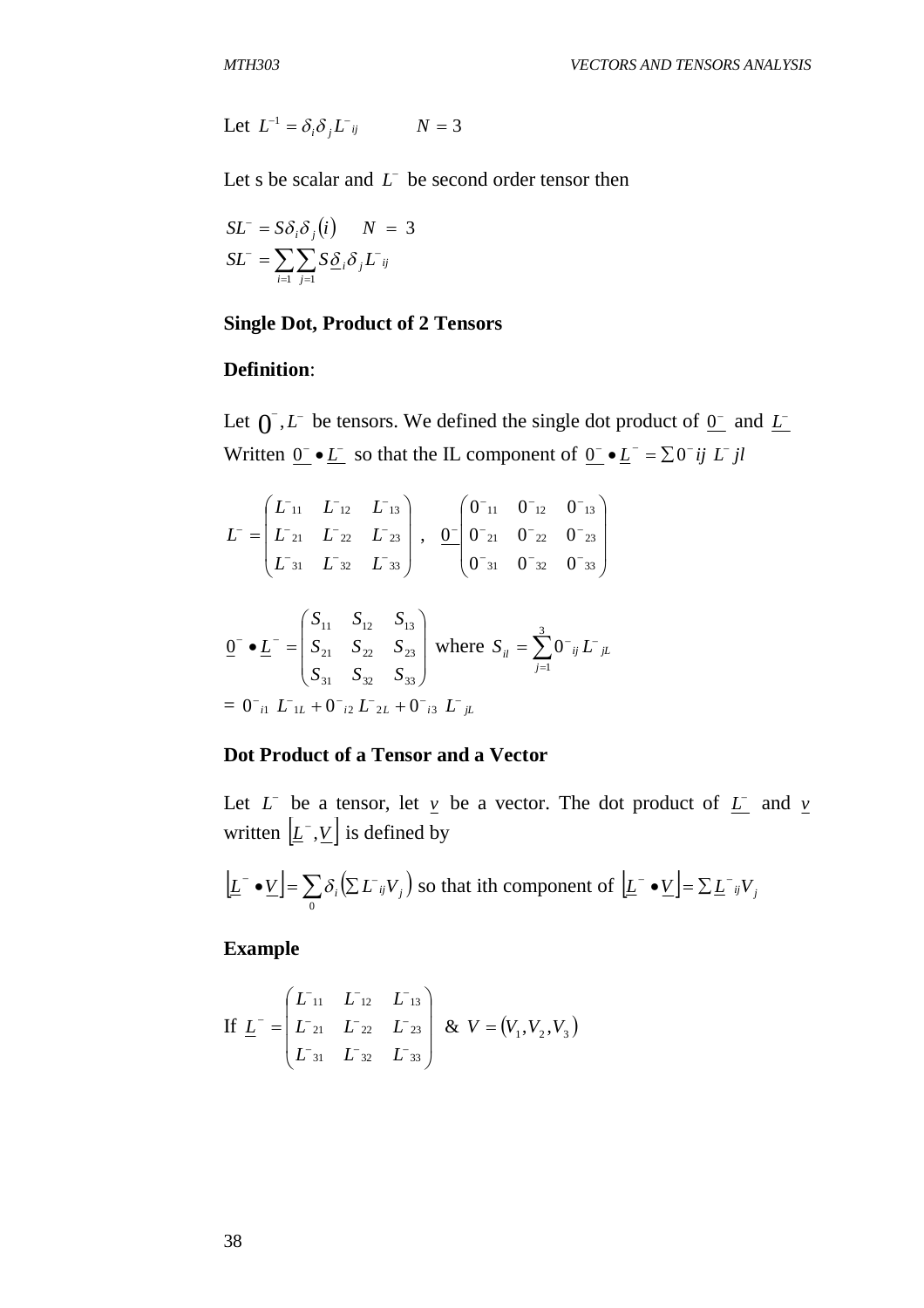The first component is  $\sum L_{1j} V_j = L_{11} V_1 + L_{12} V_2 + L_{13} V_3$ 3 1  $L$ <sup>-</sup><sub>1</sub>*j*  $V$ <sub>*i*</sub> =  $L$ <sup>-</sup><sub>11</sub></sub>  $V$ <sub>1</sub> +  $L$ <sup>-</sup>12<sup></sup>  $V$ <sub>2</sub> +  $L$ <sup>-</sup>13<sup>*V*</sup> *j*  $j$   $V_j = L_{11} V_1 + L_{12} V_2 + L_{13} V_3$  $\sum_{j=1} L_{1j} V_j = L_{11} V_1 + L_{12} V_2 +$ The second component is  $\sum L_{2j} V_j = L_{21} V_1 + L_{22} V_2 + L_{23} V_3$ 3 1  $L$ <sup>-</sup><sub>2*j*</sub>  $V$ <sub>*i*</sub> =  $L$ <sup>-</sup><sub>21</sub></sub>  $V$ <sub>1</sub> +  $L$ <sup>-</sup><sub>22</sub>  $V$ <sub>2</sub> +  $L$ <sup>-</sup><sub>23</sub>  $V$ *j*  $j$   $V_j = L_{21} V_1 + L_{22} V_2 + L_{13}$  $\sum_{j=1} L^-_{2j} V_j = L^-_{21} V_1 + L^-_{22} V_2 +$ The third component is  $\sum L_{3j} V_j = L_{31} V_1 + L_{32} V_2 + L_{33} V_3$ 3 1  $L$ <sup>-</sup><sub>3*i*</sub>  $V$ <sub>*i*</sub> =  $L$ <sup>-</sup><sub>31</sub></sub>  $V$ <sub>1</sub> +  $L$ <sup>-</sup>32<sup></sup>  $V$ <sub>2</sub> +  $L$ <sup>-</sup>33<sup>*V*</sup> *j*  $j$   $V_j = L$ <sup>-</sup>31  $V_1 + L$ <sup>-</sup>32  $V_2 + L$ <sup>-</sup>  $\sum_{j=1} L^-$ 3j  $V_j = L^-$ 31  $V_1 + L^-$ 32  $V_2$  +

So 
$$
[\underline{L}^{\text{-}} \bullet \underline{V}] = (S_1, S_2, S_3)
$$

Let consider

$$
\left[\underline{v} \bullet \underline{L}^{-1}\right] = \sum \delta_i V_i L^{-1} \quad or \quad \sum \delta_i \sum V_j L^{-1}
$$

The ith component =  $\sum V_j \vec{L}^{\dagger}$  *ji* 

First component =  $\sum V_i \underline{L}^-_{ji} = V_1 \underline{L}^-_{11} + V_2 \underline{L}^-_{21} + V_3 \underline{L}^-_3$  $\sum_{j=1}^{3} V_j \underline{L}^-_{ji} = V_1 \overline{L}_{11}^- + V_2 \overline{L}_{21}^- + V_3 \overline{L}_{31}^-$ 1  $V_i \underline{L}^-_{ji} = V_1 L_{11}^- + V_2 L_{21}^- + V_3 L$ *j j* Second component =  $\sum V_i L_{i2} = V_1 L_{12} + V_2 L_{22} + V_3 L_3$  $\sum_{j=1}^{3} V_j \underline{L}^-_{i2} = V_1 \underline{L}^-_{12} + V_2 \underline{L}^-_{22} + V_3 \underline{L}^-_{32}$ 1  $V_i \underline{L}^i_{i2} = V_1 L_{12}^i + V_2 L_{22}^i + V_3 L_{31}^i$ *j j* Third component =  $\sum V_i \underline{L}_{i3}^{\dagger} = V_1 L_{13}^{\dagger} + V_2 L_{23}^{\dagger} + V_3 L_{3}^{\dagger}$  $\sum_{j=1}^{3} V_j \underline{L}^-_{j3} = V_1 L_{13}^- + V_2 L_{23}^- + V_3 L_{33}^-$ 1  $V_i \underline{L}^{\dagger}{}_{j3} = V_1 L_{13}^{\dagger} + V_2 L_{23}^{\dagger} + V_3 L_{3}^{\dagger}$ *j j*

Note  $L^-$  is symmetric if  $L^-_{ij} = L^-_{ji}$ Otherwise  $L^{\dagger}$  is not symmetric hence  $|\underline{L}^{\text{-}} \bullet \underline{V}| \neq |\underline{V} \bullet \underline{L}^{\text{-}}|$ 

#### **Example**

Prove that (i)  $\delta \cdot \underline{v} = |\underline{v} \cdot \delta| = \underline{v}$ (ii)  $[u \underline{v} \bullet w] = \underline{u}[\underline{v} \bullet w]$ 

#### **3.9 Double Product of 2 Tensors**

Let  $\delta$ , *L*<sup> $\delta$ </sup> be tensor

Definition: we define the double product of  $0^-$  and  $L^-$  written  $(0^- : L^-)$ as  $(0^-:L^-) = \sum_{j} \sum_{j} 0^-_{ij} L^-_{jl}$ *i j*  $(0^-:L^-)=\sum\sum 0^-$ ij  $\underline{L}^-$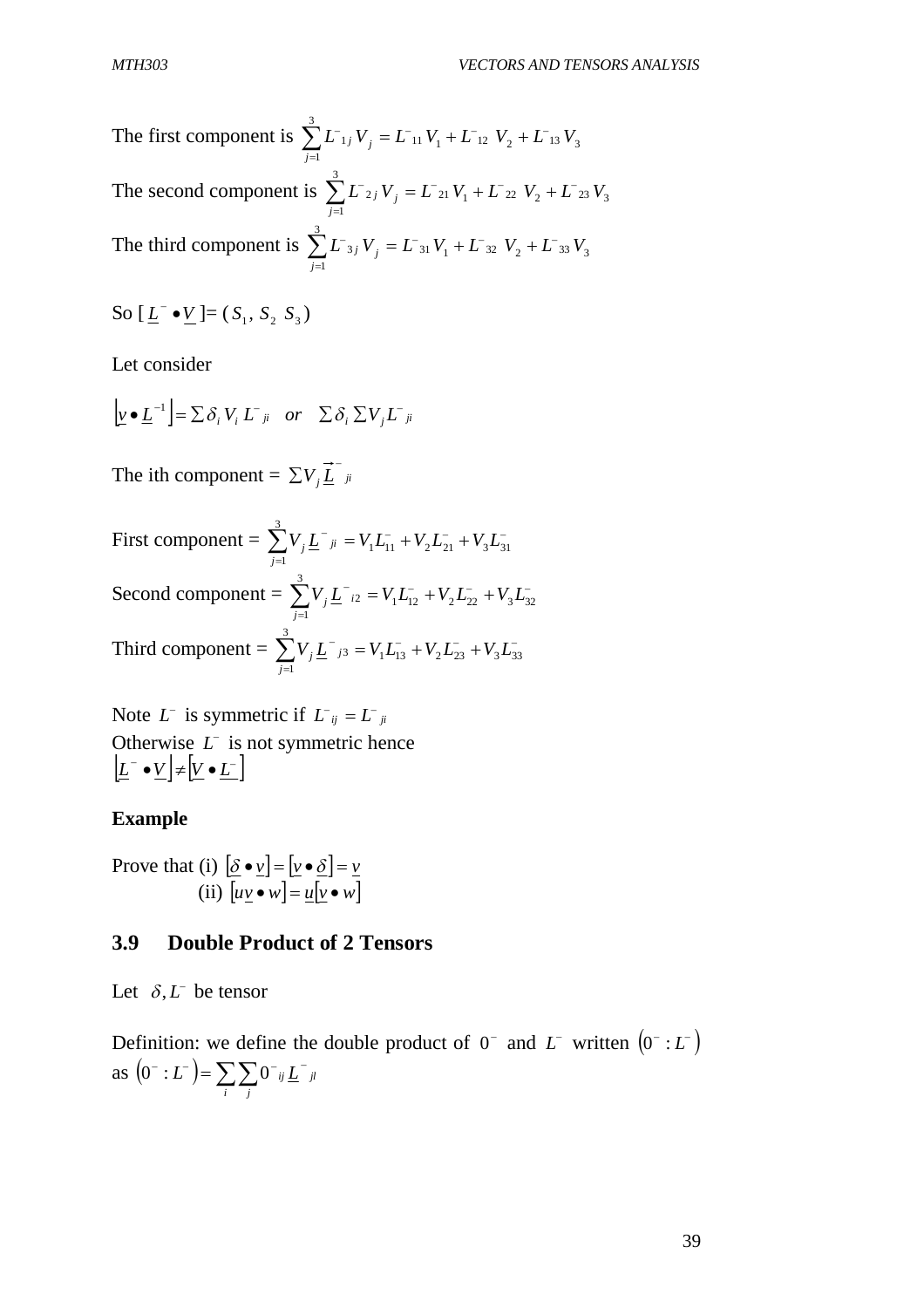In the same way

$$
\left(\underline{L}^-\bullet \underline{u}\underline{w}\right) = \sum_i \sum_j L^-_{ij} U_j W_i
$$

#### **Similarly**

(i) 
$$
(\underline{vw}: \underline{xy}) = \sum \sum V_i W_j X_j Y_i
$$
  
\n(ii)  $(\underline{0}^-: L^-) = \sum L^-_{ij}$ ,  $\delta_{ij} = a$  if  $i \neq j$ 

#### **Prove**

$$
0^- = \begin{pmatrix} 1 & 0 & 0 \\ 0 & 1 & 0 \\ 0 & 0 & 1 \end{pmatrix} - L^- = \begin{pmatrix} L_{11} & L_{12} & L_{13} \\ L_{21} & L_{22} & L_{23} \\ L_{31} & L_{32} & L_{33} \end{pmatrix}
$$

$$
\begin{aligned}\n&\left(\underline{0}^{-} \bullet \underline{L}^{-}\right) = \sum_{i=1}^{3} \sum_{i=1}^{3} 0^{-i} \underline{L}^{-ji} \\
&= \sum_{i=1}^{3} \left(0^{-i} L^{-1} \underline{L}^{-} + 0^{-i} \underline{L}^{-} \underline{L}^{-} + 0^{-i} \underline{L}^{-} \underline{L}^{-} \underline{L}^{-} \underline{L}^{-} \underline{L} \right) \\
&= 0^{-1} \underline{L}^{-1} \underline{L}^{-1} + 0^{-2} \underline{L}^{-} \underline{L}^{-} \underline{L}^{-} + 0^{-3} \underline{L}^{-} \underline{L}^{-} \underline{L}^{-} \underline{L}^{-} \underline{L}^{-} \underline{L}^{-} \underline{L}^{-} \underline{L}^{-} \underline{L}^{-} \underline{L}^{-} \underline{L}^{-} \underline{L}^{-} \underline{L}^{-} \underline{L}^{-} \underline{L}^{-} \underline{L}^{-} \underline{L}^{-} \underline{L}^{-} \underline{L}^{-} \underline{L}^{-} \underline{L}^{-} \underline{L}^{-} \underline{L}^{-} \underline{L}^{-} \underline{L}^{-} \underline{L}^{-} \underline{L}^{-} \underline{L}^{-} \underline{L}^{-} \underline{L}^{-} \underline{L}^{-} \underline{L}^{-} \underline{L}^{-} \underline{L}^{-} \underline{L}^{-} \underline{L}^{-} \underline{L}^{-} \underline{L}^{-} \underline{L}^{-} \underline{L}^{-} \underline{L}^{-} \underline{L}^{-} \underline{L}^{-} \underline{L}^{-} \underline{L}^{-} \underline{L}^{-} \underline{L}^{-} \underline{L}^{-} \underline{L}^{-} \underline{L}^{-} \underline{L}^{-} \underline{L}^{-} \underline{L}^{-} \underline{L}^{-} \underline{L}^{-} \underline{L}^{-} \underline{L}^{-} \underline{L}^{-} \underline{L}^{-} \underline{L}^{-} \underline{L}^{-} \underline{L}^{-} \underline{L}^{-} \underline{L}^{-} \underline{L}^{-} \underline{L}^{-} \underline{L}^{-} \underline{L}^{-} \underline{L}^{-} \underline{L}^{-} \underline{L}^{-} \underline{L}^{-} \underline{L}^{-} \underline{L}^{-} \underline{L}^{-} \underline{L}^{-} \underline{L}^{-} \underline{L}^{-} \underline{
$$

#### **4.0 CONCLUSION**

The tensor analysis discussed in this unit is to familiarise you with high language being used in higher mathematics. You need to study this unit properly so that you can apply it to a lot of future mathematics courses.

## **5.0 SUMMARY**

In this unit we have learnt about the following:

- summation convention in tensor analysis
- product of tensors
- covariant tensors , and contra variant tensors
- the gradient ,divergent and curl of tensors
- tensors of various ranks.

You are required to master them properly so that you will able to do various exercises and Tutor- Marked Assignments in this unit.